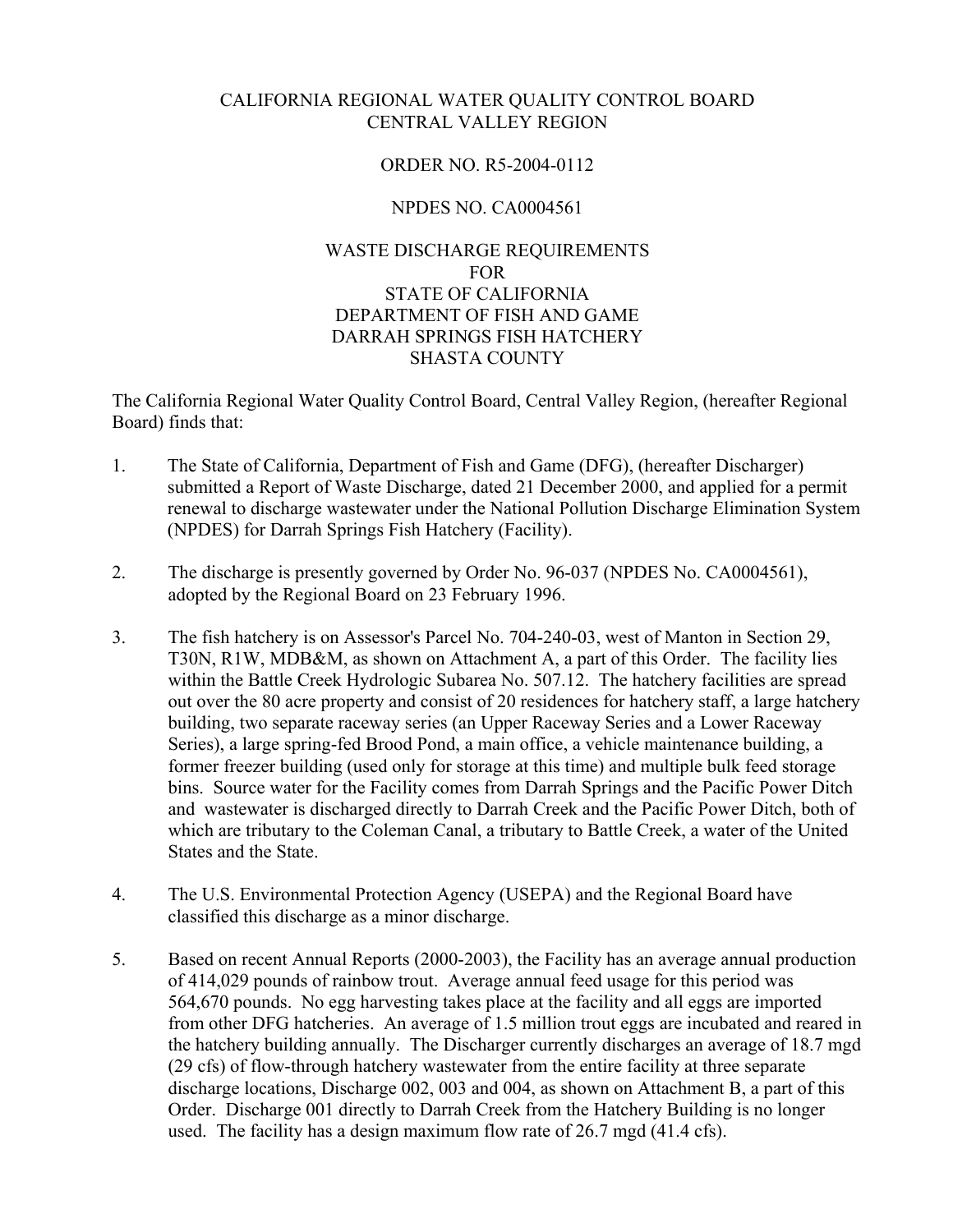*Hatchery Building*: The hatchery building is fed by surface water diversion from Darrah Creek, as shown on Attachment B. The hatchery building contains 58 single hatchery troughs and 30 deep tanks. Currently, all the flow-through wastewater from the hatchery building is discharged back into the Lower Raceway Series.

*Brood Ponds*: Several unnamed springs supply water to the Brood Ponds. The Brood Ponds consist of three concrete-lined ponds, approximately 450 feet in length. According to a 1994 study conducted by DFG's hatchery consultant, approximately 4.8 mgd (7.5 cfs) of flowthrough hatchery wastewater is discharged into Darrah Creek from the Brood Ponds at Discharge 002. However, at times, approximately 80 percent of the waste water from the Brood Ponds is pumped to the Lower Raceways Series where it is aerated and re-circulated through the Lower Raceway Series.

*Lower Raceway Series*: There are six large raceways associated the Lower Raceway Series. The Lower Raceway Series is supplied by several water sources, including a surface water diversion from Darrah Creek, flow-through wastewater from the hatchery building, and water re-circulated water from the Brood Ponds (as shown on Attachment B). An average of 11.6 mgd (18 cfs) flow-through wastewater from the Lower Raceway Series is discharged directly back into Darrah Creek, (Discharge 003). Darrah Creek flows into Ward's Pond, located a quarter mile downstream of the Lower Raceway Series. Flow from Ward's Pond is diverted into the Coleman Canal via the Asbury Pumping Station and Asbury Siphon. Overflow from Ward's Pond enters Baldwin Creek, a tributary of Battle Creek. The Lower Raceway Series does not have a settling basin, therefore, all flow-through wastewater is discharged directly back into Darrah Creek.

*Upper Raceway Series*: As shown on Attachment B, the Upper Raceway Series is supplied by a surface water diversion from the Pacific Power Ditch. An average of 7.1 mgd (11 cfs) of flow-through wastewater is discharged back into the Pacific Power Ditch from the Upper Raceway Series (Discharge 004). There are four separate raceways associated with the Upper Raceway Series, each with their own headworks. At certain times of the year, water from the each raceway is circulated through an aeration tower at the raceway mid-point. There is no settling basin associated with the Upper Raceway Series, and all flow-through wastewater is discharged directly to the Pacific Power Ditch.

6. Approximately 20 people, consisting of employees and their family members, live at the Facility. Potable water is supplied from a domestic well. Domestic wastewater from the facility is discharged to three separate septic tank/leachfield systems as shown on Attachment B. The easterly residences discharge into a septic tank/leachfield system (Leachfield #1). The residences near the Upper Raceway Series discharge into a community septic tank/leachfield system adjacent to the residences (Leachfield #2). Domestic sewage from the office building and hatchery building discharges into a third septic tank/leachfield system which can discharge to a sewage lagoon when necessary during the rainy season (Leachfield  $#3$ ). The sewage lagoon, approximately 80 X 40 feet and 15 feet deep was constructed to accommodate excess sewage from the northern leachfield (primarily during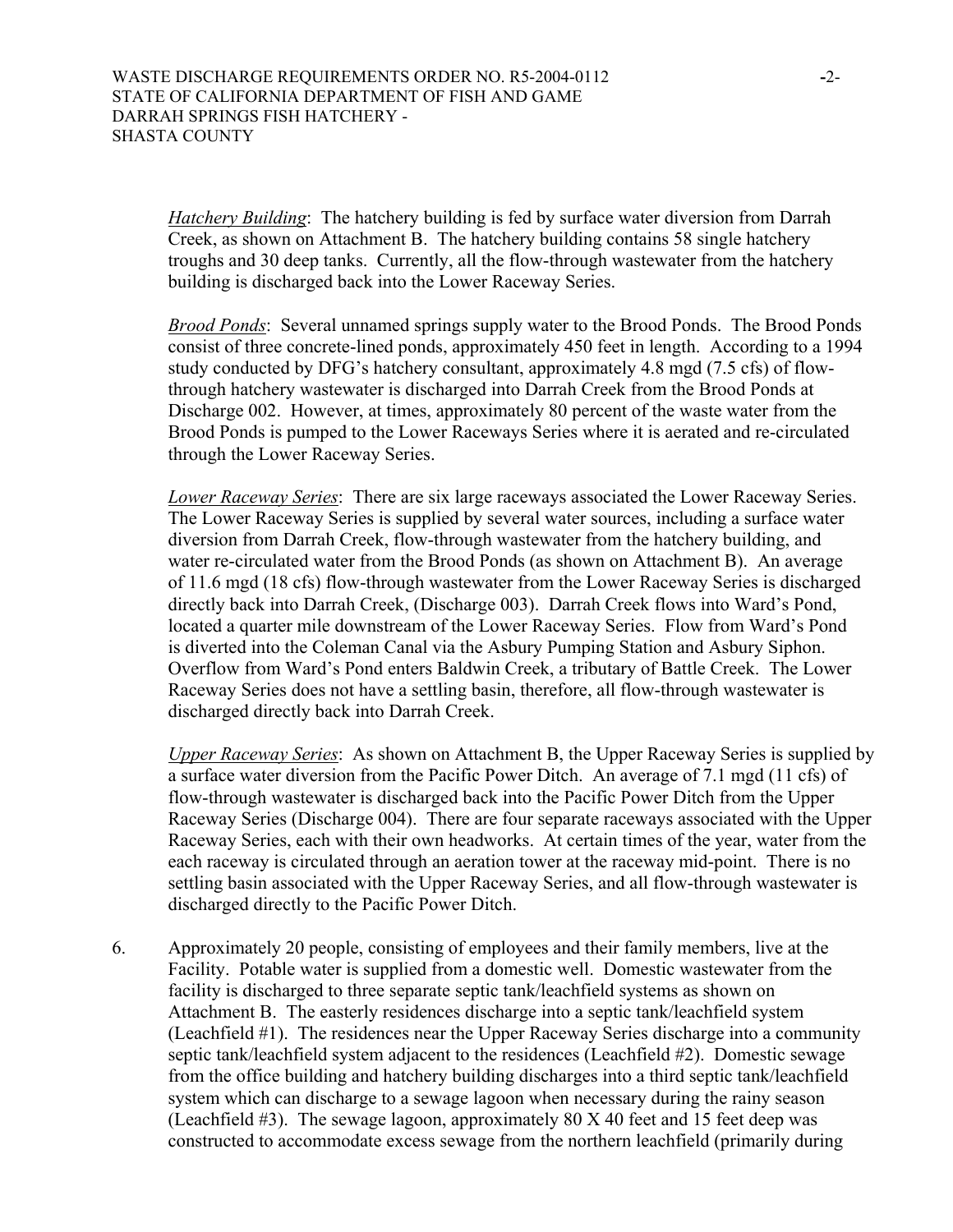the rainy season). A barbwire fence with a gate encircles the lagoon. A groundwater monitoring well was installed in 1997 adjacent to the lagoon. Groundwater monitoring for total and fecal coliform is required on a quarterly basis when depth to ground water is less than 5 feet measured from the bottom of the sewage lagoon. A review of the selfmonitoring reports shows that the Discharger continues to monitor the sewage lagoon on a quarterly basis and no exceedances of coliform have been detected. Results for total and fecal coliform are <2 MPN/100 mL.

- 7. The facility has one 1,000-gallon Convault tank for gasoline. Limited vehicle maintenance is performed on-site in the Facility's garage. There is "new" oil stored in the garage adjacent to the shop. Used oil, oil filters and extra oil are hauled on a routine basis by a licensed hazardous waste hauler.
- 8. Wastes generated at the Facility include fish fecal material, unconsumed fish food, nutrients, algae, silt, chemicals and therapeutic agents used to treat fish and control disease.
- 9. Aquaculture drugs and chemicals are used at the Facility to treat fish directly for parasites, fungi, and bacteria, as well as to clean rearing raceways in order to reduce the spread of disease among the confined fish population. There is a specific parasite at the Facility, known as "gill fluke", that a majority of the chemicals are used to treat. Chemicals currently used at the Facility include copper sulfate, acetic acid, hydrogen peroxide, potassium permanganate, PVP Iodine, and salt. To treat enteric redmouth disease, the Discharger administers enteric redmouth bacterin. All chemicals used at the fish hatchery are stored in a locked area within the former ice storage building.
- 10. Chemicals that are not currently used at the Facility, but may possibly be used in the future include formalin (as a 37% formaldehyde, methanol-free solution) and Chloramine-T. Antibiotics such as Oxytetracycline (Terramycin®), Amoxicillin trihydrate, Romet-30® (Sulfadimethoxine-ormetroprim), erythromycin, and Florfenicol may be used during periods of disease outbreak. Penicillin G, an antibiotic, may be used as an immersive bath treatment during periods of disease outbreak at the Facility. Tricane methanesulfonate (MS-222), carbon dioxide and Aqui- $S^{\circledast}$  may be used to anesthetize fish. Vaccines, such as Vibrio vaccine may also be used.

# **APPLICABLE REGULATIONS, POLICIES, AND PLANS**

11. A cold-water concentrated aquatic animal production (CAAP) facility is defined in Title 40 of the Code of Federal Regulations (40 CFR 122.24) as a fish hatchery, fish farm, or other facility which contains, grows, or holds cold water fish species or other cold water aquatic animals including, but not limited to, the Salmonidae family of fish (e.g. trout and salmon) in ponds, raceways, or other similar structures. In addition, the facility must discharge at least 30 calendar days per year, produce at least 20,000 pounds harvest weight (9,090 kilograms) of aquatic animals per year, and feed at least 5,000 pounds (2,272 kilograms) of food during the calendar month of maximum feeding. A facility that does not meet the above criteria may also be designated a cold-water CAAP facility upon a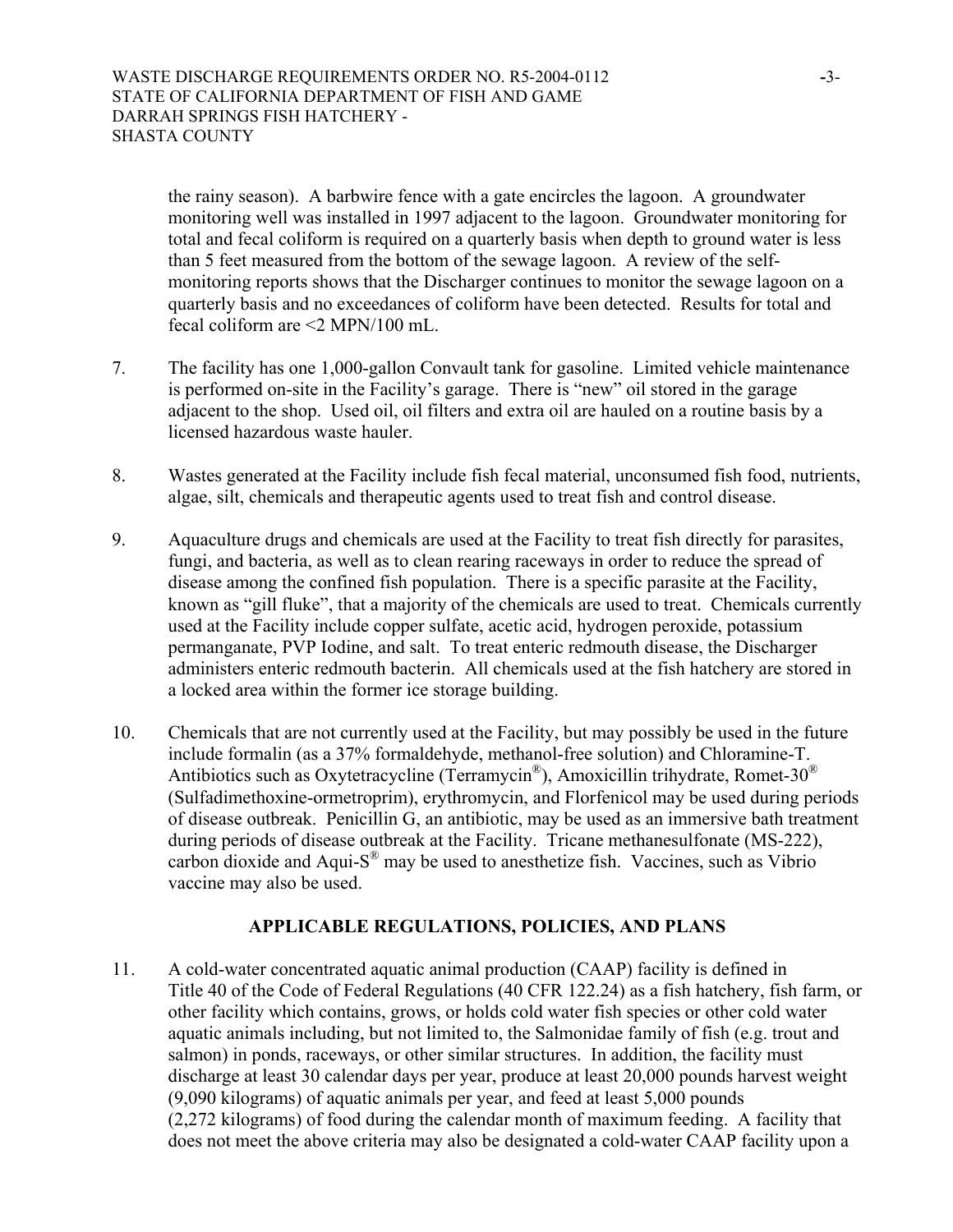determination that the facility is a significant contributor of pollution to waters of the United States [40 CFR 122.24(c)]. Cold water, flow-through CAAP facilities are designed to allow the continuous flow of fresh water through tanks and raceways used to produce aquatic animals (typically cold-water fish species). Flows from CAAP facilities ultimately are discharged to waters of the United States and of the State. 40 CFR 122.24 specifies that CAAP facilities are point sources subject to the National Pollutant Discharge Elimination System (NPDES) program. The Discharger's facility meets the definition of a cold-water, flow-through CAAP.

- 12. The operation of CAAP facilities may introduce a variety of pollutants into receiving waters. The USEPA identifies three classes of pollutants: (1) conventional pollutants (i.e., total suspended solids (TSS), oil and grease (O&G), biochemical oxygen demand (BOD), fecal coliform, and pH); (2) toxic pollutants (e.g., metals such as copper, lead, nickel, and zinc and other toxic pollutants; and (3) non-conventional pollutants (e.g., ammonia-N, formalin, and phosphorus). Some of the most significant pollutants discharged from CAAP facilities are solids from uneaten feed and fish feces that settle to the bottom of the raceways. Both of these types of solids are primarily composed of organic matter including BOD, organic nitrogen, and organic phosphorus.
- 13. Fish raised in CAAP facilities may become vulnerable to disease and parasite infestations. Various aquaculture drugs and chemicals are used periodically at CAAP facilities to ensure the health and productivity of the confined fish population, as well as to maintain production efficiency. Aquaculture drugs and chemicals are used to clean raceways and to treat fish for parasites, fungal growths and bacterial infections. Aquaculture drugs and chemicals are also used to anesthetize fish prior to spawning or prior to the annual "tagging" process. As a result of these operations and practices, drugs and chemicals may be present in discharges to waters of the United States or waters of the State.
- 14. In August 2004, USEPA promulgated Effluent Limitation Guidelines and New Source Performance Standards for the Concentrated Aquatic Animal Production Point Source Category (hereafter "ELG"). The ELG regulation establishes national technology-based effluent discharge requirements for flow-through and recirculating systems and for net pens based on Best Practicable Control Technology Currently Available (BPT); Best Control Technology for Conventional Pollutants (BCT); Best Available Technology Economically Achievable (BAT); and New Source Performance Standards (NSPS). In its proposed rule, published on 12 September 2002, USEPA proposed to establish numeric limitations for a single constituent – total suspended solids (TSS) – while controlling the discharge of other constituents through narrative requirements. In the final rule, however, USEPA determined that, for a nationally applicable regulation, it would be more appropriate to promulgate qualitative TSS limitations in the form of solids control best management practices (BMP) requirements. Furthermore, the final ELG does not include numeric effluent limitations for non-conventional and toxic constituents, such as aquaculture drugs and chemicals, but also relies on narrative limitations to address these constituents.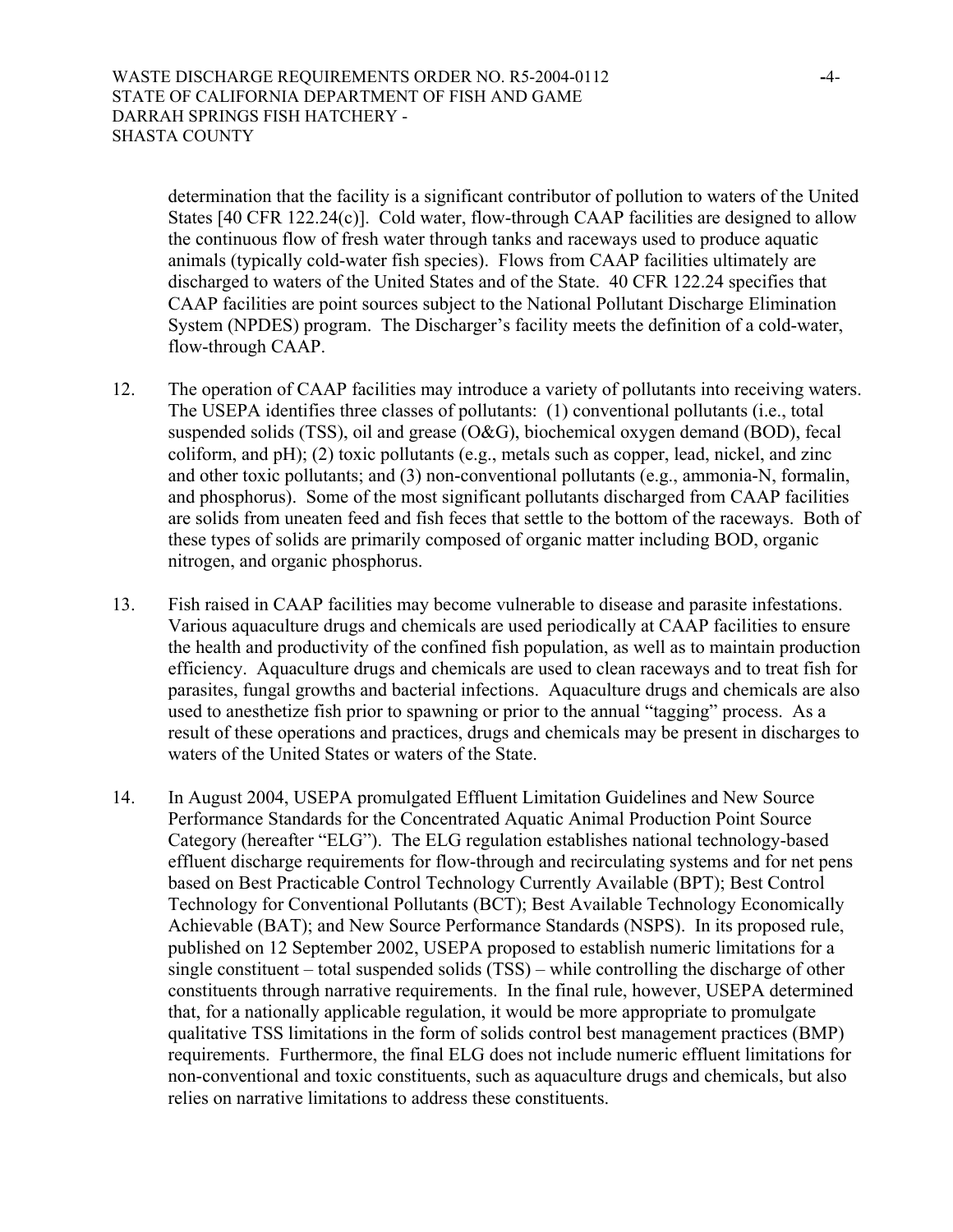WASTE DISCHARGE REQUIREMENTS ORDER NO. R5-2004-0112 **-**5- STATE OF CALIFORNIA DEPARTMENT OF FISH AND GAME DARRAH SPRINGS FISH HATCHERY - SHASTA COUNTY

- 15. The Regional Board adopted a *Water Quality Control Plan*, *Fourth Edition, for the Sacramento and San Joaquin River Basins* (hereafter Basin Plan). The Basin Plan designates beneficial uses, establishes water quality objectives, and describes an implementation program and policies to achieve water quality objectives for all waters of the Basin. This includes plans and policies adopted by the State Water Resources Control Board (SWRCB) and incorporated by reference, such as Resolution No. 68-16, "Statement of Policy with Respect to Maintaining High Quality of Waters in California" (Resolution No. 68-16). These requirements implement the Basin Plan. The Basin Plans, as amended, designate beneficial uses, establish water quality objectives, and contain implementation plans and policies for waters of the Basins. Pursuant to the California Water Code (CWC) Section 13263(a), waste discharge requirements must implement the Basin Plans.
- 16. USEPA adopted the *National Toxics Rule* (NTR) on 22 December 1992, which was amended on 4 May 1995 and 9 November 1999, and the *California Toxics Rule* (CTR) on 18 May 2000, which was amended on 13 February 2001. These Rules contain water quality standards applicable to this discharge. The SWRCB adopted the *Policy for Implementation of Toxics Standards for Inland Surface Waters, Enclosed Bays, and Estuaries of California* (known as the State Implementation Policy or SIP) on 2 March 2000, which contains policies and procedures for implementation of the NTR and the CTR.
- 17. Resolution No. 68-16 requires the Regional Board, in regulating discharges of waste, to maintain high quality waters of the State until it is demonstrated that any change in water quality will be consistent with the maximum benefit to the people of the State, will not unreasonably affect beneficial uses, and will not result in water quality less than that described in the Regional Board's policies (e.g., water quality constituents in concentrations that exceed water quality objectives). Resolution No. 68-16 requires that discharges be regulated to meet best practicable treatment or control in order to assure that pollution or nuisance will not occur; and the highest water quality be consistently maintained for the maximum benefit to the people of the State. The Regional Board has considered Resolution No. 68-16 and Federal antidegradation regulations at 40 CFR 131.12 and compliance with these requirements will result in the use of best practicable treatment or control of the discharge. The impact on existing water quality will be insignificant.

#### **RECEIVING WATER BENEFICIAL USES**

18. The Basin Plan at page II-2.00 states: "Existing and potential beneficial uses which currently apply to surface waters of the basins are presented in Figure II-1 and Table II-1. The beneficial uses of any specifically identified water body generally apply to its tributary streams." Furthermore, the Regional Board generally is required to apply the beneficial uses of municipal and domestic supply (MUN) to surface waters based on SWRCB Resolution No. 88-63, which was incorporated in the Basin Plan pursuant to Regional Board Resolution 89-056. The Basin Plan does not specifically identify beneficial uses for the Coleman Canal, but does identify present and potential uses for Battle Creek, to which Coleman Canal is a tributary.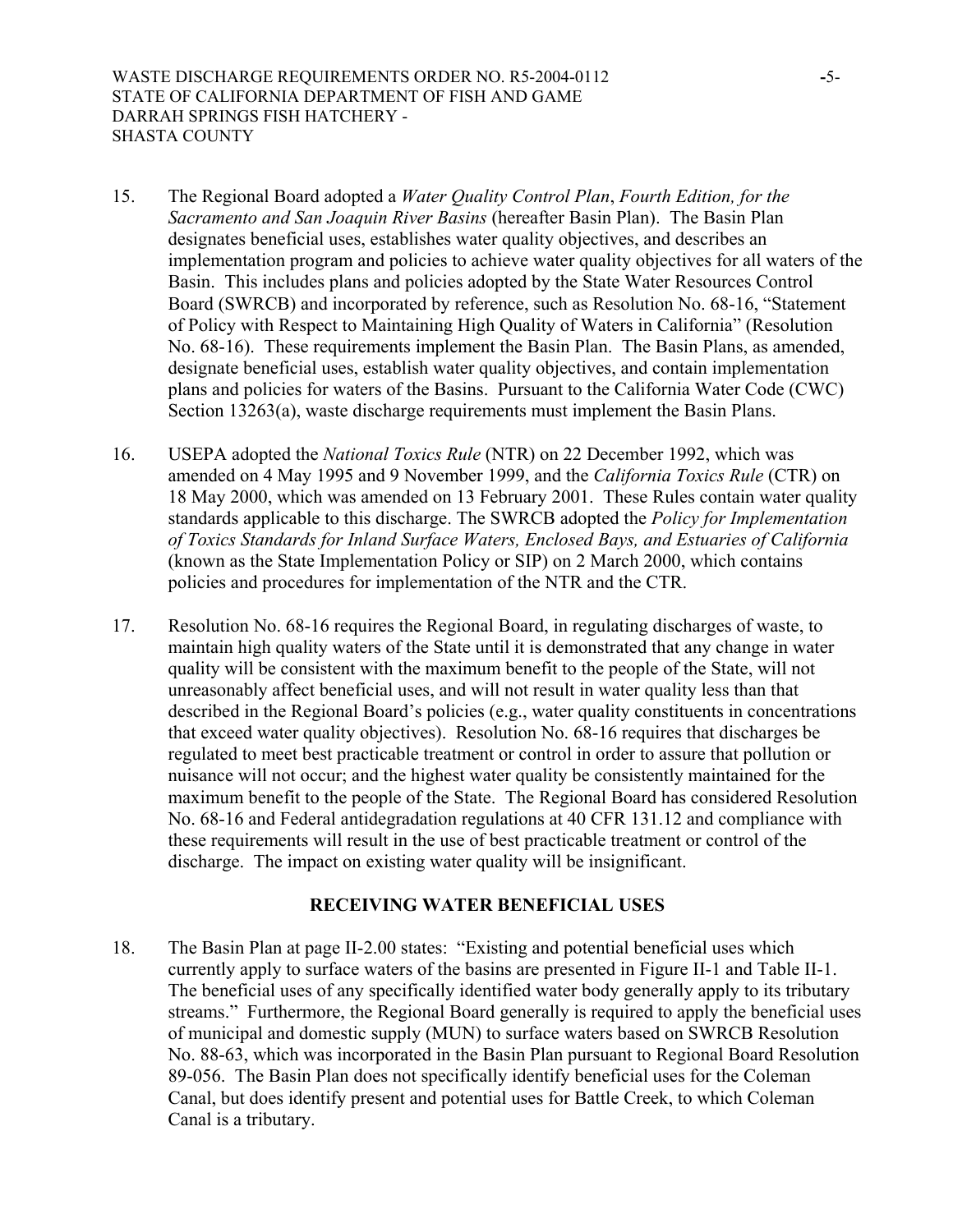The beneficial uses of Battle Creek are agricultural irrigation and stock watering (AGR), hydroelectric power generation (POW), water contact recreation and canoeing and rafting (REC-1), non-contact water recreation (REC-2), warm freshwater aquatic habitat (WARM) and warm spawning habitat (SPWN – WARM), cold freshwater aquatic habitat (COLD), cold fish migration habitat (MIGR – COLD), and cold spawning habitat (SPWN – COLD), and wildlife habitat (WILD). The Basin Plan on page II-1.00 states: "Protection and enhancement of existing and potential beneficial uses are primary goals of water quality planning…" and with respect to disposal of wastewaters states that "…disposal of wastewaters is [not] a prohibited use of waters of the State; it is merely a use which cannot be satisfied to the detriment of beneficial uses." In reviewing whether certain existing and/or potential uses of Battle Creek apply to Coleman Canal, the Regional Board has considered that the quality of water in Coleman Canal affects the water quality downstream in Battle Creek. Water rights have been assigned downstream in Battle Creek for both agriculture and additional aquaculture uses. Coleman Canal downstream is used for aquaculture. In addition, portions of the flow from the discharge may be diverted for irrigation during the irrigation season. Thus, the Regional Board finds that the beneficial uses identified in the Basin Plan for Battle Creek and, based on State Board Resolution No. 88-63, the beneficial use of municipal and domestic supply (MUN), are applicable to Coleman Canal.

19. Beneficial uses of the underlying groundwater are municipal and domestic supply (MUN), industrial service supply (IND), industrial process supply (PRO) and agricultural supply irrigation (AGR).

# **EFFLUENT LIMITATIONS AND OTHER SPECIFICATIONS**

20. Federal regulations at 40 CFR 122.44 require NPDES permits to contain effluent limitations, including technology-based and water quality-based limitations for specific constituents and limitations based on toxicity.

# **TECHNOLOGY-BASED EFFLUENT LIMITATIONS**

21. The Facility creates wastes, including solids from algae, silt, fish feces, and uneaten feed. As noted above, USEPA's final ELG for the aquaculture industry does not include numeric effluent limitations on any conventional, non-conventional, or toxic constituents. Rather, USEPA promulgated qualitative limitations in the form of BMP requirements. The Regional Board is establishing effluent limitations for discharges of total suspended solids (TSS) and settleable solids from this Facility. Technology-based requirements in this Order are based on a combination of application of the ELG for BMP requirements and case-bycase numeric limitations developed using best professional judgment (BPJ) and carried over from the previous Order No. 96-037. Section 402(o) of the CWA prohibits backsliding of effluent limitations that are based on BPJ to reflect a subsequently promulgated ELG which is less stringent. Order No. 96-037 established effluent limitations for TSS of 5.0 mg/L net TSS as an average monthly limitation and 15 mg/L net TSS as a maximum daily limitation. In addition, Order No. 96-037 established effluent limitations for settleable solids of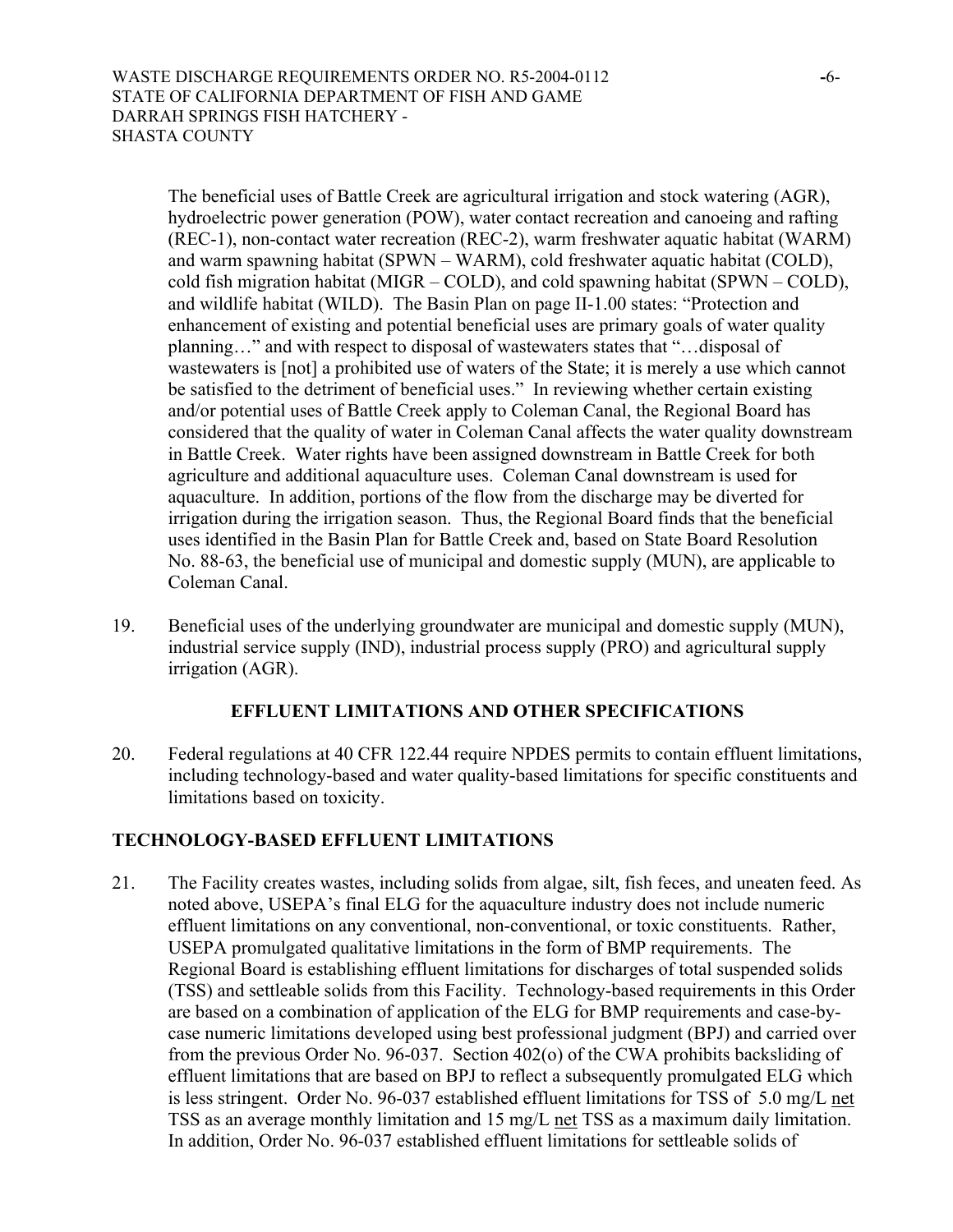0.1 mL/L as an average monthly limitation and 0.2 mL/L as a maximum daily limitation. Removal of these numeric limitations for TSS and settleable solids would constitute backsliding under CWA Section 402(o). The Regional Board has determined that these numeric effluent limitations for TSS and settleable solids continue to be applicable to the Facility and that backsliding is not appropriate. These limitations are established as a means of controlling the discharge of solids from algae, silt, fish feces and uneaten food. This Order does not include mass effluent limitations for TSS because there are no standards that specifically require a mass-based effluent limitation, mass of the pollutant discharged is not specifically related to a measure of operation (40 CFR 122.45(f)(iii)), and, in addition, massbased effluent limitations for TSS are not necessary because this Order includes both concentration-based limitations and a maximum flow limitation. These changes are consistent with Federal anti-backsliding provisions of 40 CFR 122.44(l)(1) and 122.62(a)(2).

# **WATER QUALITY-BASED EFFLUENT LIMITATIONS**

- 22. Federal regulations at 40 CFR 122.44(d)(1) require effluent limitations for all pollutants that are or may be discharged at a level that will cause, have the reasonable potential to cause, or contribute to an in-stream excursion above a numeric water quality criterion (such as CTR criterion) or a narrative water quality criterion within a State water quality standard. These regulations also set forth a methodology for establishing effluent limitations based on narrative state water quality criteria [40 CFR 122.44(d)(1)(vi)(A-C)].
- 23. The USEPA, SWRCB, and Regional Board have adopted or published standards that are used to implement 40 CFR 122.44. The USEPA has promulgated the CTR and NTR that established water quality criteria. The SWRCB has adopted the SIP that implements the CTR and NTR. The USEPA also has published recommended ambient water quality criteria and the Basin Plan contains numeric and narrative water quality objectives. The Basin Plan contains an Implementation Policy ("Policy for Application of Water Quality Objectives") that, in part, sets forth a process for translating narrative water quality objectives into numeric effluent limitations. The USEPA ambient water quality criteria, results of toxicity studies conducted by the California Department of Fish and Game, and the Basin Plan "Policy of Application of Water Quality Objectives" have been used to implement 40 CFR 122.44(d)(1)(v).
- 24. On 11 December 2000, the Discharger was issued a letter under the authority of California Water Code Section 13267 requesting effluent and receiving water monitoring to perform a reasonable potential analysis. The Discharger collected effluent and receiving water samples on 11 February 2003 to determine if the priority pollutants established in the CTR and NTR were detected. Analytical results were submitted for volatile substances, semivolatile substances, metals, asbestos, 2,3,7,8-TCDD dioxin, and sixteen other dioxin congeners. None of the priority pollutants were detected at concentrations that would cause or contribute to an in-stream excursion above a water quality objective. The effluent sample for priority pollutant metals was collected at a time when the Discharger was not using copper sulfate for disease control. Based on additional analyses conducted during the use of copper sulfate the Regional Board finds that the discharge does have a reasonable potential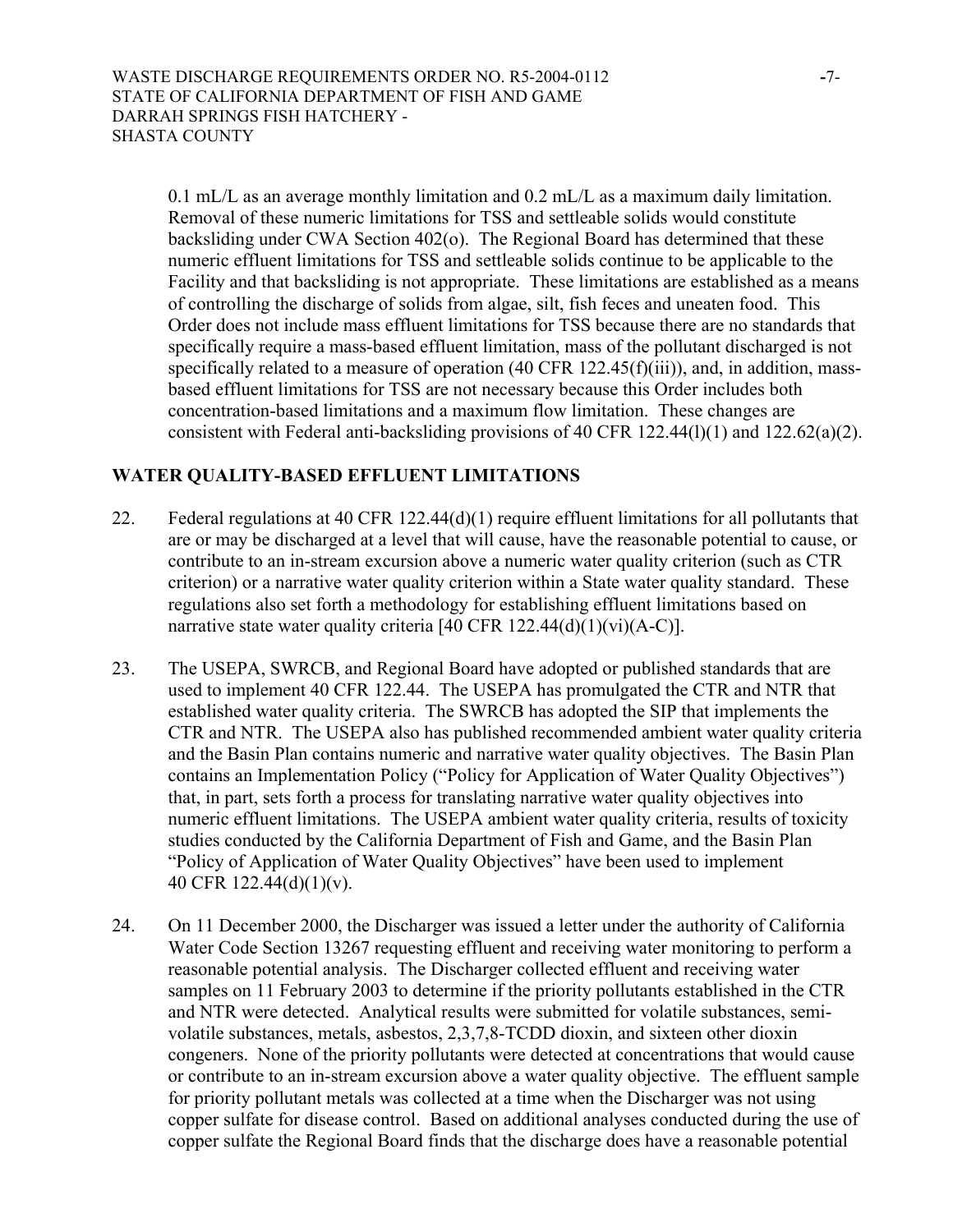to cause or contribute to an in-stream excursion above the CTR objective (acute and chronic) criteria for copper in the receiving water during the copper treatments. Effluent limitations for copper are included in this Order.

25. Based information submitted as part of the Report of Waste Discharge, in annual and monthly monitoring reports, in studies performed by and correspondence with DFG, and in independent studies, the Regional Board finds that the discharge has a reasonable potential to cause or contribute to an in-stream excursion above numeric or narrative water quality objectives for copper, pH, and formaldehyde. Effluent limitations for these constituents are included in this Order. The Regional Board is not obligated to delegate the assimilative capacity of receiving waters to a Discharger. Therefore, the Regional Board establishes water quality-based effluent limitations without benefit of dilution in this Order. Water quality-based effluent limitations are based on the application of water quality criteria or objectives at the point of discharge.

## *CTR EFFLUENT LIMITATIONS*

- 26. Copper, primarily in the form of copper sulfate, is used in fish hatcheries to control algae and is also used as a flush treatment to control external parasites and bacteria on fish. The Discharger reports using up to 270grams of copper sulfate crystals per raceway, with one raceway treated at a time. Annual copper sulfate use ranged from 144 lbs in year 2000 to 291.3 lbs in 2003. Copper sulfate crystals are pre-mixed with water and acetic acid (to dissolve the copper), and the solution is added to the raceway headworks. The Discharger estimates there is an estimated 1-hour flush of copper sulfate through a raceway. At the minimum flow through the Facility, and with the maximum use of copper sulfate per raceway treatment, the maximum calculated concentration of copper in a 1-hour flush is150 ug/L in the Upper Raceway Series and 240 ug/L in the Lower Raceway Series. Maximum usage in the hatchery building would be 360 grams when treating 15 tanks, and 20 troughs (or about half the units at one time). This amount of copper sulfate used in the hatchery building would provide a 2.5-hour discharge of 80 ug/L total copper. The Discharger conducted monitoring in 2002 and 2003, taking grab samples during copper treatments. Actual copper concentrations measured during 21 treatments varied with the flow and were dependent on when the sample was taken during the treatment. The maximum reported concentration was 160 ug/L during the copper treatments of one raceway at a time.
- 27. Copper is identified as a priority pollutant in the NTR and CTR. The CTR includes the Ambient Water Quality Criteria for the Protection of Aquatic Life for copper. The Criterion Maximum Concentration (CMC), a 1-hour average, and Criterion Continuous Concentration (CCC), a 4-day average, are hardness dependent. The criteria are expressed in terms of the dissolved fraction of the metal in the water column and are calculated from the total recoverable values by applying a conversion factor. Since a site-specific conversion factor has not been developed for copper as described in the SIP Section 1.4.1, the USEPA conversion factor for copper of 0.960 is used for translating the dissolved copper criterion into a total recoverable effluent concentration with no dilution. However, the CTR acute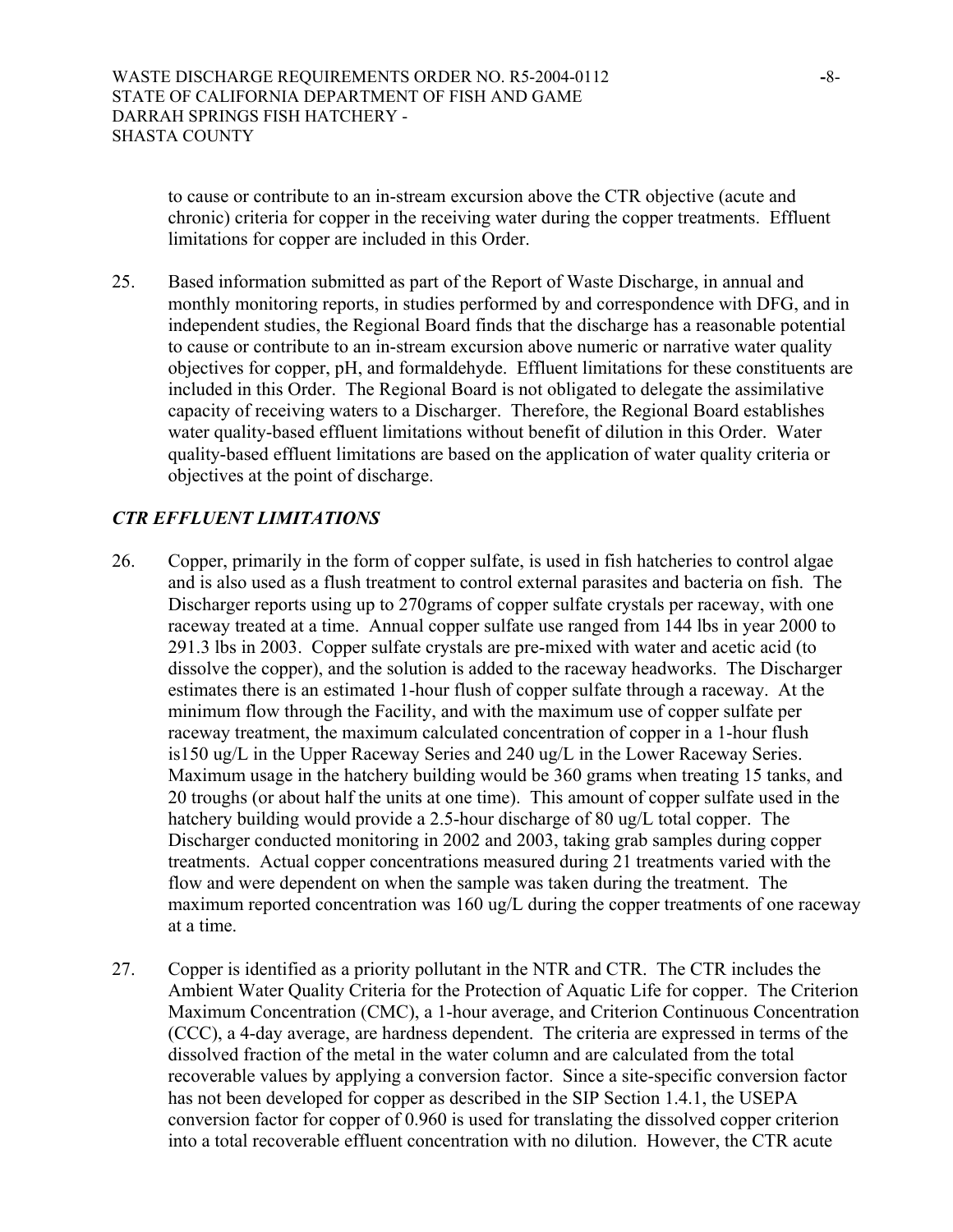aquatic life criterion for copper is not applicable to the Sacramento River or its tributaries above Hamilton City. Battle Creek is tributary to the Sacramento River above Hamilton City. Therefore, the applicable copper criterion for protection of aquatic life from acute effects is a site-specific criterion specified in the Basin Plan. The applicable chronic criterion for copper is from the CTR. Both of these criteria are dependent on the hardness of the receiving water. At a hardness of 25 mg/L, the applicable acute and chronic copper criteria are 3.8 ug/L and 1.9 ug/L respectively. At hardness of 50 mg/L, these criteria increase to 7.2 ug/L (acute) and 3.6 ug/L chronic and at a hardness of 100 mg/L they are 13.4 ug/L (acute) and 6.7 ug/L (chronic). Receiving water hardness has ranged from 69 to 94 mg/L during monitoring of copper treatments in 2003. Based on the calculated concentration as well as the actual measurements during treatments, the copper concentration in the effluent has the reasonable potential to exceed the water quality objective. Therefore, this Order includes both maximum daily and average monthly effluent limitations for copper. The Basin Plan criterion is the most limiting criterion; therefore, the effluent limitations are based on the Basin Plan criterion. These effluent limitations are adjusted for hardness as shown in Attachment C.

28. As the effluent limitation for copper is a new requirement in this Order, the Discharger requested a compliance time schedule be granted to allow time to develop alternative treatments. Section 2.1 of the SIP provides that: "*Based on an existing discharger's request and demonstration that it is infeasible for the discharger to achieve immediate compliance with a CTR criterion, or with an effluent limitation based on a CTR criterion, the RWQCB may establish a compliance schedule in an NPDES permit*." The Discharger indicated that until a substitute treatment is developed there would be a significant loss of fish as a result of parasite and bacterial infestations without the use of copper treatments. The Discharger has quantified the use of copper and minimum concentrations necessary to control the parasite and bacterial infestations and is actively pursuing the development of alternate treatments. The Discharger has also implemented changes in the treatment practices to minimize the concentration of copper in the discharge, such as treating only one raceway at a time. The effluent limitation for copper, however, is based on the Basin Plan criterion and is fully applicable upon adoption of this Order, therefore, compliance schedules for meeting the limitation cannot be included in this NPDES Permit. However, the Regional Board may adopt other Orders, such as a Cease and Desist Order, allowing the Discharger a period of time to fully comply with the effluent limit for copper.

# *NON-CTR EFFLUENT LIMITATIONS*

29. The Basin Plan contains water quality objectives for pH in the form of a range of acceptable pH values (measured in standard units). The Regional Board determined that the discharge from this Facility may cause, have the reasonable potential to cause, or contribute to an in-stream excursion of the numeric water quality objective for pH from the Basin Plan. Accordingly, the Regional Board established effluent limitations in the form of acceptable ranges of pH between 6.5 to 8.5 for discharges to Darrah Creek and Pacific Power Ditch.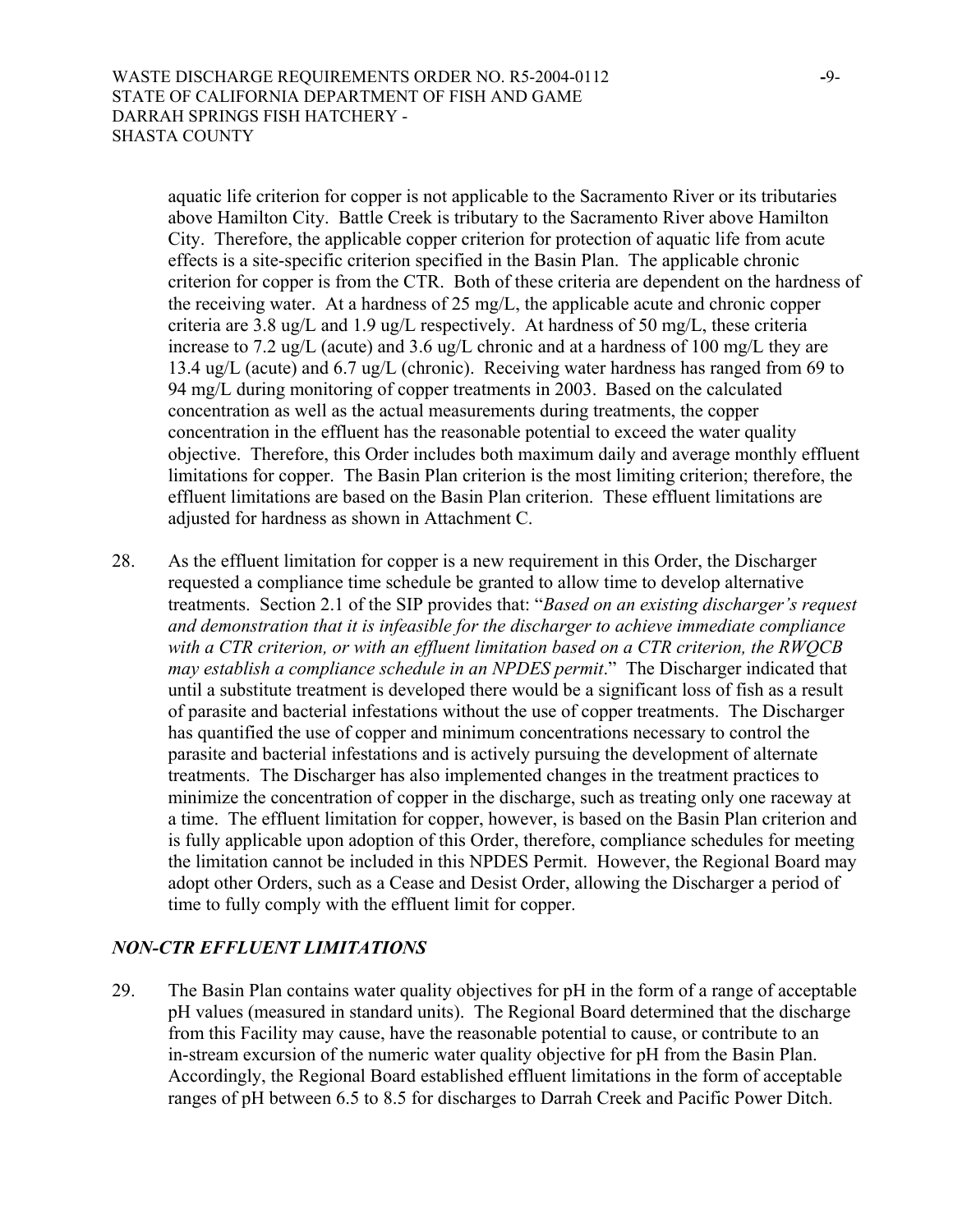WASTE DISCHARGE REQUIREMENTS ORDER NO. R5-2004-0112 **-**10- STATE OF CALIFORNIA DEPARTMENT OF FISH AND GAME DARRAH SPRINGS FISH HATCHERY - SHASTA COUNTY

- 30. Numeric water quality criteria, or Basin Plan numeric objectives are currently not available for most of the aquaculture drugs and chemicals used by the Discharger or proposed for use at this facility. Therefore, the Regional Board used the narrative water quality objective for toxicity from the Basin Plans and applied the Policy for "Application of Water Quality Objectives" as a basis for determining "reasonable potential" for discharges of these drugs and chemicals. This objective states, in part: "All waters shall be maintained free of toxic substances in concentrations that produce detrimental physiological responses in human, plant, animal, or aquatic life." The Basin Plan states that compliance with this objective will be determined by several factors, including biotoxicity tests of appropriate duration, or other analytical methods as specified by the Regional Board. (Biotoxicity testing involves measuring the toxic effects of an effluent on specified organisms according to nationally approved protocols). USEPA's *Technical Support Document for Water Quality-based Toxics Control* (TSD) specifies two toxicity measurement techniques that can be employed in effluent characterization; the first is Whole Effluent Toxicity (WET) testing, and the second is chemical-specific toxicity analyses. WET testing is used most appropriately when the toxic constituents in an effluent are not completely known; whereas chemical-specific analysis is more appropriately used when an effluent contains only one, or very few, wellknown constituents. Due to the nature of operations and chemical treatments at most CAAP facilities in the Region, CAAP facility effluents generally contain only one or two known chemicals at any given a time. Therefore, the Regional Board is using a chemical-specific approach to determine "reasonable potential" for discharges of aquaculture drugs and chemicals from CAAP facilities. The California Department of Fish and Game Pesticide Investigation Unit (DFG Pesticide Unit) has initiated biotoxicity studies to determine the aquatic toxicity of certain aquaculture drugs and chemicals commonly used at their CAAP facilities in the Region.
- 31. Sodium chloride (salt) is used in conjunction with other flush treatments (such as copper sulfate) to control fish diseases at the hatchery. Annual usage of sodium chloride ranged from a minimum of 59,650 lbs in 2000 to a maximum of 113,500 lbs in 2003. Maximum treatment is 200 lbs per raceway, which allows a one-hour discharge of 80.8 mg/L sodium chloride in the Upper Raceway Series, and 49.5 mg/L sodium chloride in the Lower Raceway Series, respectively. Salt usage in the hatchery building is below the maximum usage for the raceways, and is discharged to the Lower Series. FDA considers sodium chloride an unapproved new animal drug of low regulatory priority (LRP drug) for use in aquaculture. Consequently, FDA is unlikely to take regulatory action if an appropriate grade is used, good management practices are followed, and local environmental requirements are met. The Regional Board has determined that the discharge of chloride from the Facility from sodium chloride application rates as described by the Discharger will not cause, have the reasonable potential to cause, or contribute to an in-stream excursion of applicable water quality criteria or objectives. Monitoring of conductivity and chloride is required and monthly use of sodium chloride must be reported as specified in the Monitoring and Reporting Program.
- 32. Formalin (as a 37% formaldehyde solution) is rarely used at the hatchery with the last use reported in February 1998. The Discharger reports that formalin may be used in the future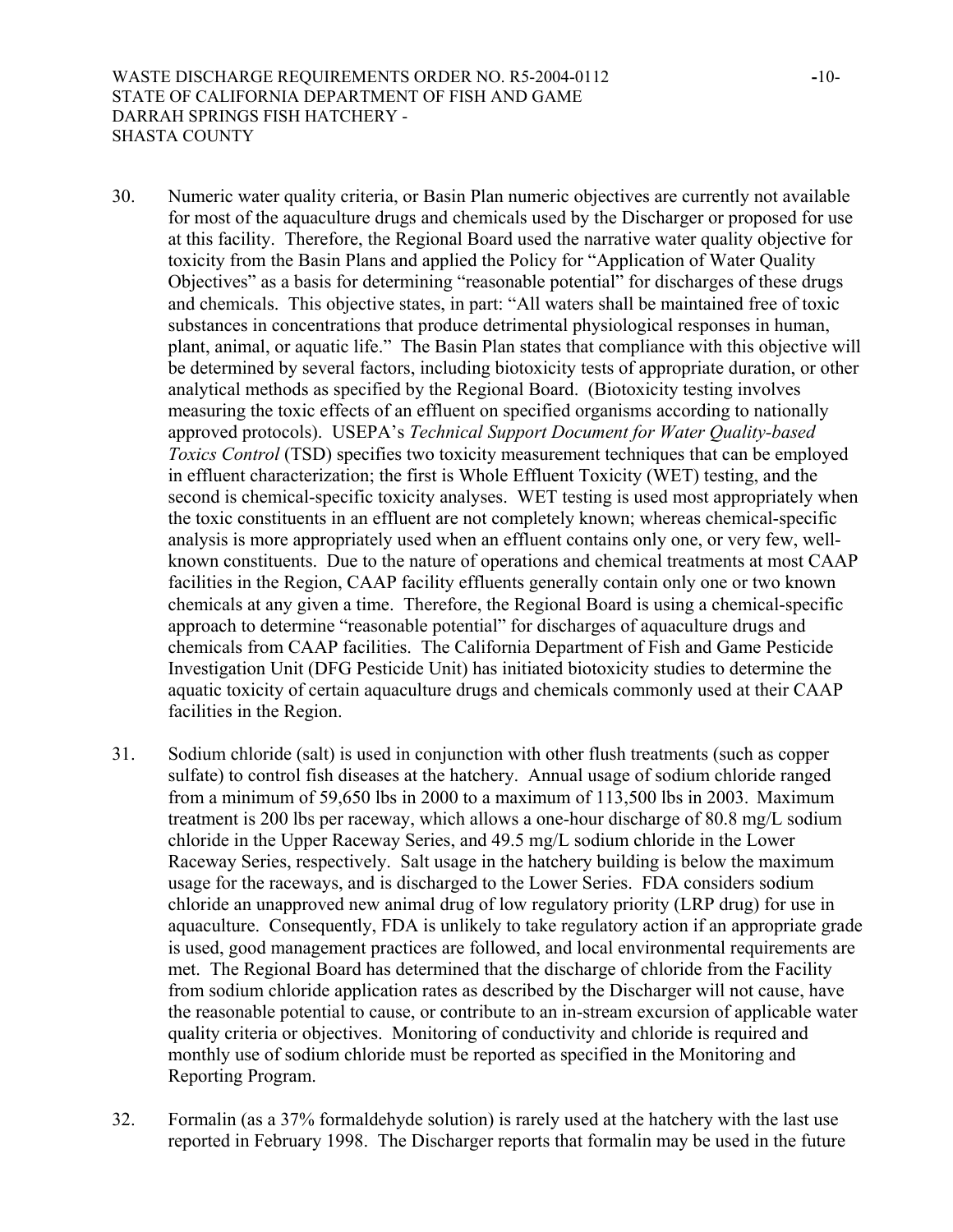as a replacement treatment for copper. The raceway use would be a six hour drip at 25 mg/L. Maximum usage would be 11 and 12 gal for the Upper and Lower Raceway Series, respectively. The seven hour discharge from the Upper Raceway Series would contain 5.3 mg/L formalin, or 1.9 mg/L formaldehyde. The Lower Raceway Series discharge would contain 3.5 mg/L formalin, or 1.2 mg/L formaldehyde. Because the Facility is a flow-through facility without on-line settling, formaldehyde is expected to be present in the discharge for approximately the same duration as treatment, typically 8-hours or less. Use in the hatchery building would be well below the amount used in raceway treatments (not more than a ½ gallon per trough). Formalin is approved through FDA's New Animal Drug Application (NADA) program for use in controlling external protozoa and monogenetic trematodes on fish, and for controlling fungi of the family *Saprolegniacae* in food-producing aquatic species (including trout and salmon). For control of other fungi, formalin may be used under an Investigational New Animal Drug (INAD) exemption. Formalin is used as a "drip" treatment to control fungus on fish eggs, or as a "flush" treatment in raceways of 1-8 hours in duration. Formalin may be applied in multiple treatments over the course of a given month, or may be applied in raceways for up to 8 hours at a time.

The Basin Plan contains a narrative water quality objective for toxicity that states in part that "[a]*ll waters shall be maintained free of toxic substances in concentrations that produce detrimental physiological responses in human, plant, animal, or aquatic life*" (narrative toxicity objective). The DFG Pesticide Unit conducted biotoxicity studies to determine the aquatic toxicity of formaldehyde using *Pimephales promelas,* and *Ceriodaphnia dubia* (*C. dubia*) in accordance with the analytical methods specified in EPA600/4-91-002, *Short-Term Methods for Estimating the Chronic Toxicity of Effluents and Receiving Waters to Freshwater Organisms*. These "short-term chronic tests" measure effects such as reduced growth of the organism, reduced reproduction rates, or lethality. Results were reported as a No Observed Effect Concentration (NOEC) and a Lowest Observed Effect Concentration (LOEC). The DFG Pesticide Unit also conducted acute toxicity tests using *C. dubia* in accordance with methods specified in EPA600/4-90/027, *Methods for Measuring the Acute Toxicity of Effluents and Receiving Waters to Freshwater and Marine Organisms.* Acute toxicity test results typically are reported as the No Observed Adverse Effect Level (NOAEL), Lowest Observed Adverse Effect Level (LOAEL), and  $LC_{50}$ . The Regional Board considered the results of both acute and chronic aquatic life toxicity testing conducted by the DFG Pesticide Unit when determining whether water quality-based effluent limits for formalin as formaldehyde were necessary.

Results of chronic toxicity tests indicated *C. dubia* was the most sensitive species, with a 7-day NOEC value of 1.3 mg/L formaldehyde for survival and less than 1.3 mg/L for reproduction. Acute toxicity tests conducted using *C. dubia* showed a 96-hour NOAEL of 1.3 mg/L formaldehyde. Additional acute toxicity tests were conducted using an 8-hour exposure resulting in a 96-hour NOAEL concentration of 6.7 mg/L formaldehyde. Based on the proposed application rates for formalin proposed by the Discharger, the Regional Board determined that if Formalin is used at this Facility, formaldehyde may be discharged at levels that cause, have the reasonable potential to cause, or contribute to an excursion of a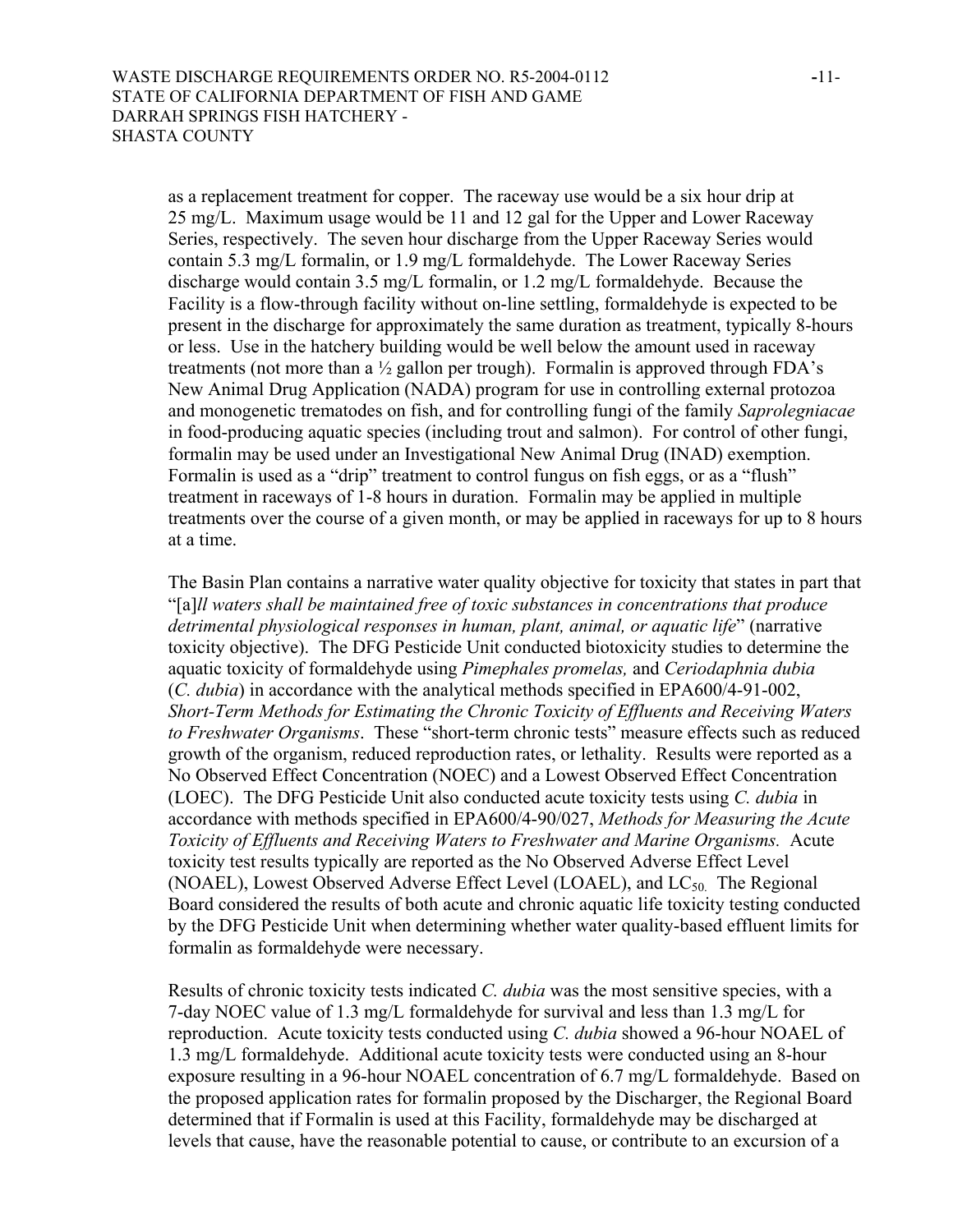narrative water quality objective for toxicity from the Basin Plan. Accordingly, this Order includes water quality-based effluent limitations for formaldehyde. Because the Facility is a flow-through facility without on-line settling, formaldehyde is expected to be present in the discharge for approximately the same duration as treatment, typically 8-hours or less. Therefore, the Regional Board is establishing a maximum daily effluent limitation of 6.7 mg/L with the requirement that the Facility monitor for formaldehyde during formalin treatment. This limit is based on the observed 96-hour NOAEL with 8-hour exposure to formaldehyde. In addition, the Regional Board is establishing an average monthly effluent limitation of 0.65 mg/L formaldehyde based on the 96-hour NOAEL with 96-hours of exposure calculated using procedures from USEPA's TSD. This limit will ensure protection of aquatic life from longer-term exposure to formaldehyde through successive treatments with formalin. The previous Order included a less stringent daily maximum limitation for formaldehyde of 5 mg/L based on a USEPA Health Advisory for acute 10-day exposure. Based on the above new information for short term toxicity for an 8-hour exposure, which was not available at the time of issuance of the previous Order, and inclusion of the average monthly effluent limitation of 0.65 mg/L, establishment of a less stringent daily maximum effluent limitation is appropriate. The formaldehyde limitations established in this permit are consistent with federal and State antidegradation and antibacksliding requirements.

- 33. Acetic acid is used in conjunction with copper flushes to help put the copper sulfate into solution. Annual usage of acetic acid over the past four years has ranged from a minimum of 45.2 gallons in 2001 to a maximum of 106.25 gallons in 2003. The maximum usage per raceway is 120 mL, and would have a discharge concentration of 0.1 mg/L in the Upper Raceway Series and 0.06 mg/L in the Lower Raceway Series. Acetic acid may also potentially be used by the Discharger as a "flush" treatment in raceways for the control of external parasites on fish. The Basin Plan contains water quality objectives for pH in the form of a range of acceptable pH values (measured in standard units). Since acetic acid will lower the pH of the water the Regional Board has included an effluent limit for pH. Monthly use of acetic acid must be reported as specified in the attached Monitoring and Reporting Program.
- 34. Hydrogen peroxide (35 %  $H_2O_2$ ) is used for the control of external parasites at the hatchery. The Discharger reports a one-hour drip treatment using 15 gallons in the Upper Raceway Series and 16 gallons and Lower Raceway Series. The two-hour discharge from the Upper Raceway Series would have a calculated concentration of 8.9 mg/L and the Lower Raceway Series 5.8 mg/L. Use in the hatchery building is limited and well below the level used in the raceways. FDA considers hydrogen peroxide to be an LRP drug when used to control fungi on fish at all life stages, including eggs. Hydrogen peroxide may also be used under an INAD exemption to control bacterial gill disease in various fish, fungal infections, external bacterial infections, and external parasites. Hydrogen peroxide is a strong oxidizer that breaks down into water and oxygen; however, it exhibits toxicity to aquatic life during the oxidation process. The Regional Board considered the results of acute aquatic life toxicity testing conducted by the DFG Pesticide Unit when determining whether water quality-based effluent limits for hydrogen peroxide were necessary in this Permit. Results of a single acute toxicity test using *C. dubia* showed a 96-hour NOAEL of 1.3 mg/L. There is no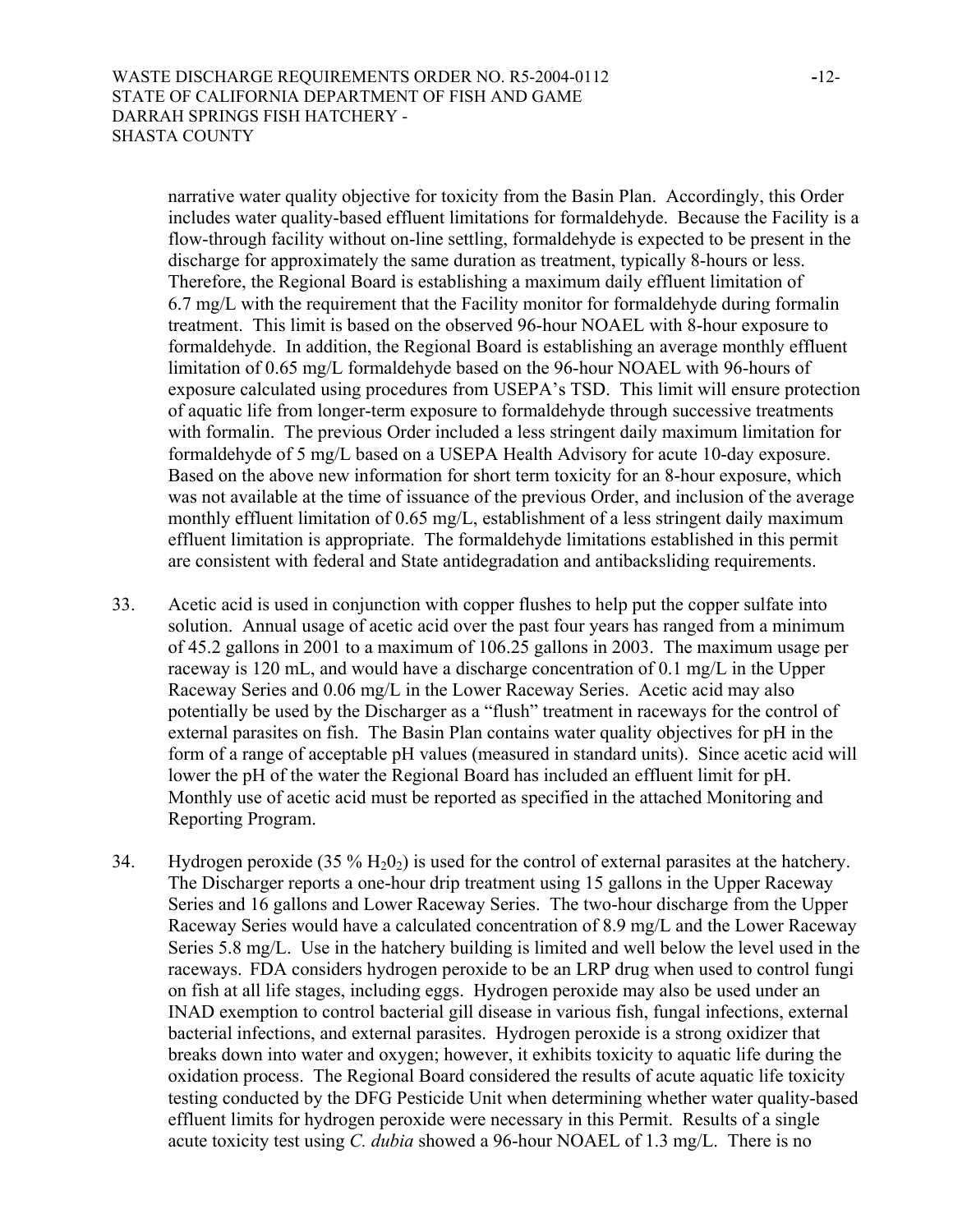toxicity information available for shorter exposure periods. The DFG Pesticide Unit is proposing to conduct additional toxicity testing on hydrogen peroxide to determine NOAEL concentrations for shorter exposure periods. Since there is limited short- and long-term toxicity information available at this time and no information regarding actual discharge concentrations of hydrogen peroxide, this permit does not include water quality-based effluent limitations for hydrogen peroxide. However, use and monitoring of hydrogen peroxide must be reported as specified in the attached Monitoring and Reporting Program and results of additional toxicity tests must be submitted as specified in Provision No. 5. The Regional Board will review this information, and other information as it becomes available and this permit may be reopened to establish effluent limits based on additional use and toxicity information.

35. Potassium permanganate is used a flush treatment to control external parasites and bacteria. Annual usage of potassium permanganate over the past four years has ranged from a minimum of 4.25 lbs in 2001 to a maximum of 9.2 lbs in 2003. Maximum usage is 120 grams in the Upper and Lower Raceway Series. The calculated concentration in the discharge is 0.11 mg/L in the Upper Raceway Series, and 0.06 mg/L in the Lower Raceway Series. Potassium permanganate may occasionally be used in the brood ponds as well. Potassium permanganate has a low estimated lifetime in the environment, being readily converted by oxidizable materials to insoluble manganese dioxide  $(MNO<sub>2</sub>)$ . In non-reducing and non-acidic environments,  $MNO<sub>2</sub>$  is insoluble and has a very low bioaccumulative potential.

Because potassium permanganate is typically applied in a single, short-term treatment, or as a series of closely-spaced, short-term treatments, the Regional Board considered the results of acute aquatic life toxicity testing conducted by the DFG Pesticide Unit when determining whether water quality-based effluent limits for potassium permanganate were necessary in this Permit. Results of a single acute toxicity test using *C. dubia* showed a 96-hour NOAEL of 0.25 mg/L for potassium permanganate. There is no toxicity information available for shorter exposure periods. The DFG Pesticide Unit is proposing to conduct additional toxicity testing on potassium permanganate to determine NOAEL concentrations for shorter exposure periods. Since there is limited toxicity information available for short- and longterm exposure and no information regarding actual discharge concentrations of potassium permanganate, this permit does not include water quality-based effluent limitations for potassium permanganate. However, use and monitoring of potassium permanganate must be reported as specified in the attached Monitoring and Reporting Program and results of additional toxicity tests must be submitted as specified in Provision No. 5. The Regional Board will review this information, and other information as it becomes available and this permit may be reopened to establish effluent limits based on additional use and toxicity information.

36. Chloramine-T is not currently used but may be used by the Discharger in the future as a possible replacement of copper and formalin. Chloramine-T is available for use in accordance with an INAD exemption by FDA. The Discharger reports that the therapeutic treatment consists of a 10-20 mg/L dose for a 3-hour exposure. Chloramine-T breaks down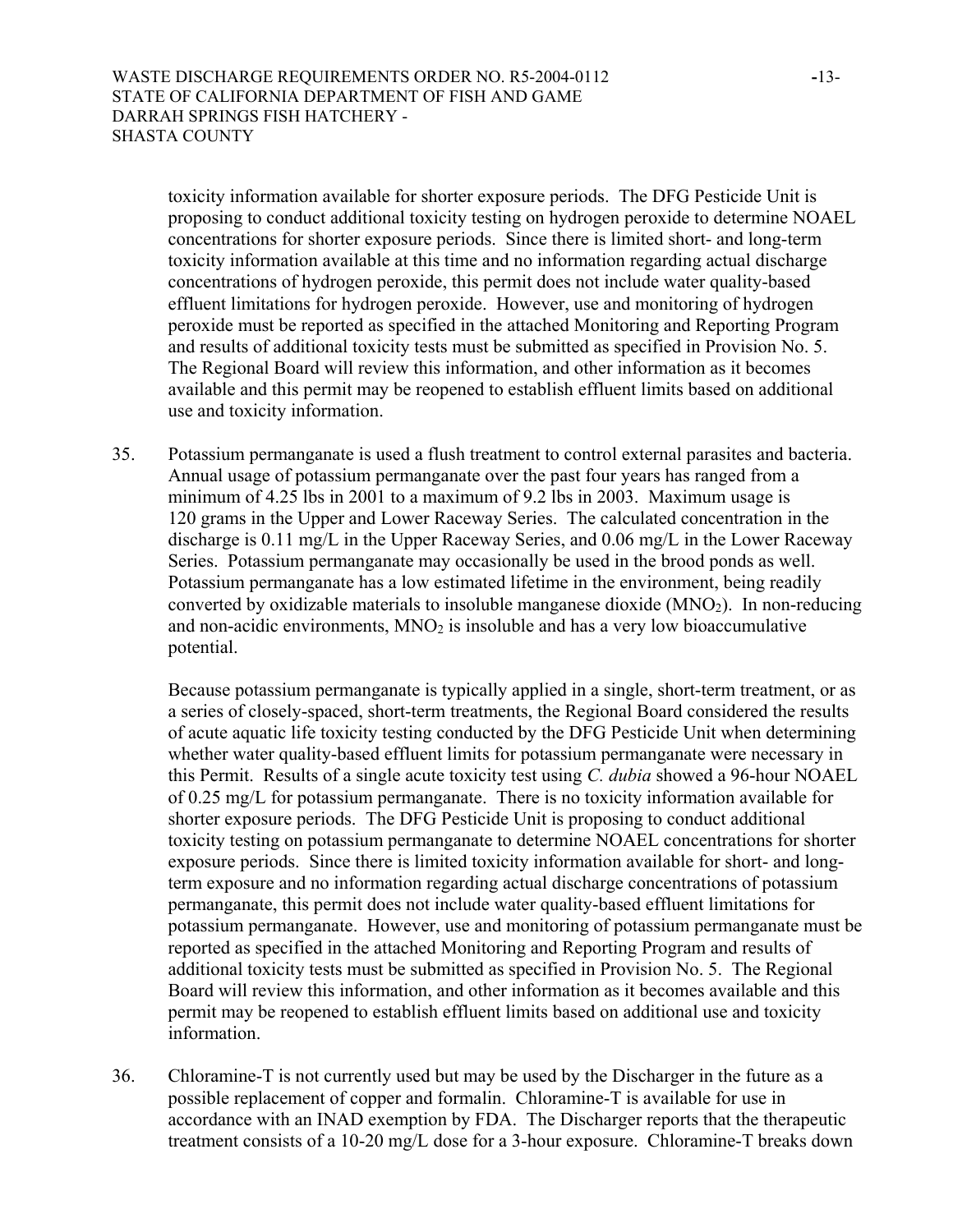into para-toluenesulfonamide (p-TSA) and unlike other chlorine based disinfectants does not form harmful chlorinated compounds. The Discharger has not conducted biotoxicity tests using Chloramine-T, however results of toxicity testing from other sources were submitted and showed a 96-hour LC<sub>50</sub> for rainbow trout of 2.8 mg/L. The 48-hour NOEC for *Daphnia magna* was reported as 1.8 mg/L. There is no toxicity information available for shorter exposure periods. The DFG Pesticide Unit is proposing to conduct additional toxicity testing on Chloramine-T to determine NOAEL concentrations for shorter exposure periods. Since there is limited toxicity information available for short- and long-term exposure and no information regarding actual discharge concentrations of Chloramine-T, this permit does not include water quality-based effluent limitations for Chloramine-T. However, use and monitoring of Chloramine-T must be reported as specified in the attached Monitoring and Reporting Program and results of additional toxicity tests must be submitted as specified in Provision No. 5. The Regional Board will review this information, and other information as it becomes available and this permit may be reopened to establish effluent limits based on additional use and toxicity information.

- 37. PVP Iodine, a solution composed of 10% PVP Iodine Complex and 90% inert ingredients, is used at the Facility as a fish egg disinfectant (fungicide). The Discharger mixes 4 oz. of PVP Iodine in 10 gallons of water and the eggs are dipped into PVP Iodine for 10 minutes. FDA considers PVP iodine an LRP drug for use in aquaculture. The Discharger is not proposing to discharge PVP Iodine to waters of the United States or waters of the State, but plans to use other means of disposal. Consequently, this Order does not include water quality-based effluent limitations for PVP Iodine, but use and means of disposal of this chemical must be reported as specified in the attached Monitoring and Reporting Program. Also, this Order includes a provision requiring that all aquaculture drugs and chemicals not discharged to receiving waters be disposed of in an environmentally safe manner, according to label guidelines, Material Safety Data Sheet guidelines and BMPs. Any other form of disposal requires approval from the Executive Officer. Furthermore, if the Discharger wishes to discharge this chemical, results of toxicity tests for PVP Iodine must be submitted as specified in Provision No. 5. The Regional Board will review this information, and other information as it becomes available, and this Order may be reopened to establish effluent limitations for these constituents. Monitoring of PVP Iodine is required and monthly use of PVP Iodine must be reported as specified in the Monitoring and Reporting Program.
- 38. The Discharger uses the anesthetic tricaine methanesulfonate, commonly known as MS-222 (with trade names of Finquel<sup>®</sup> or Tricaine-S<sup>®</sup>). MS-222 has been approved by FDA for use as an anesthetic for Salmonidae. MS-222 is used at the facility for tagging and sorting fish. In the future, the Discharger may use the anesthetic Aqui- $S^{\mathcal{B}}$ , a water dispersible liquid anesthetic for fin fish, crustacea and shell fish, used under an INAD exemption. The Regional Board does not have specific toxicity information for MS-222 or Aqui-S<sup>®</sup> or estimates of potential discharge concentrations of MS-222 and Aqui-S® at this Facility. The Discharger is not proposing to discharge these chemicals to waters of the United States or waters of the State, but plans to use other means of disposal. Consequently, this Order does not include water quality-based effluent limitations for these anesthetics, but use and means of disposal of these chemicals must be reported as specified in the attached Monitoring and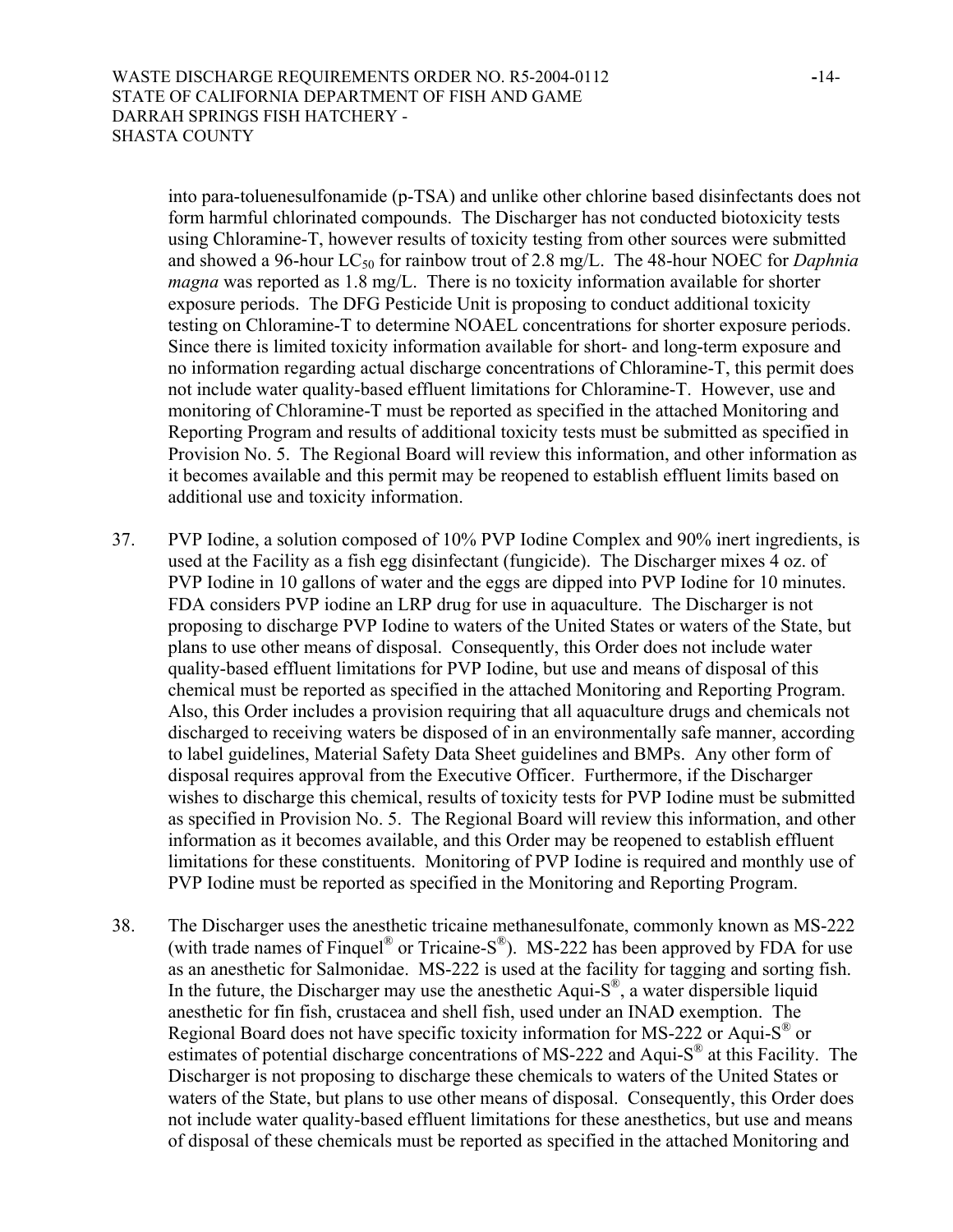Reporting Program. Also, this Order includes a provision requiring that all aquaculture drugs and chemicals not discharged to receiving waters be disposed of in an environmentally safe manner, according to label guidelines, Material Safety Data Sheet guidelines and BMPs. Any other form of disposal requires approval from the Executive Officer.

- 39. Oxytetracycline, also known by the brand name  $Ternamycin^{\circledR}$ , is currently used by the Discharger in the hatchery building and becomes part of the Lower Raceway Series discharge. Oxytetracycline, is an antibiotic approved through FDA's NADA program for use in controlling ulcer disease, furnuculosis, bacterial hemorrhagic septicemia, and pseudomonas disease in salmonids. Oxytetracycline is most commonly used at CAAP facilities as a feed additive. However, oxytetracycline may also be used as an extra-label use under a veterinarian's prescription in an immersion bath of approximately six to eight hours in duration. Because oxytetracycline may be applied in an immersion bath for up to eight hours at a time, the Regional Board considered the results of acute and chronic aquatic life toxicity testing conducted by the DFG Pesticide Unit when determining whether water quality-based effluent limits for oxytetracycline used in an immersion bath treatment were necessary in this Permit. Results of acute toxicity tests using *C. dubia* showed a 96-hour NOAEL of 40.4 mg/L. Results of chronic toxicity tests using *C. dubia* showed a 7-day NOEC for reproduction of 48 mg/L. The information available to the Regional Board regarding discharges of oxytetracycline indicates that it is discharged at levels well below the lowest NOEC and NOAEL. Therefore, at this time, the Regional Board determined that oxytetracycline, when used in feed or in an immersion bath treatment, is not discharged at levels that cause, have the reasonable potential to cause, or contribute to an excursion of a narrative water quality objective for toxicity from the Basin Plans. Accordingly, this Permit does not include an effluent limitation for oxytetracycline. However, monthly use of oxytetracycline must be reported as specified in the attached Monitoring and Reporting Program. The Regional Board will review this information, and other information as it becomes available, and this permit may be reopened to establish effluent limits based on additional use and toxicity information.
- 40. Penicillin G is currently used by the Discharger in the hatchery building and becomes part of the Lower Raceway Series discharge. Penicillin G is used for the control of bacterial infections; and is administered as a six hour bath. Maximum usage for four tanks would be 600 grams. This amount would yield a discharge of 0.22 mg/L. Penicillin G is not approved under FDA's NADA program and its extra-label use in aquaculture requires a veterinarian's prescription. Due to the length of treatment time, the Regional Board considered the results of acute and chronic aquatic life toxicity testing conducted by the DFG Pesticide Unit when determining whether water quality-based effluent limits for Penicillin G were necessary in this Permit. Results of acute toxicity tests using *C. dubia* showed a 96-hour NOAEL of 890 mg/L. Results of 7-day chronic toxicity testing using *Pimephales promelas* showed 7-day NOEC for survival of 350 mg/L. The information available to the Regional Board regarding discharges of Penicillin G indicates that it is discharged at levels well below the lowest NOEC and NOAEL. Therefore, at this time, the Regional Board determined that Penicillin G, when used in an immersion bath treatment, is not discharged from CAAP facilities in the Region at levels that cause, have the reasonable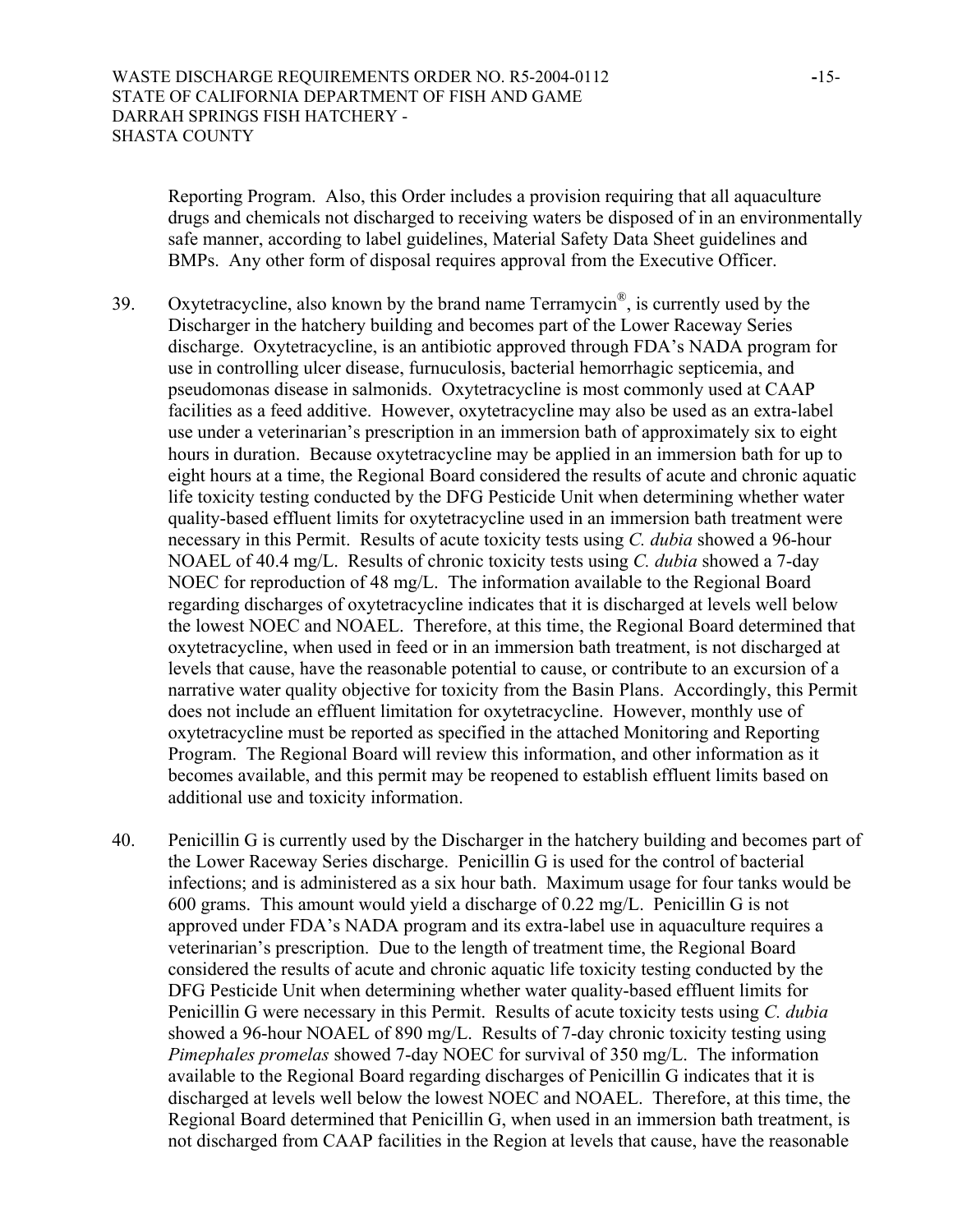potential to cause, or contribute to an excursion of a narrative water quality objective for toxicity from the Basin Plan. Accordingly, this Permit does not include effluent limitations for Penicillin G. However, monthly use of Penicillin G must be reported as specified in the attached Monitoring and Reporting Program. The Regional Board will review this information, and other information as it becomes available, and this permit may be reopened to establish effluent limits based on additional use and toxicity information.

- 41. Amoxycillin, erythromycin, florfenicol, and Romet-30 $^{\circ}$  are not currently used but may potentially be used by the Discharger. Amoxycillin is injected into fish to control acute disease outbreaks through a veterinarian's prescription for extra-label use. Erythromycin (injected or used in feed formulations) and florfenicol (used in feed formulations) are antibiotics used to control acute disease outbreaks and must be used under an INAD exemption or a veterinarian's prescription for extra-label use. Romet-30 $^{\circ\circ}$ , also known by the trade name Sulfadimethoxine-oremtroprim, is an antibiotic used in feed formulations and is approved for use in aquaculture through FDA's NADA program for control of furunculosis in salmonids. In the NPDES General Permit for Aquaculture Facilities in Idaho (Idaho General Permit), USEPA Region 10 distinguishes between antibiotics applied in feed formulations and antibiotics applied in immersion baths. The Idaho General Permit concludes that drugs or chemicals administered via feed, and ingested by fish, pose little threat to aquatic life or beneficial uses because a majority of the drug is utilized by the fish, though some literature suggests otherwise. As stated in the Idaho General Permit, "USEPA believes that disease control drugs and other chemicals provided for ingestion by fish do not pose a risk of harm or degradation to aquatic life or other beneficial uses." The Regional Board determined that amoxycillin (when injected into fish), erythromycin (when injected into fish or used as a feed additive), florfenicol and Romet-30 $^{\circ}$  (when used as feed additives) are used in a manner that reduces the likelihood of direct discharge of antibiotics to waters of the United States or waters of the State, particularly when Dischargers implement BMPs as required by this Permit. Therefore, the Regional Board determined that amoxycillin, florfenicol and Romet 30® are not discharged from CAAP facilities in the Region at levels that cause, have the reasonable potential to cause, or contribute to an excursion of a narrative water quality objective for toxicity from the Basin Plan. Accordingly, this Permit does not include water quality-based effluent limitations for these substances; however, this Permit does require monthly monitoring and reporting of these substances as specified in the attached Monitoring and Reporting Program. The Regional Board will review this information and this permit may be reopened to establish effluent limits based on additional use and toxicity information.
- 42. To treat enteric redmouth disease, the Discharger administers enteric redmouth bacterin. Enteric redmouth (or yersiniosis) bacertins are formulated from inactivated Yersinia ruckeri bacteria and may be used as an immersion or vaccine to help protect salmonid species from enteric redmouth disease caused by Yersinia ruckeri. These bacertins stimulate the fish's immune system to produce protective antibodies. The Discharger has indicated that it may use a vibrio vaccine in the future. Vibrio vaccine may be used as an immersion or an injectable vaccine and helps protect salmonid species from vibriosis disease caused by Vibrio anguillarum serotype I and Vibrio ordalii. Vibrio vaccine stimulates the fish's immune system to produce protective antibodies, helping the animal defend itself against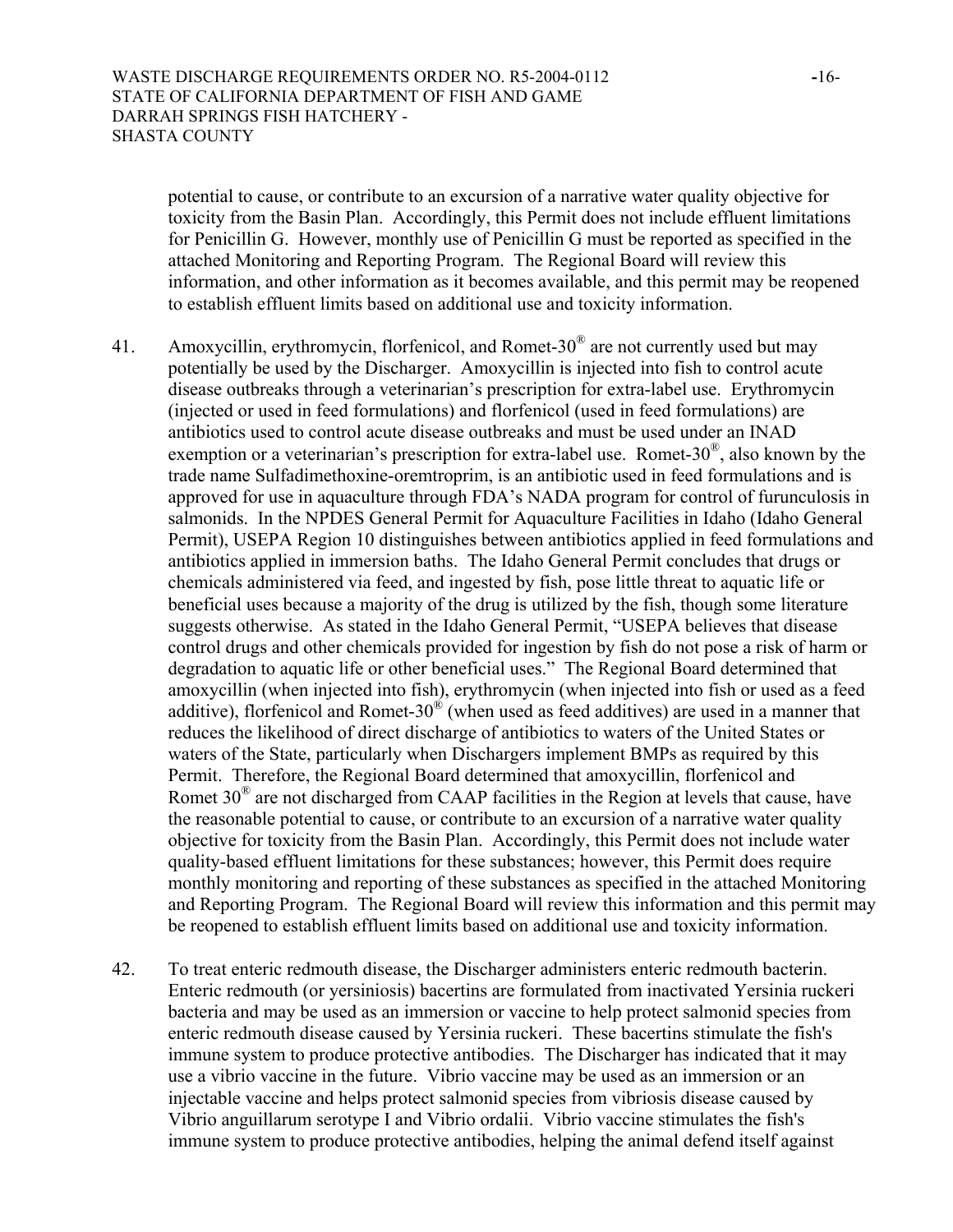vibriosis. These veterinary biologics are licensed for use by the US Department of Agriculture's (USDA's) Center for Veterinary Biologics. Veterinarians should be consulted before beginning an immunization program. According to USDA, most biologics leave no chemical residues in animals and most disease organisms do not develop resistance to the immune response by a veterinary biologic. Based upon available information regarding the use of these substances at CAAP facilities, the Regional Board does not believe that vibrio vaccine or enteric redmouth bacertins, when used according to label and veterinarian instructions, are discharged at levels that cause, have the reasonable potential to cause, or contribute to an excursion of Basin Plan narrative water quality objectives for toxicity. Accordingly, this Order does not include water quality-based effluent limitations for these substances; however, use of these substances must be reported as specified in the attached Monitoring and Reporting Program. In the future, as additional information becomes available regarding the use or toxicity of these biologics, the Regional Board will re-evaluate whether the discharge of any of these substances to receiving waters may cause, have the reasonable potential to cause, or contribute to an excursion of the Basin Plan objectives for toxicity and, if necessary, re-open this Order to include numeric effluent limitations.

## **OTHER CONSIDERATIONS**

- 43. CWC Section 13267 states, in part, "*(a) A Regional Board, in establishing…waste discharge requirements… may investigate the quality of any waters of the state within its region"* and *"(b) (1) In conducting an investigation… the Regional Board may require that any person*  who... discharges... waste...that could affect the quality of waters within its region shall *furnish, under penalty of perjury, technical or monitoring program reports which the Regional Board requires.*" CWC Section 13383 states in part, "a regional board may establish monitoring, inspection, entry, reporting, and record keeping requirements . . . for any person who discharges pollutants . . . to navigable waters." The attached Monitoring and Reporting Program No. R5-2004-0112 is necessary to assure compliance with waste discharge requirements and is incorporated by reference herein. The attached Monitoring and Reporting Program is established pursuant to CWC Sections 13267 and 13383.
- 44. Effluent limitations, and toxic and pretreatment effluent standards established pursuant to Sections 301 (Effluent Limitations), 302 (Water Quality Related Effluent Limitations), 304 (Information and Guidelines), and 307 (Toxic and Pretreatment Effluent Standards) of the Clean Water Act (CWA) and amendments thereto are applicable to the discharge.
- 45. Best Management Practices Plan requirements are established based on requirements in Effluent Limitations Guidelines and New Source Performance Standards for the Concentrated Aquatic Animal Production Point Source Category at 40 CFR Part 451.
- 46. The Regional Board has considered the information in the attached Information Sheet in developing the findings in this Order. The attached Information Sheet is part of this Order.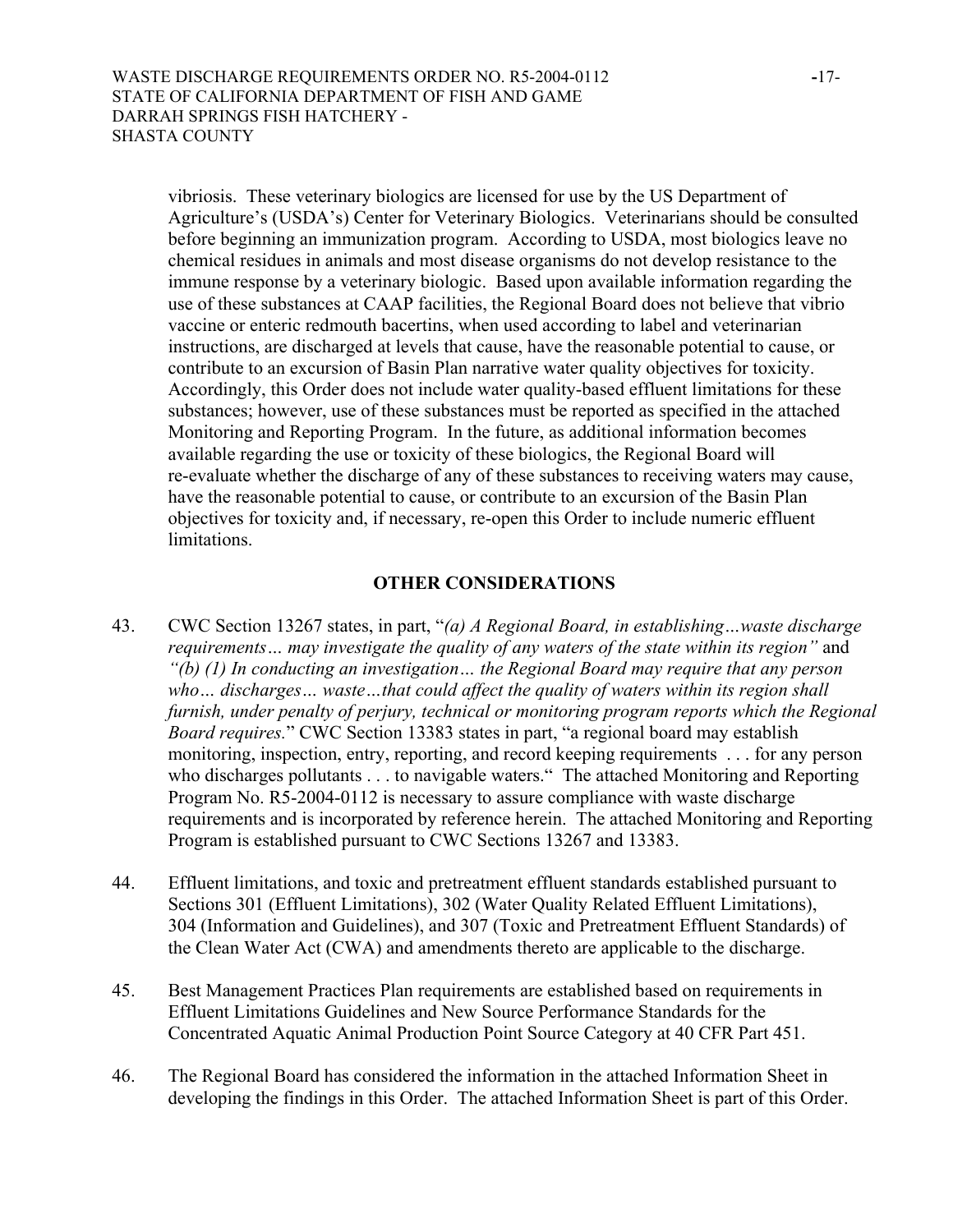- 47. The action to adopt an NPDES permit is exempt from the provisions of the California Environmental Quality Act (CEQA), Public Resources Code Section 21100, et seq., in accordance with Section 13389 of the CWC.
- 48. The Regional Board has notified the Discharger and interested agencies and persons of its intent to prescribe waste discharge requirements for this discharge and has provided them with an opportunity for a public hearing and an opportunity to submit their written views and recommendations.
- 49. The Regional Board, in a public meeting, heard and considered all comments pertaining to the discharge.
- 50. This Order shall serve as an NPDES permit pursuant to Section 402 of the CWA, and amendments thereto, and shall take effect upon the date of hearing, provided USEPA has no objections.

**IT IS HEREBY ORDERED** that Order No. 96-037 is rescinded and that the State of California, Department of Fish and Game, their agents, successors, and assigns, in order to meet the provisions contained in Division 7 of the California Water Code and regulations adopted thereunder, and the provisions of the Clean Water Act and regulations and guidelines adopted thereunder, shall comply with the following:

# **A. Discharge Prohibitions**

- 1. Discharge of wastes in a manner other than as described in this Permit, or at a location different from that described in Finding Nos. 3, 5 or 6 is prohibited, and may be considered a violation of the Clean Water Act and the CWC.
- 2. The by-pass or overflow of untreated wastewater or wastes into any surface water or surface water drainage course is prohibited, except as allowed by Standard Provision A.13.
- 3. Discharge of waste classified as "hazardous" as defined in §2521(a) of Title 23, California Code of Regulations (CCR), §2510, et seq., (hereafter Chapter 15), or "designated", as defined in §13173 of the CWC, is prohibited.
- 4. Practices that allow accumulated sludge, grit, and solid residues to be discharged to surface waters or surface water drainage courses are prohibited.

# **B. Effluent Limitations**

1. Effluent discharged into a surface water shall not have a pH less than 6.5 nor greater than 8.5 standard units.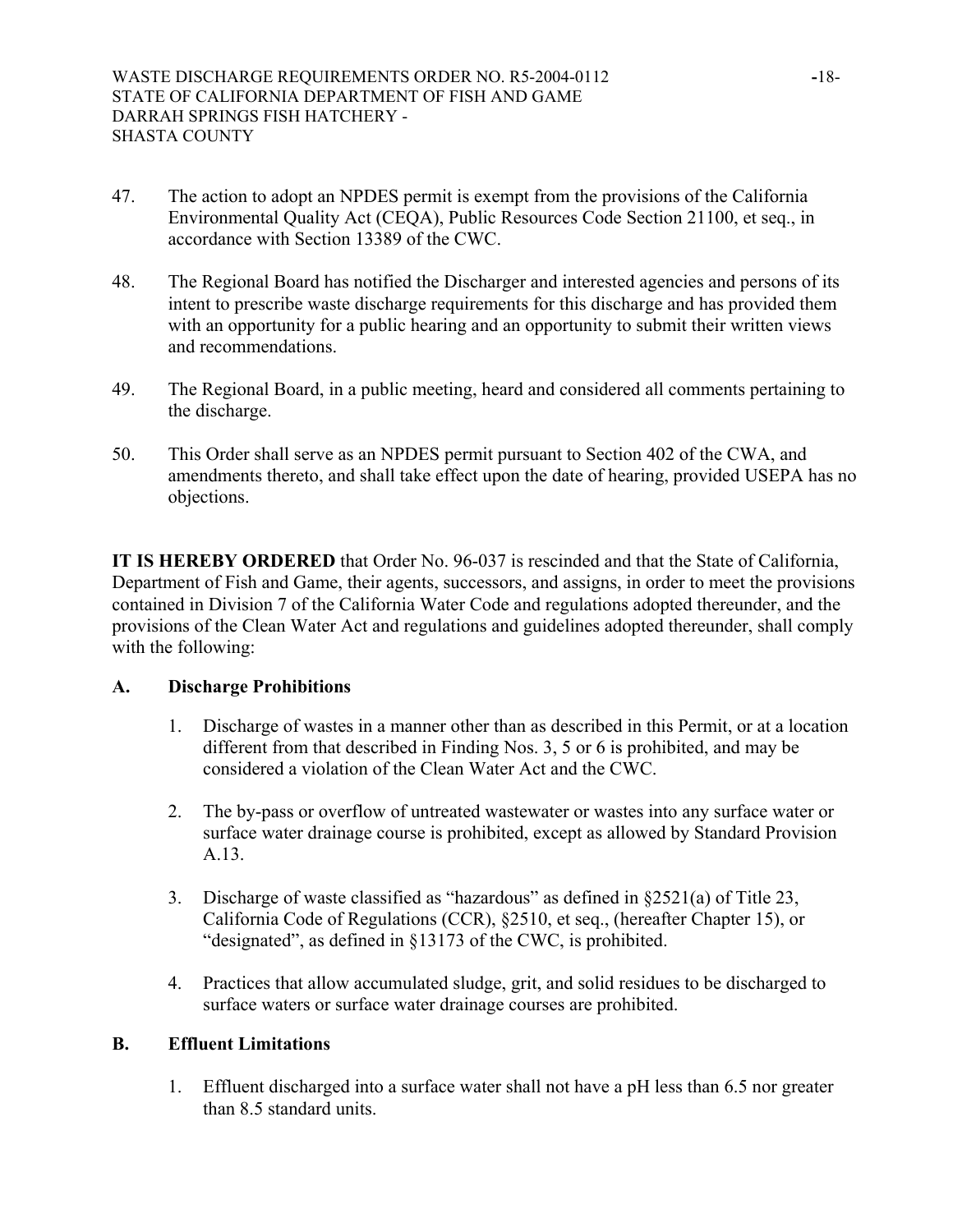- 2. The maximum daily discharge of flow through wastewater shall not exceed 26.7 mgd.
- 3. Effluent discharges shall not exceed the following limits at Discharge 002, Discharge 003, and Discharge 004:

| <b>Constituent</b>                  | Units         | <b>Average Monthly</b><br>Limit | <b>Maximum Daily</b><br>Limit         |
|-------------------------------------|---------------|---------------------------------|---------------------------------------|
| Suspended Solids <sup>1</sup> (net) | mg/L          | 5.0                             | 15.0                                  |
| Settleable Solids                   | mL/L          | 0.1                             | 0.2                                   |
| Formaldehyde                        | mg/L          | 0.65                            | 6.7                                   |
| Copper <sup>2</sup>                 | $\text{ug/L}$ |                                 | Calculate Limit based on Attachment C |

<sup>1</sup> Effluent limitations for total suspended solids are net values (Net TSS concentration =Effluent TSS concentration less Influent TSS concentration).

 $2^2$  A daily maximum value for copper shall be considered non-compliant with the effluent limit only if it exceeds the effluent limitation and the reported minimum level (ML). The highest acceptable ML for calibration purposes is 0.5 ug/L.

# **C. Discharge Specifications**

- 1. Neither the treatment nor the discharge shall cause a nuisance or pollution as defined by the CWC, Section 13050.
- 2 The discharge shall not cause degradation of any water supply.
- 3. The domestic sewage discharge shall be maintained within the designated disposal area at all times, and there shall be no direct discharge to surface waters or surface water drainage courses.
- 4. Objectionable odors originating at this facility shall not be perceivable beyond the limits of the domestic wastewater treatment and leachfield areas.
- 5. As a means of discerning compliance with Discharge Specification No. 4, the dissolved oxygen content in the upper zone (1 foot) of the sewage lagoon shall not be less than 1.0 mg/l.
- 6. The domestic wastewater pond shall be managed to prevent breeding of mosquitoes. In particular: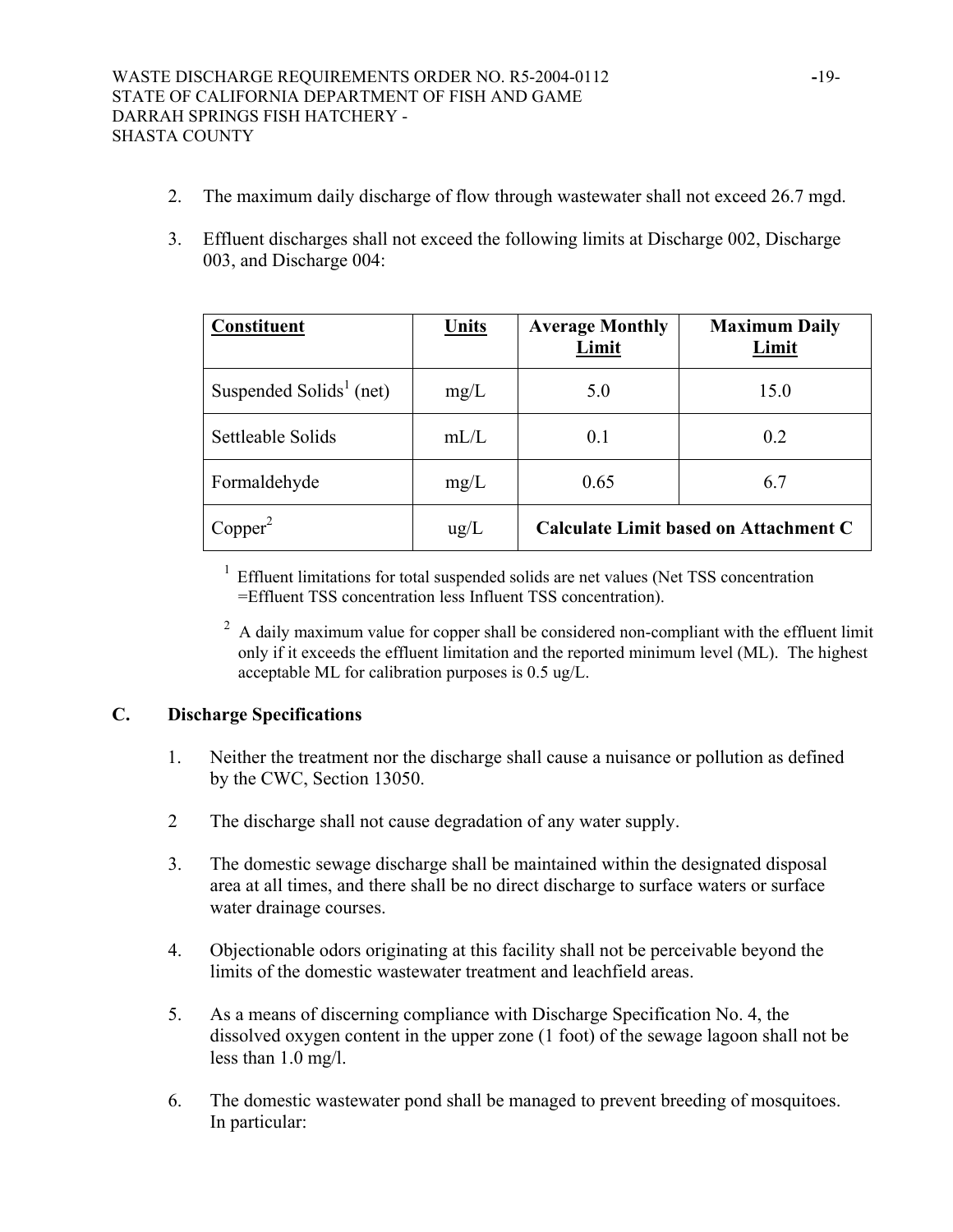- a. An erosion control program should assure that small coves and irregularities are not created around the perimeter of the water surface.
- b. Weeds shall be minimized through control of water depth, harvesting, or herbicides.
- c. Dead algae, vegetation, and debris shall not accumulate on the water surface.
- 7. Public contact with wastewater in the domestic wastewater pond and leachfield areas shall be precluded or controlled through such means as fences and signs, or acceptable alternatives.

## **D. Groundwater Limitations**

The domestic waste discharge shall not cause groundwater under and beyond the disposal area, as determined by an approved well monitoring network, to:

1. Contain any of the following constituents in concentration greater than as listed or greater than natural background quality, whichever is greater:

| Constituent                     | Units        | Limitation |
|---------------------------------|--------------|------------|
| <b>Total Coliform Organisms</b> | $MPN/100$ mL | 22         |
| <b>Total Dissolved Solids</b>   | mg/L         | 500        |
| Nitrate (as $N$ )               | mg/L         | 10         |

2. Impart taste, odor, or toxicity that creates nuisance or impairs any beneficial use.

## **E. Best Management Practices (BMP) Plan**

**Within 12 months of adoption of this Order**, the Discharger shall certify in writing to the Regional Board that it has developed a Best Management Practices (BMP) plan. The Discharger shall develop and implement the BMP plan to prevent or minimize the generation and discharge of wastes and pollutants to the waters of the United States and waters of the State. The Discharger shall develop and implement a BMP plan consistent with the following objectives:

- 1. Solids Management
	- a. Conduct fish feeding in raceways in a manner that limits feed input to the minimum amount reasonably necessary to achieve production goals and sustain targeted rates of aquatic animal growth and minimizes the discharge of unconsumed food and waste products to surface waters.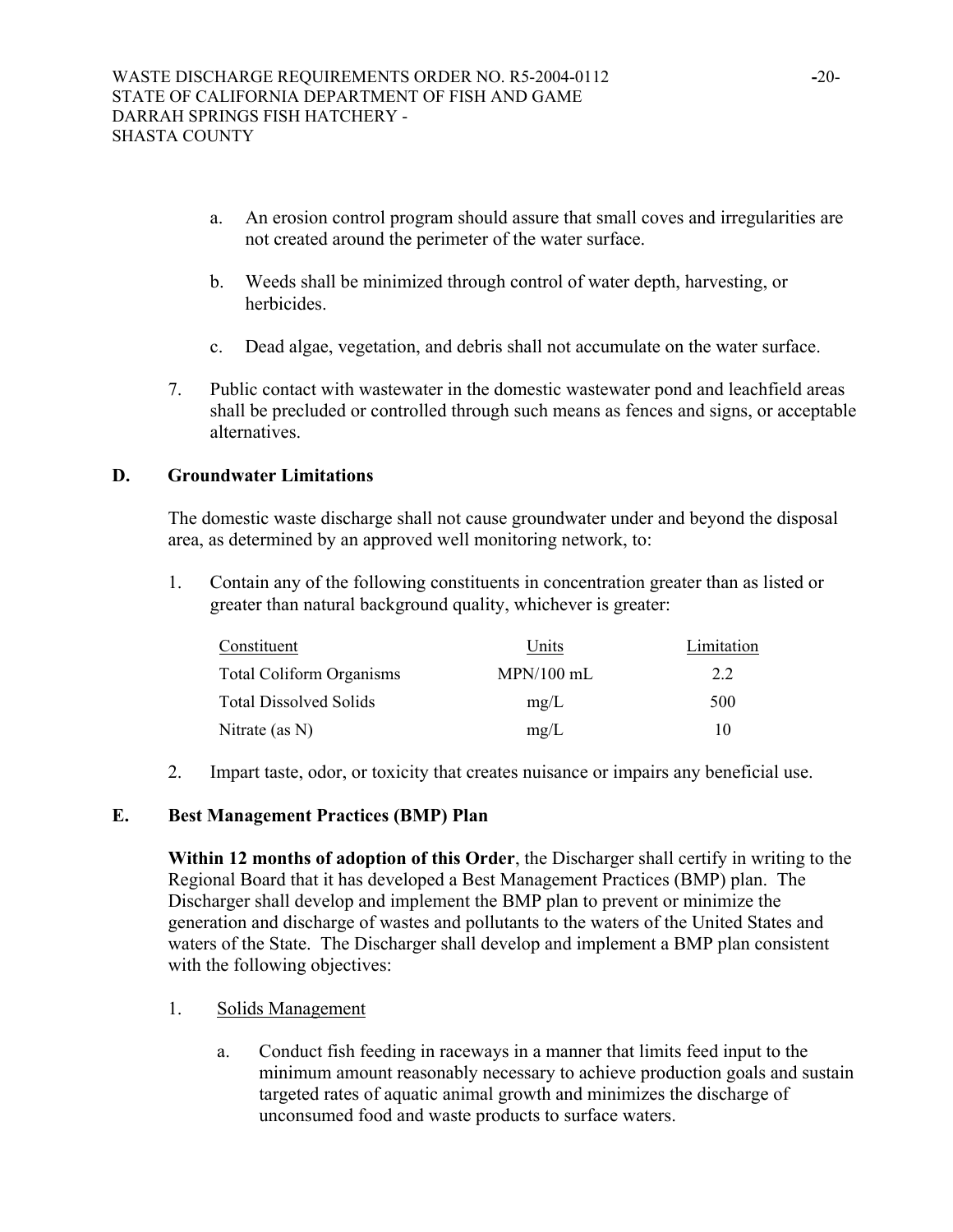- b. Clean raceways using procedures and at frequencies that minimize the disturbance and subsequent discharge of accumulated solids during routine activities such as inventorying, grading, and harvesting.
- c. Report the final disposition of all other solids and liquids, including aquaculture drugs and chemicals, not discharged to surface waters in the effluent.
- d. Collect, store, and dispose of fish mortalities and other solids in an environmentally safe manner and in manner so as to minimize discharge to waters of the United States or waters of the State.
- 2. Operations and Maintenance
	- a. Maintain in-system production and wastewater treatment technologies to prevent the overflow of any floating matter or bypassing of treatment technologies.
	- b. Inspect the production system and the wastewater treatment system on a routine basis in order to identify and promptly repair any damage.
	- c. Ensure storage and containment of drugs, chemicals, fuel, waste oil, or other materials to prevent spillage or release into the aquatic animal production facility, waters of the United States, or waters of the State.
	- d. Implement procedures for properly containing, cleaning, and disposing of any spilled material.
	- e. Prevent fish from being released within the FDA-required withdrawal time of any drug or chemical with which they have been treated.
- 3. Training
	- a. Adequately train all relevant facility personnel in spill prevention and how to respond in the event of a spill in order to ensure the proper clean up and disposal of spilled material.
	- b. Train staff on the proper operation and cleaning of production and wastewater treatment systems, including training in feeding procedures and proper use of equipment.

The Discharger shall ensure that its operations staff are familiar with the BMP Plan and have been adequately trained in the specific procedures it requires.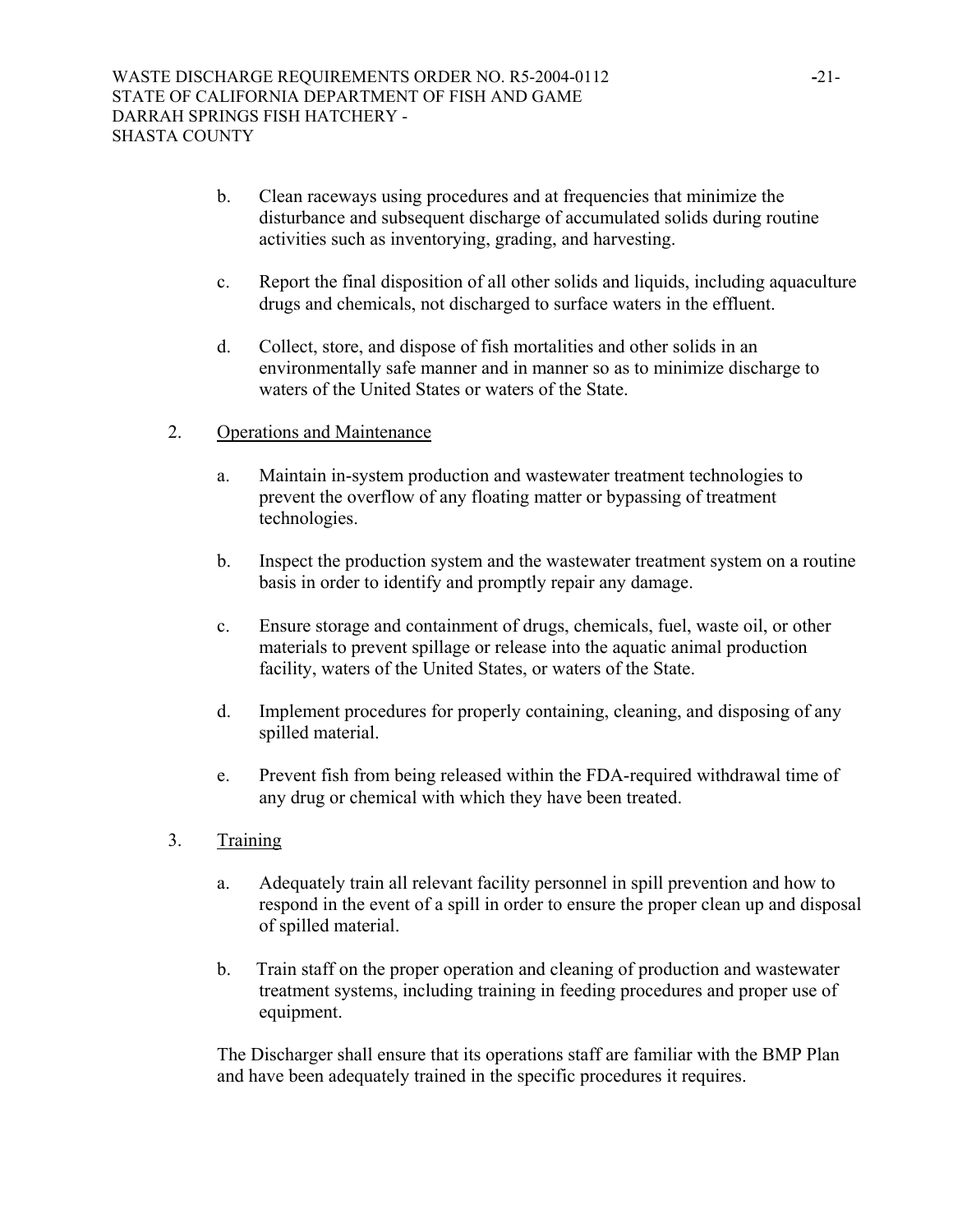## **F. Waste Disposal**

- 1. Collected screenings, sludges, and other solids, including fish carcasses, shall be disposed of in a manner approved by the Executive Officer and consistent with *Consolidated Regulations for Treatment, Storage, Processing, or Disposal of Solid Waste*, as set forth in Title 27, CCR, Division 2, Subdivision 1, Section 20005, et seq.
- 2. All aquaculture drugs and chemicals that are not discharged to receiving waters in accordance with the provisions of this order shall be disposed of in an environmentally safe manner, according to label guidelines, Material Safety Data Sheet guidelines and the Facility's BMP plan. Any other form of disposal requires approval from the Executive Officer.
- 3. Any proposed change in disposal practices, shall be reported to the Executive Officer at least **90 days** in advance of the change.

# **G. Receiving Water Limitations for Coleman Canal**

Receiving water limitations are site-specific interpretations of water quality objectives contained in the Basin Plan. As such, they are a required part of this Order. However, a receiving water condition not in conformance with the limitation is not necessarily a violation of this Order. The Regional Board may require an investigation to determine cause and culpability prior to asserting a violation has occurred. The discharge shall not cause the following in Coleman Canal:

- 1. Fecal coliform concentrations, based on a minimum of not less than five samples for any 30-day period, to exceed a geometric mean of 200MPN/100 mL or more than ten percent of the total number of samples taken during any 30-day period to exceed 400MPN/100 mL.
- 2. Biostimulatory substances to be present which promote aquatic growths that cause nuisance or adversely affect beneficial uses.
- 3. Discoloration that causes nuisance or adversely affects beneficial uses.
- 4. Dissolved oxygen concentrations to fall below 7.0 mg/L, the monthly median of the mean daily dissolved oxygen concentration to fall below 85 percent of saturation in the main water mass or the  $95<sup>th</sup>$  percentile concentration of dissolved oxygen to fall below 75 percent of saturation.
- 5. Floating material in amounts that cause nuisance or adversely affect beneficial uses.
- 6. Oils, greases, waxes, or other materials that result in a visible film or coating on the water surface or on objects in the water.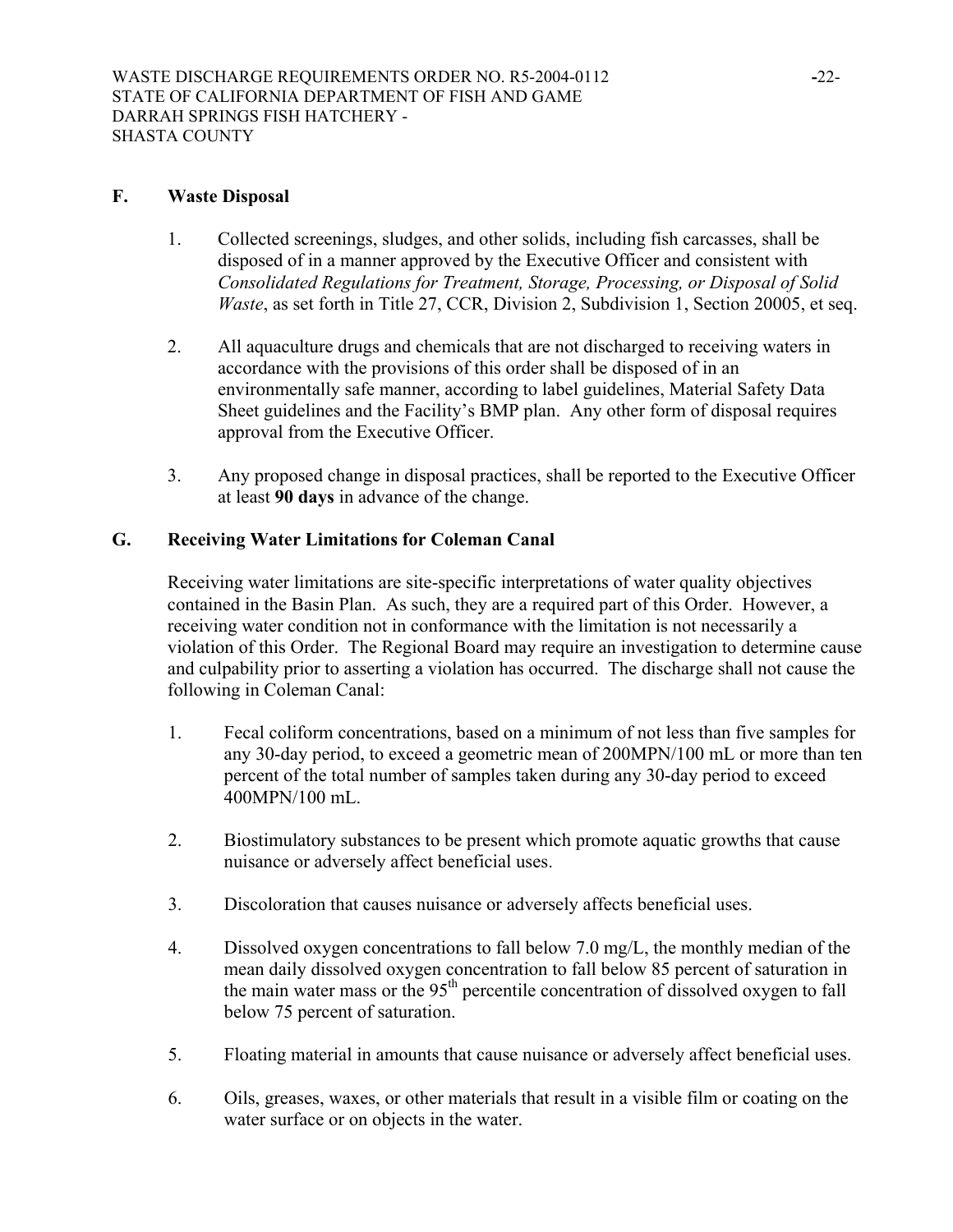- 7. The normal ambient pH to fall below 6.5, exceed 8.5, or change by more than 0.5 units.
- 8. Pesticides to be present in concentrations in the receiving water, bottom sediments, or aquatic life in concentrations that adversely affect beneficial uses or in concentrations that exceed the lowest levels technically and economically achievable.
- 9. Radionuclides to be present in concentrations that exceed maximum contaminant levels specified in the California Code of Regulations, Title 22; that harm human, plant, animal or aquatic life; or that result in the accumulation of radionuclides in the food web to an extent that presents a hazard to human, plant, animal, or aquatic life.
- 10. Suspended sediment load and suspended sediment discharge rates to be altered in such a manner as to cause nuisance or adversely affect beneficial uses.
- 11. Deposition of material that causes nuisance or adversely affects beneficial uses.
- 12. Suspended material in concentrations that adversely affect beneficial uses.
- 13. Taste or odor-producing substances to impart undesirable tastes or odors to fish flesh or other edible products of aquatic origin, or to cause nuisance or adversely affect beneficial uses.
- 14. An increase in the normal ambient temperature of waters by more than 5°F (3°C).
- 15. Toxic pollutants to be present in concentrations that adversely affect beneficial uses or that produce detrimental physiological responses in human, plant, animal, or aquatic life.
- 16. The turbidity of receiving waters to increase over background levels by more than:
	- a. 1 NTU when background turbidity is between 0 and 5 NTUs;
	- b. 20 percent when background turbidity is between 5 and 50 NTUs;
	- c. 10 NTUs when background turbidity is between 50 and 100 NTUs; and
	- d. 10 percent when background turbidity is greater than 100 NTUs.

In determining compliance with the above limitations, appropriate averaging periods may be applied upon approval by the Executive Officer.

17. Aquatic communities and populations, including vertebrate, invertebrate, and plant species, to be degraded.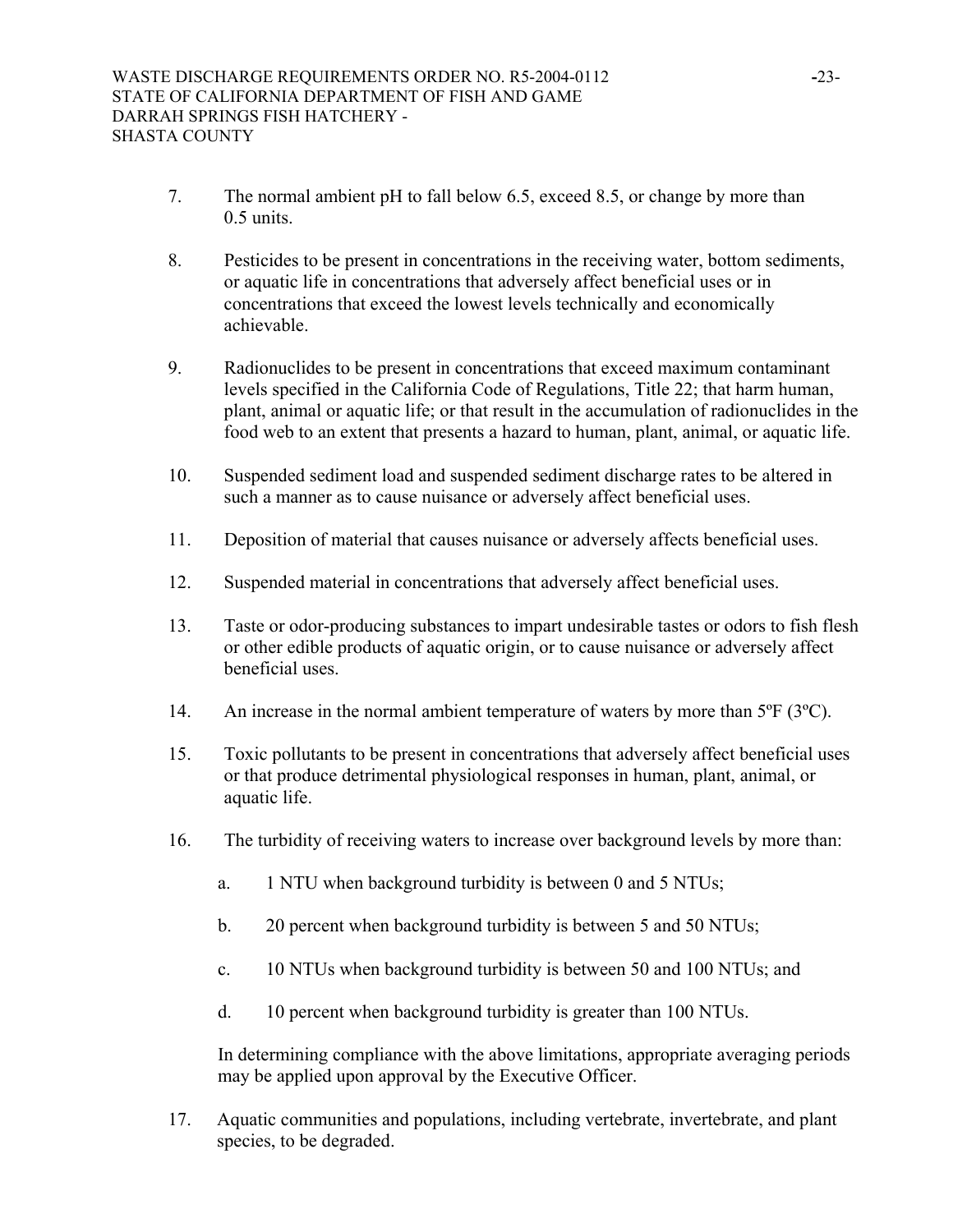18. Violation of any applicable water quality standard for receiving waters adopted by the Regional Board or the SWRCB pursuant to the CWA and regulations adopted thereunder.

## **H. Provisions**

1. The Discharger shall comply with the attached Monitoring and Reporting Program No. R5-2004-0112, which is part of this Order, and any revisions thereto, as ordered by the Executive Officer. If sufficient information is collected and indicates that the discharge causes, has the reasonable potential to cause, or contributes to an in-stream excursion above a narrative or numerical water quality criterion, then this Order may be reopened to include effluent limit(s) to achieve water quality standards. Additionally, if pollutants are detected in discharges from the Discharger's facility, but insufficient information exists to establish an effluent limit or determine if an effluent limit is necessary, then the Discharger may be required to conduct additional monitoring to provide sufficient information.

When requested by USEPA, the Discharger shall complete and submit additional Discharge Monitoring Reports. The submittal date shall be no later than the submittal date specified in the Monitoring and Reporting Program for Discharge Self-Monitoring Reports.

- 2. The Discharger shall comply with all the items of the "Standard Provisions and Reporting Requirements for Waste Discharge Requirements (NPDES)", dated February 2004, which are part of this Order. This attachment and its individual paragraphs are referred to as "Standard Provisions."
- 3. The Discharger shall comply with the standards contained in the Health and Safety Code, Chapter 6.67, Aboveground Storage of Petroleum.
- 4. This Order authorizes the discharge of copper sulfate, sodium chloride, acetic acid, potassium permanganate, hydrogen peroxide, Chloramine-T, formalin, Oxytetracycline, Romet-30®, Florfenicol, Penicillin G, amoxicillin, erythromycin, enteric redmouth bacterin, vibrio vaccine, MS-222, carbon dioxide, and Aqui-S®, in accordance with the effluent limitations and other conditions described herein. The Discharger shall submit to the Regional Board in writing the following information prior to the use of any other chemical or aquaculture drug that may enter the wastewater discharge:
	- a. The common name(s) and active ingredient(s) of the drug or chemical proposed for use and discharge.
	- b. The purpose for the proposed use of the drug or chemical (i.e. list the specific disease for treatment and specific species for treatment).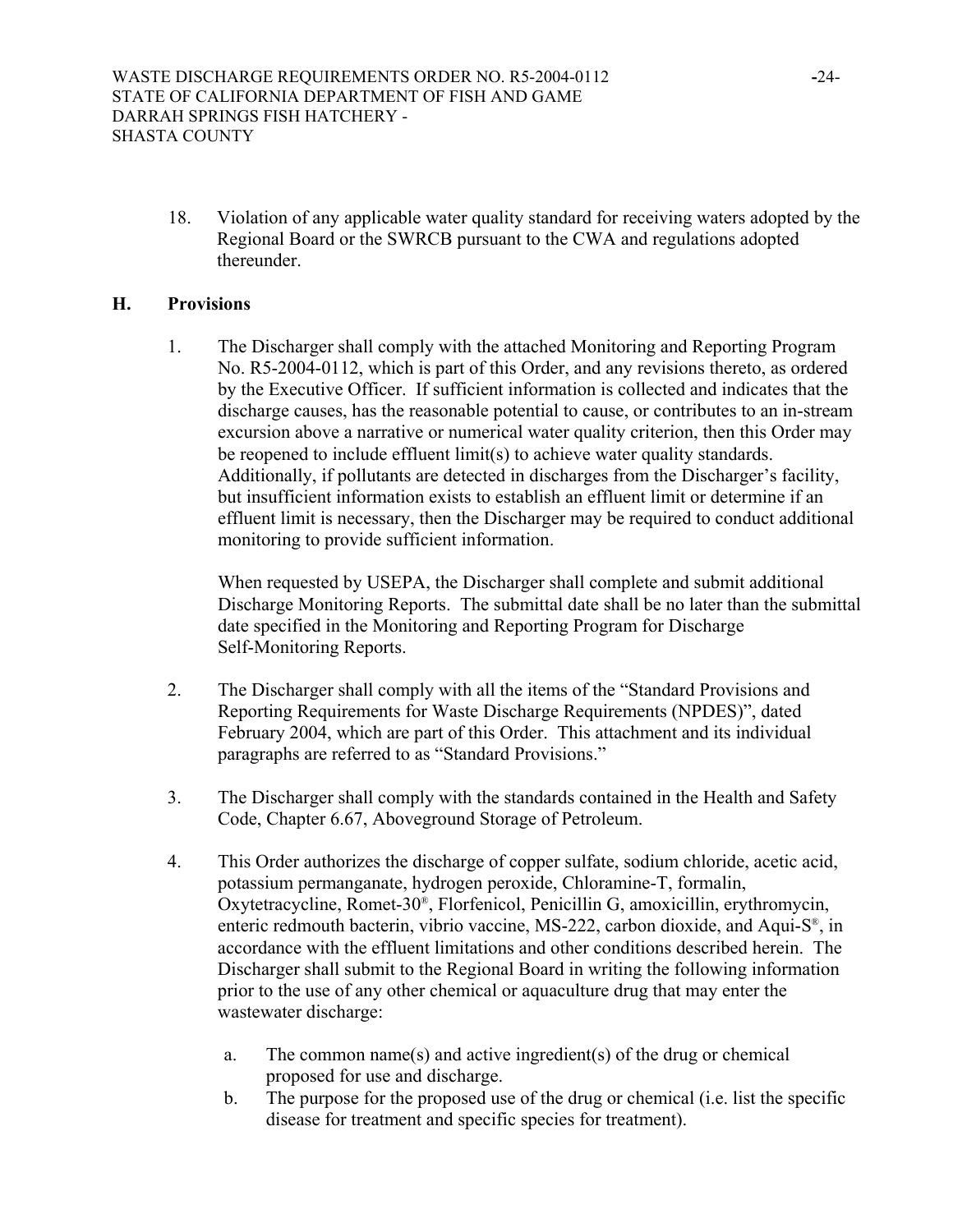- c. The amount proposed for use and the resulting calculated concentration in the discharge.
- d. The duration and frequency of the proposed use.
- e. Material Safety Data Sheets and available toxicity information.
- f. Any related INAD, NADA information, extra-label use requirements and/or veterinarian prescriptions.

Prior to discharging the chemical or aquaculture drug, the Discharger also shall conduct and/or submit the results of acute toxicity test information on any new chemical or drug in accordance with *EPA-821-R-02-012,* Methods for Measuring the Acute Toxicity of Effluents and Receiving Waters to Freshwater and Marine Organisms*, Fifth Edition, October 2002*, using *C. dubia,* to determine the NOAEL, and LOAEL.

If the toxicity testing, or above listed information submitted to the Regional Board indicates that the drug or chemical is, or may be discharged at a level that will cause, have the reasonable potential to cause, or contribute to an in-stream excursion above any chemical-specific water quality criteria, narrative water quality objective for chemical constituents from the Basin Plan, or narrative water quality objective for toxicity from the Basin Plan, this Order may be reopened to established effluent limitations.

- 5. The Discharger shall conduct short term toxicity studies in accordance with methods specified in *EPA-821-R-02-012*, to determine the NOAEL, and LOAEL for potassium permanganate, hydrogen peroxide, PVP Iodine, and Chloramine-T to reflect concentrations and exposure times that are applicable to this facility. The results shall be submitted to the Regional Board within **12 months** of adoption of this Order. The Regional Board will review this information and this permit may be reopened to establish effluent limits for potassium permanganate, hydrogen peroxide, and Chloramine-T based on additional toxicity testing and other available information.
- 6. The Discharger may conduct studies pertaining to Facility operations, the effluent discharge, and the receiving water. For example, such studies may include a site-specific metals translator study or a mixing zone and dilution study. The Regional Board will review such studies and, if warranted, will reopen this permit to make appropriate changes.
- 7. In accordance with the requirements in Section E. Best Management Practices (BMP) Plan, of this Order, the Discharger shall develop and implement a BMP Plan which achieves the objectives and the specific requirements outlined in that section of the Order. Through implementation of a BMP Plan, the Discharger shall prevent or minimize the generation and discharge of wastes and pollutants from the Facility to the waters of the United States or waters of the State. In the BMP Plan, each component of the Facility shall be evaluated by the Discharger for its waste minimization opportunities and its potential for causing a release of significant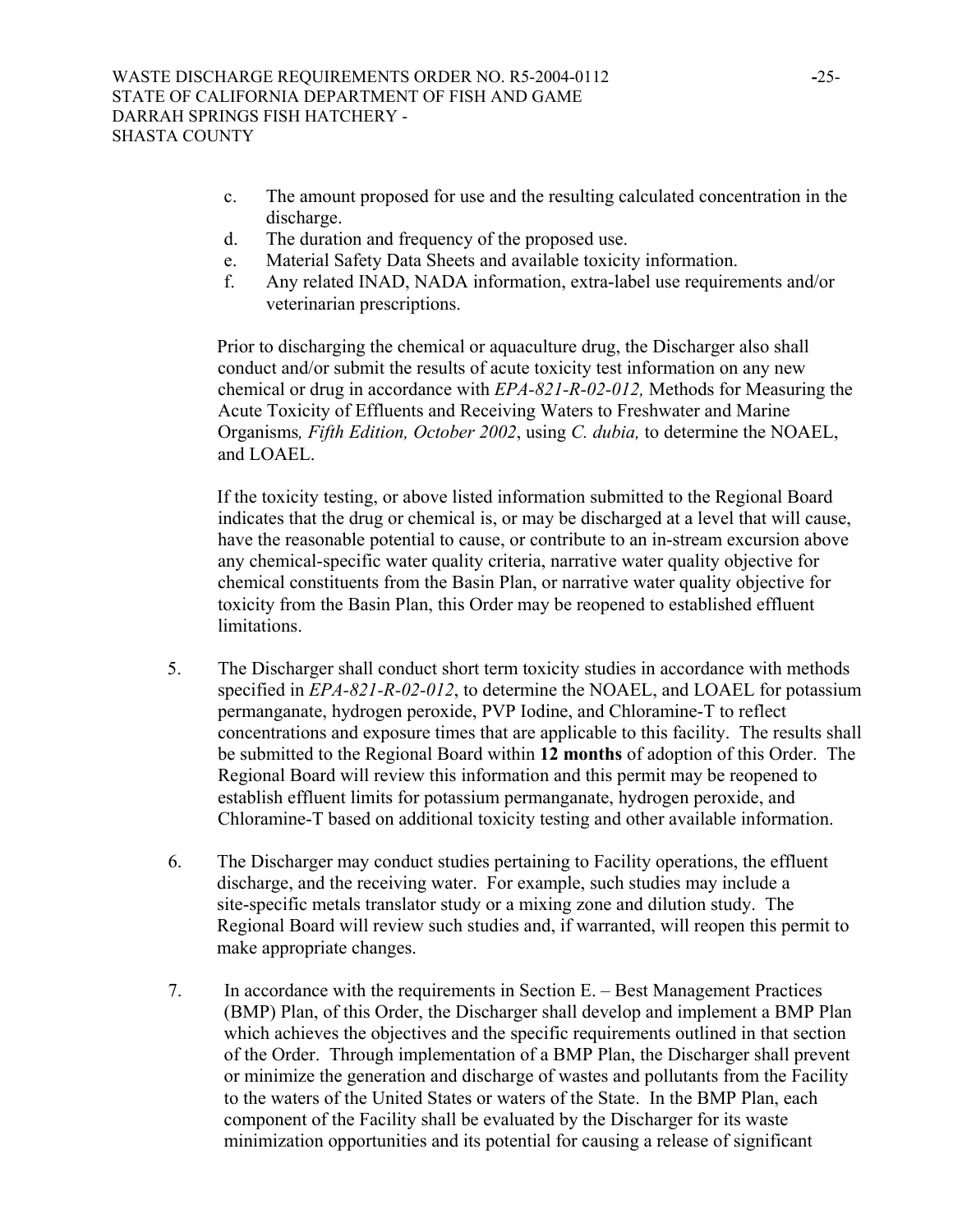amounts of pollutants to receiving waters due to the failure or improper operation of equipment. The examination shall include all normal operations, including raw material and product storage areas, feeding of fish, internal movement of fish, cleaning of rearing/holding units and settling systems, processing and product handling areas, loading or unloading operations, spillage or leaks from the processing floor and dock, and sludge and waste disposal. The BMP Plan shall contain an explicit quantification of the inputs and outputs of the Facility, including fish, feed, feed components, mortalities due to predation and disease, dissolved and solid pollutants, and water. The BMP Plan shall contain a description of specific management practices and standard operating procedures used to achieve the above objectives, including, for example, schedules for solids removal from each waste collection component including what procedures will be used to determine when cleaning is necessary to prevent accumulated solids from being discharged. The BMP Plan shall contain a statement that the BMP Plan has been reviewed and endorsed by the Facility Manager and the individuals responsible for implementation of the BMP operating plan. The Discharger shall ensure that its operations staff is familiar with the BMP Plan and have been adequately trained in the specific procedures which it requires. The Discharger shall maintain a copy of the BMP Plan at the Facility and shall make the plan available upon request to representatives of the Regional Board and USEPA.

- 8. The Discharger shall report promptly to the Regional Board any material change or proposed change in the character, location, or volume of the discharge or water treatment chemicals or biocides used. Notification on water treatment chemical changes shall include information from the manufacturer on toxicity and hazardous classifications.
- 9. A copy of this Order shall be kept at the discharge facility for reference by operating personnel. Key operating personnel shall be familiar with its contents.
- 10. This Order expires on **1 September 2009** and the Discharger must file a Report of Waste Discharge in accordance with Title 23, CCR, not later than **180 days** in advance of such date an application for renewal of waste discharge requirements if it wishes to continue the discharge.
- 11. In the event of any change in control or ownership of land or waste discharge facilities presently owned or controlled by the Discharger, the Discharger shall notify the succeeding owner or operator of the existence of this Order by letter, a copy of which shall be immediately forwarded to this office.

 To assume operation under this Order, the succeeding owner or operator must apply in writing to the Executive Officer requesting transfer of the Order. The request must contain the requesting entity's full legal name, the State of Incorporation if a corporation, the name, address, and the telephone number of the persons responsible for contact with the Regional Board, and a statement. The statement shall comply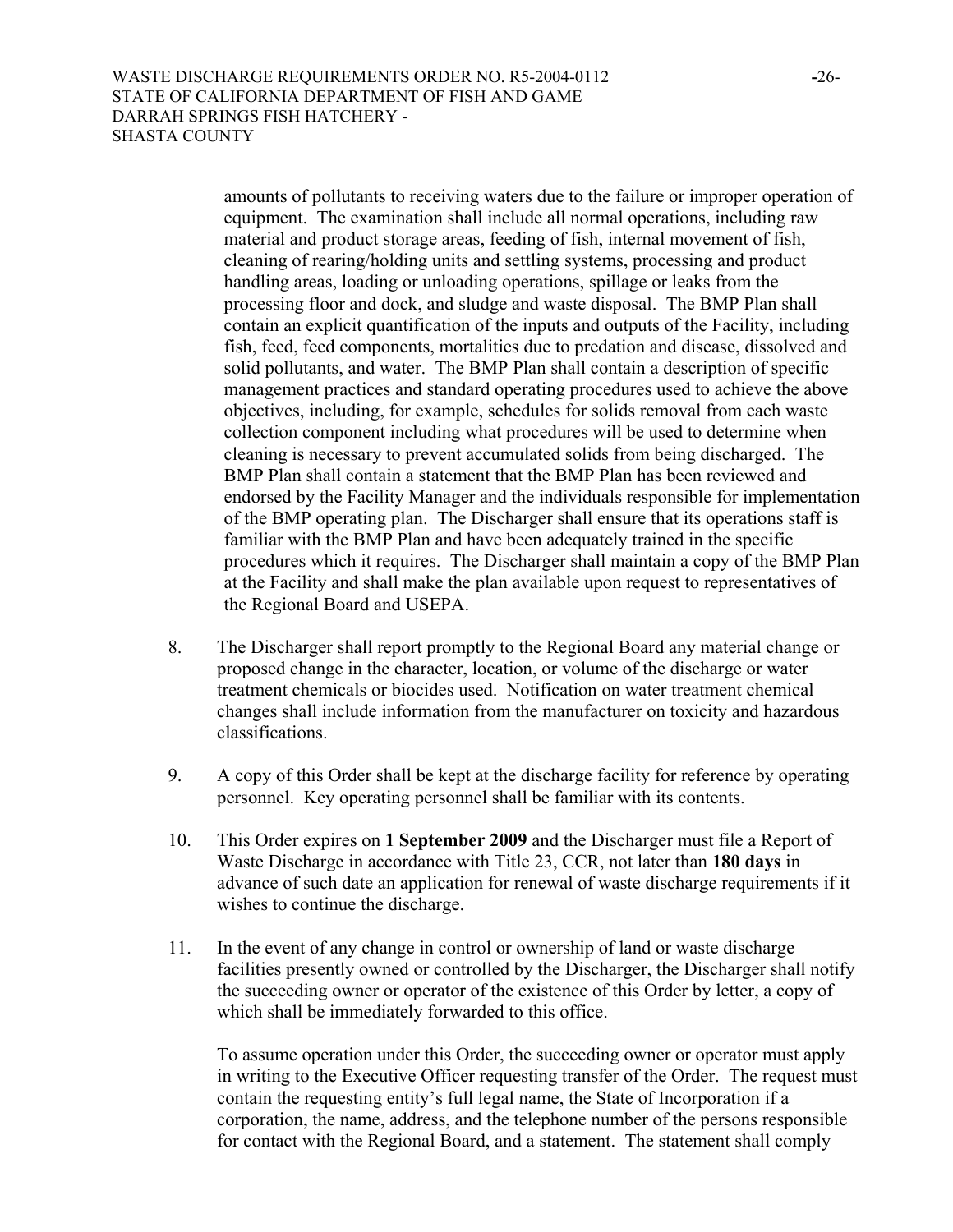with the signatory paragraph of Standard Provision D.6 and state that the new owner or operator assumes full responsibility for compliance with this Order. Failure to submit the request shall be considered a discharge without requirements, a violation of the CWC. Transfer shall be approved or disapproved in writing by the Executive Officer.

I, THOMAS R. PINKOS, Executive Officer, do hereby certify the foregoing is a full, true, and correct copy of an Order adopted by the California Regional Water Quality Control Regional Board, Central Valley Region, on 10 September 2004.

THOMAS R. PINKOS, Executive Officer

 $\mathcal{L}_\text{max}$  , where  $\mathcal{L}_\text{max}$  and  $\mathcal{L}_\text{max}$  and  $\mathcal{L}_\text{max}$  and  $\mathcal{L}_\text{max}$ 

MEB: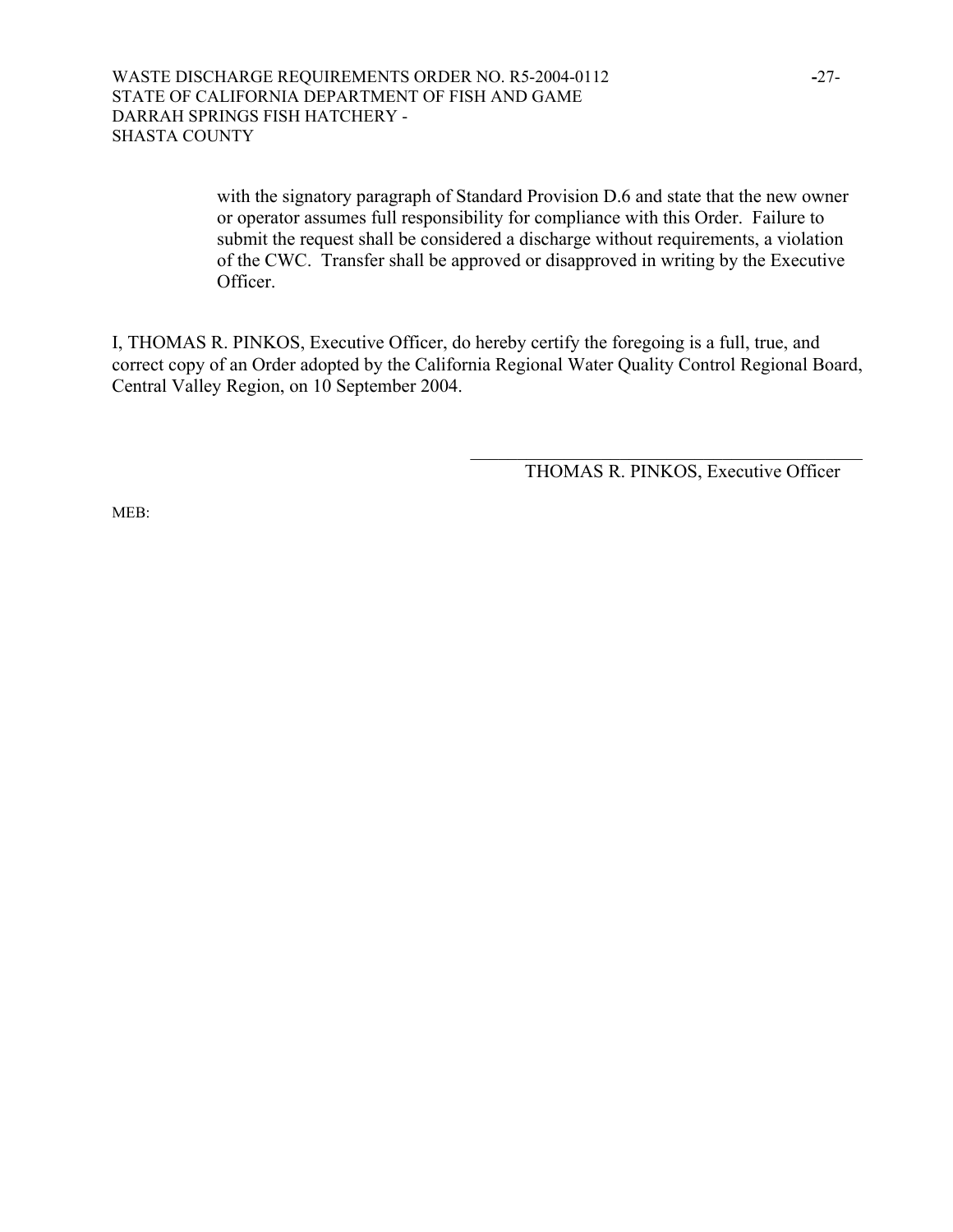## CALIFORNIA REGIONAL WATER QUALITY CONTROL BOARD CENTRAL VALLEY REGION

#### NPDES NO. CA0004561

#### MONITORING AND REPORTING PROGRAM NO. R5-2004-0112

FOR

# STATE OF CALIFORNIA DEPARTMENT OF FISH AND GAME AND DARRAH SPRINGS FISH HATCHERY SHASTA COUNTY

## **INTRODUCTION**

This Monitoring and Reporting Program is issued pursuant to California Water Code §13267 and §13383 and includes: influent monitoring of raw water supply, effluent monitoring of discharges to waters of the United States and waters of the State, and receiving water monitoring. All water quality samples shall be representative of the volume and nature of the discharge, or representative of the matrix of material sampled. The time, date, and location of sample collection shall be recorded on a chain of custody (COC) form. COC forms shall be completed for each sample collected and copies provided to the Regional Board with the monthly monitoring reports.

Water quality samples do not need to be taken during months when there are no pollutant discharges to surface waters resulting from aquaculture operations, or associated on-site fish processing (e.g. no monitoring is required if no fish are being held at the facility, monitoring for specific chemicals or drugs only when being used and discharged to surface waters). However, monitoring forms are still required to be submitted on a monthly basis during these periods documenting no discharge.

All water quality sampling and analyses shall be performed in accordance with the Monitoring and Reporting Requirements as outlined in Section C of the Standard Provisions of this Order. Water quality sample collection, storage, and analyses shall be performed according to 40 CFR Part 136, or other methods approved and specified by the Executive Officer in accordance with an approved Quality Assurance-Quality Control Program.

## **INFLUENT MONITORING**

Sampling stations shall be established and located where representative samples of the Darrah Springs and Pacific Power Ditch water supplies from above the facility can be obtained. Samples shall be collected at approximately the same time as monthly effluent samples. Influent monitoring shall include at least the following:

| Constituent                   | <u>Unit</u> | Type of<br><b>Sample</b> | Sampling<br>Frequency |
|-------------------------------|-------------|--------------------------|-----------------------|
| <b>Total Suspended Matter</b> | mg/L        | Grab                     | Monthly               |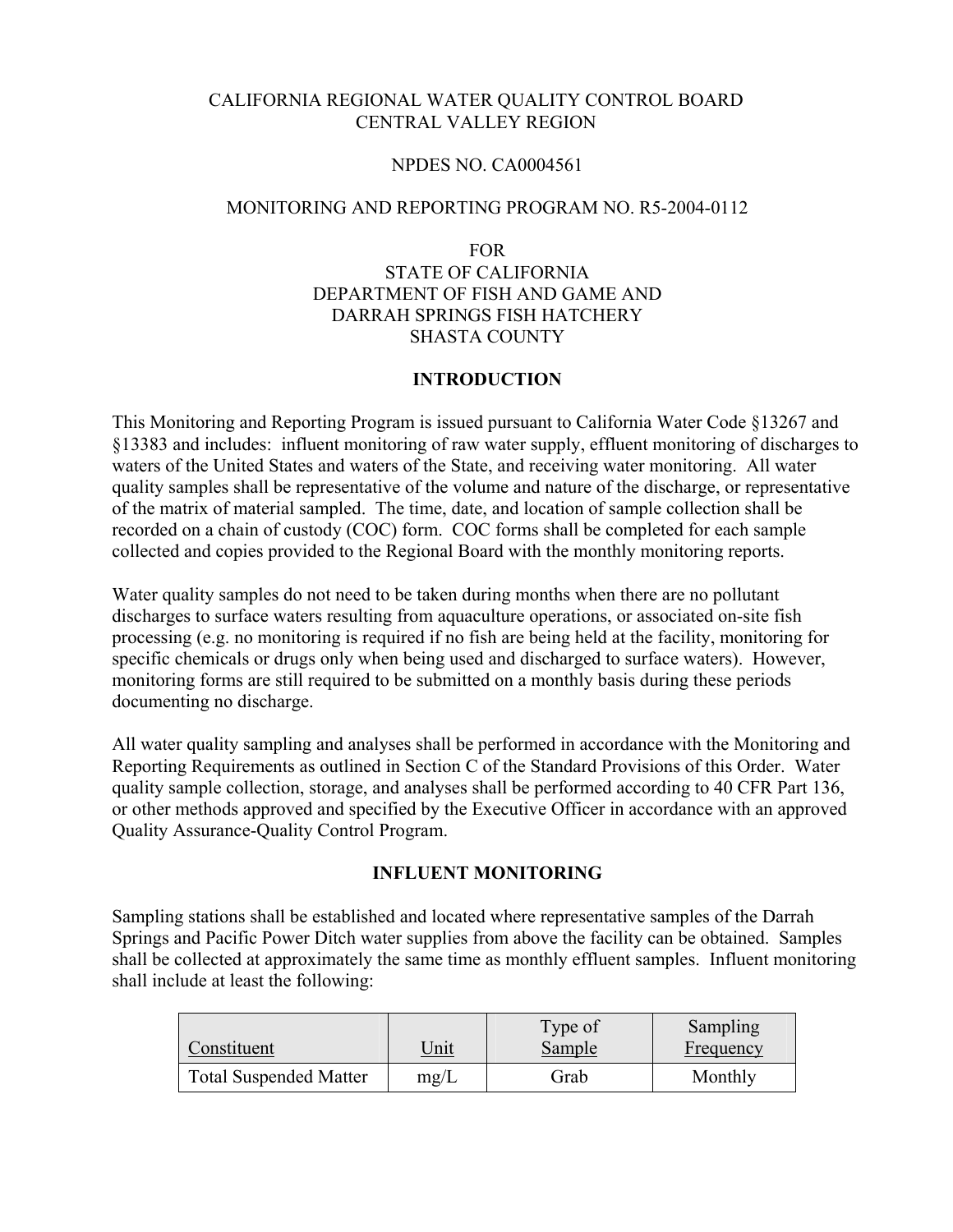#### **EFFLUENT MONITORING (Discharges 002, 003, and 004)**

Effluent samples shall be collected from Discharges 002 and 003. Effluent samples shall be collected of the combined discharge from the Upper Raceways at Discharge 004. Effluent samples shall be representative of the volume and quality of the discharge. Effluent samples shall be collected during or immediately following raceway cleaning or administration of drug or chemical treatments and must be representative of the volume and quality of the discharge at the time when representative levels of solids, drugs, chemicals, or other pollutants are present in the discharge. Time of collection of samples shall be recorded. Effluent monitoring shall include the following:

| <b>Constituent</b>                               | Units         | <b>Type of Sample</b>                               | <b>Sampling</b><br><b>Frequency</b> |
|--------------------------------------------------|---------------|-----------------------------------------------------|-------------------------------------|
| <b>Effluent Flow</b>                             | cfs           | Calibrated meter, weir, or<br>other approved method | Recorded weekly                     |
| Total suspended solids (TSS)                     | mg/L          | Grab                                                | 1/month                             |
| Net TSS (effluent minus influent)                | mg/L          | Net calculation                                     | 1/month                             |
| Settleable solids                                | mL/L          | Grab                                                | 1/month                             |
| pH                                               | units         | Grab                                                | 1/month                             |
| Chloride <sup>1</sup>                            | mg/L          | Grab                                                | 1/month                             |
| Conductivity @ 25 $^{\circ}$ C (EC) <sup>1</sup> | $\mu$ mhos/cm | Grab                                                | 1/month                             |
| Formaldehyde <sup>2</sup>                        | mg/L          | Grab                                                | 1/month during use                  |
| Hydrogen peroxide <sup>3</sup>                   | mg/L          | Grab                                                | 1/month during use                  |
| Potassium permanganate <sup>3</sup>              | mg/L          | Grab                                                | 1/month during use                  |
| Chloramine- $T^3$                                | mg/L          | Grab                                                | 1/month during use                  |
| Copper (Total Recoverable) <sup>4</sup>          | $\mu$ g/L     | Grab                                                | 1/week during use                   |

<sup>1</sup> In months when sodium chloride or calcium chloride is added to waters of the Facility, conductivity shall be measured during sodium chloride use.

<sup>2</sup> In months when formalin is added to the waters of the Facility, formaldehyde concentration shall be measured during formalin use.

<sup>3</sup> The analytical method used for hydrogen peroxide, potassium permanganate, and Chloramine-T shall be approved by the Executive Officer. If no approved methods are available effluent concentrations may be determined by calculation as approved by the Executive Officer.

<sup>4</sup> In months when copper sulfate is added to the waters of the Facility, total recoverable copper concentration shall be measured during copper sulfate use. A daily maximum or monthly average copper concentration shall be considered non-compliant with the applicable effluent limitation only if it exceeds the effluent limitation and the reported minimum level (ML). The highest acceptable ML for calibration purposes is 0.5 ug/L. The sample shall be collected during the time of peak discharge of copper, no later than one hour after start of treatment. Receiving water hardness upstream of the discharge (at R-1 and/or R-3) shall be sampled simultaneously.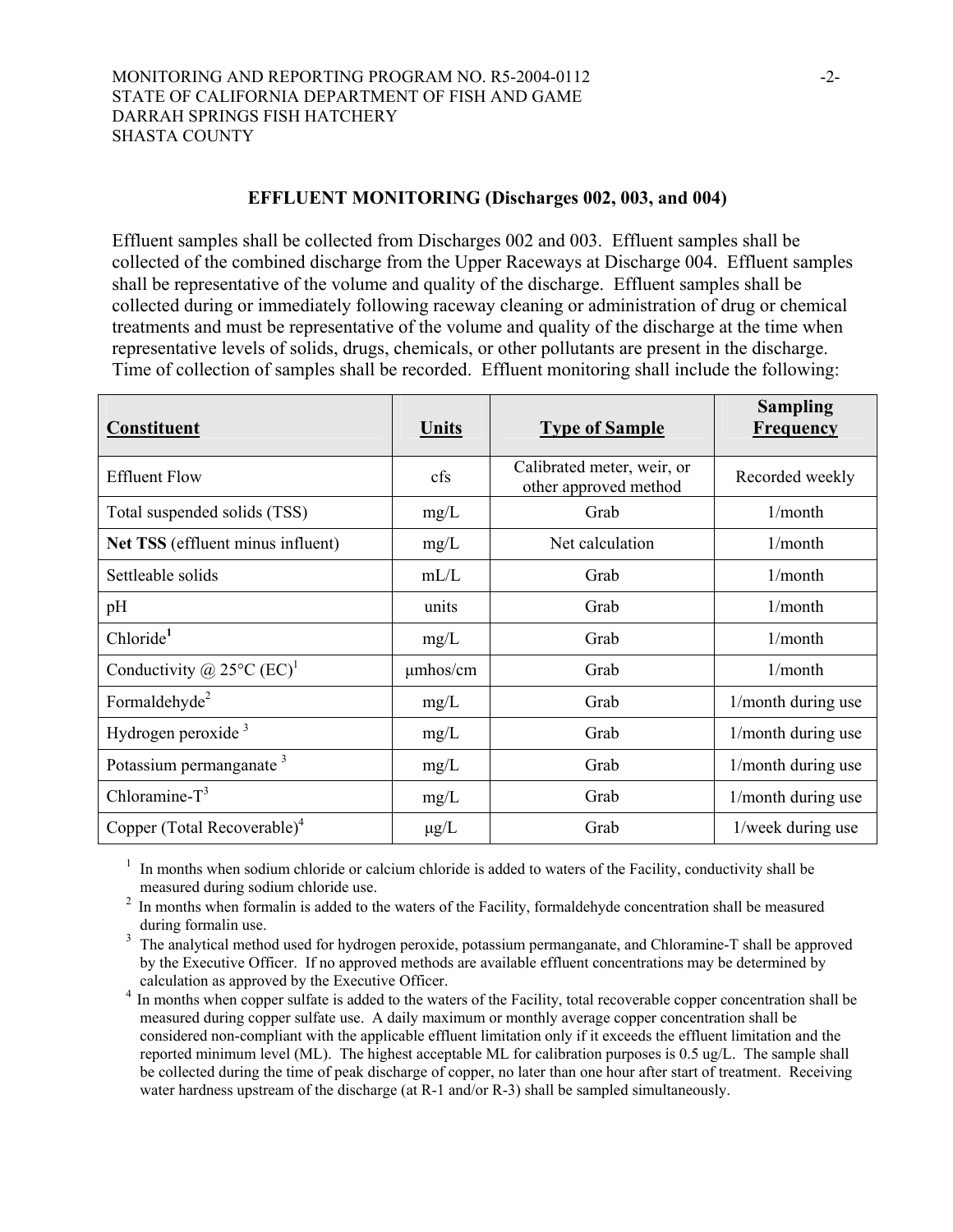## **RECEIVING WATER MONITORING**

All receiving water samples shall be grab samples collected at a depth of 6 to 12 inches below the surface. Receiving water monitoring shall include at least the following:

| <b>Station</b> | Description                                                              |
|----------------|--------------------------------------------------------------------------|
| $R-1$          | Darrah Creek, upstream of the second diversion dam.                      |
| $R-2$          | Darrah Creek, downstream at Ward's Pond.                                 |
| $R-3$          | Pacific Power Ditch, upstream of diversion into upper raceway<br>series. |
| $R - 4$        | Pacific Power Ditch, 50 feet downstream of Discharge 004.                |

| Constituent                                                  | Unit           | <b>Station</b> | Sampling<br>Frequency              |
|--------------------------------------------------------------|----------------|----------------|------------------------------------|
| Hardness <sup>1</sup>                                        | mg/L           | $R-1, R-3$     | <b>Weekly During</b><br>Copper Use |
| pH                                                           | standard units | All            | 1/month                            |
| Conductivity $@$ 25°C<br>(Specific Conductance) <sup>2</sup> | $\mu$ mhos/cm  | All            | 1/month                            |
| Temperature                                                  | $\rm ^{o}C$    | All            | 1/month                            |
| Dissolved Oxygen                                             | mg/L           | $R-2, R-4$     | 1/month                            |
| Turbidity                                                    | NTU            | All            | $1/m$ onth                         |

1 When a copper sulfate solution is added to the waters of the Facility, hardness at R-1 and R-3 shall be sampled and reported with the copper results.<br><sup>2</sup> In months when sodium chloride is added to waters of the Facility, conductivity shall be measured during

sodium chloride use.

In conducting the receiving water sampling, a log shall be kept of the receiving water conditions throughout the reaches bounded by Stations R-1 through R-2, and R-3 through R-4. Attention shall be given to the presence or absence of:

- 
- 
- 
- d. Aquatic life
- a. Floating or suspended matter e. Visible films, sheens, or coatings
- b. Discoloration f. Fungi, slimes, or objectionable growths
- c. Bottom deposits g. Potential nuisance conditions

Notes on receiving water conditions shall be summarized in the monitoring report.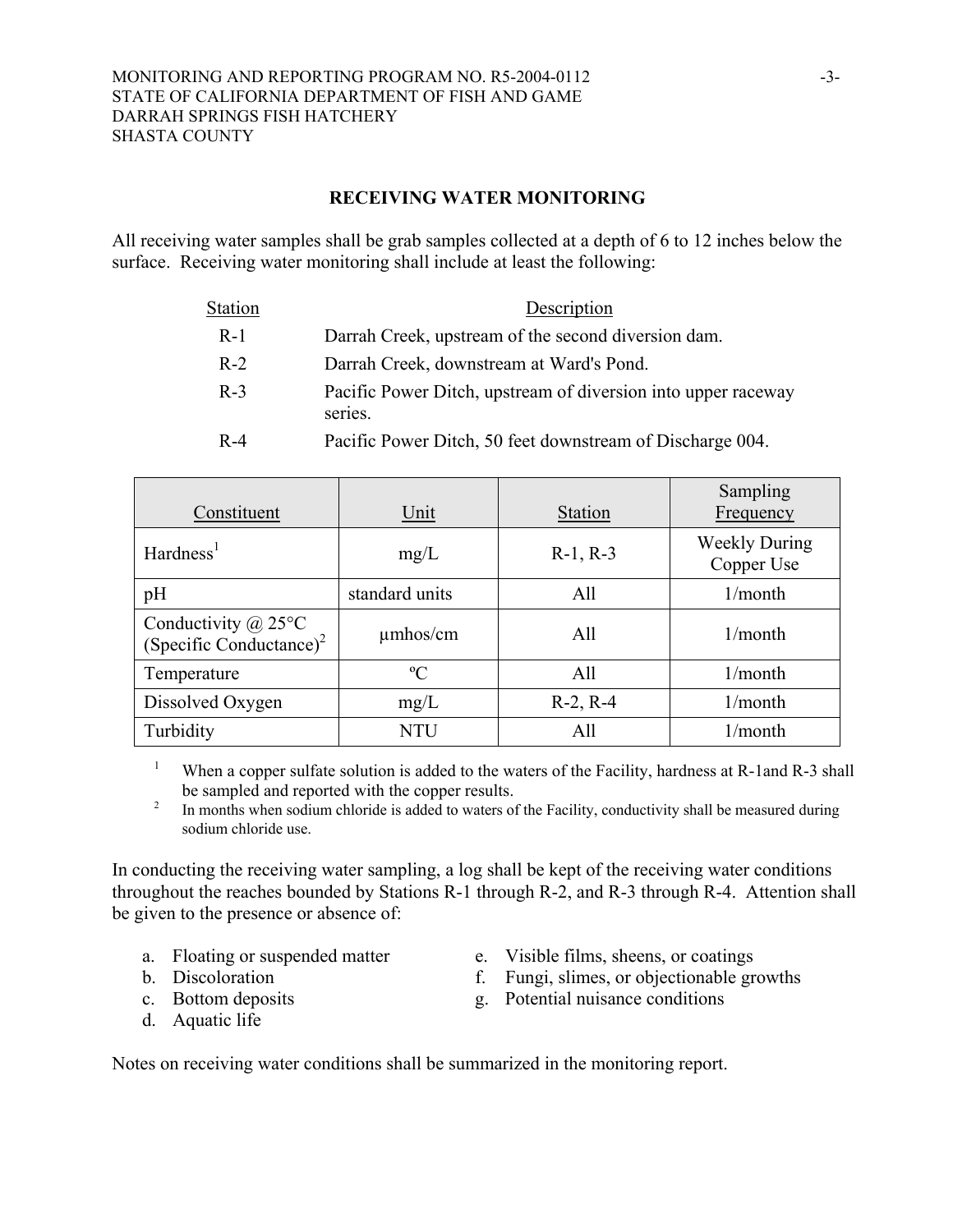#### **SEPTIC TANK MONITORING AND INSPECTIONS**

Septic tank maintenance inspections shall be performed at least once per year. Information concerning inspections and maintenance activities (including, but not limited to, pumping, replacement, and repairs) shall be included in the monitoring reports submitted to the Regional Board.

#### **LEACHFIELD MONITORING**

The Discharger shall inspect leachfield areas and submit the results in the monthly monitoring report. Monitoring shall include any observations of seeps, erosion, field saturation, ponding liquid, the presence of nuisance and other field conditions.

#### **SEWAGE LAGOON MONITORING**

The following shall constitute the monitoring program for the sewage lagoon:

|                                  |      | Type of       | Sampling         |
|----------------------------------|------|---------------|------------------|
| Constituent                      | Unit | <b>Sample</b> | <b>Frequency</b> |
| Freeboard                        | Feet | Visual        | Monthly          |
| Visual observation of weeds,     | $-$  | Visual        | Monthly          |
| scum, or solids buildup on ponds |      |               |                  |

#### **GROUNDWATER MONITORING**

The following shall constitute the groundwater monitoring program for the well adjacent to the sewage lagoon.

|                                                |           | Type of | Sampling               |
|------------------------------------------------|-----------|---------|------------------------|
| Parameter                                      | Unit      | Sample  | Frequency              |
| Depth of water from bottom of<br>sewage lagoon | Feet      | Visual  | Quarterly              |
| Total and Fecal Coliform                       | MPN/100mL | Grab    | Quarterly <sup>1</sup> |

<sup>1</sup> When depth to ground water is less than 5 feet as measured from the bottom of the sewage lagoon.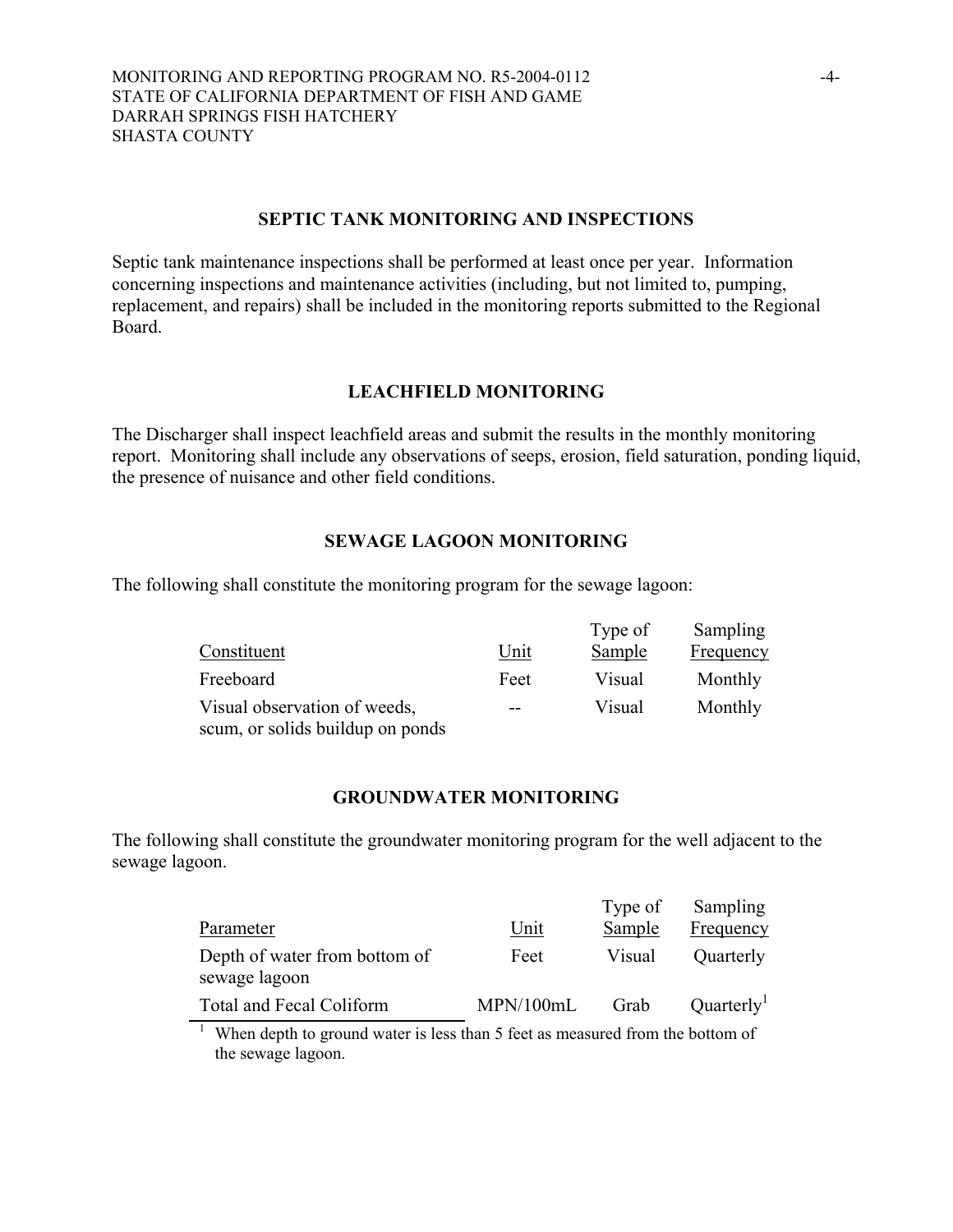## **MONTHLY DRUG AND CHEMICAL USE REPORT**

The following information shall be submitted for all aquaculture drugs or chemicals used at the Facility:

- a. The name(s) and active ingredient(s) of the drug or chemical.
- b. The date(s) of application.
- c. The purpose(s) for the application.
- d. The method of application (e.g., immersion bath, administered in feed), duration of treatment, whether the treatment was static or flush (for drugs or chemicals applied directly to water), amount in gallons or pounds used, treatment concentration(s), and the flow in cubic feet per second (cfs) in the treatment units.
- e. The total flow through the facility in cubic feet per second (cfs) to Darrah Creek or Pacific Power Ditch after mixing with the treated water.
- f. For drugs and chemicals applied directly to water (i.e., immersion bath, flush treatment) and for which effluent monitoring is not otherwise required, the estimated concentration in the effluent at the point of discharge to Darrah Creek or Pacific Power Ditch.
- g. The method of disposal for drugs or chemicals used but not discharged in the effluent.

## **Calculation of Concentration:**

For drugs or chemicals used in an immersion bath, "drip" treatment, or in other direct application to waters at the facility, use the following formula to calculate concentration (C) at the point of discharge.

 $C =$  concentration of chemical or drug at the point of discharge

 $C =$  (treatment concentration) x (flow in treatment area) ÷ (flow at point of discharge)

## **Example: Potassium permanganate concentration**

 $C = 2.0$  mg/L (potassium permanganate) x  $0.45$  mgd (flow through treatment area) 5.0 mgd (flow at point of discharge)

 $C = 2.0$  mg/L x 0.09

## **C = 0.18 mg/L potassium permanganate at the point of discharge**

This information shall be submitted monthly. If the analysis of this chemical use data compared with any toxicity testing results or other available information for the therapeutic agent, chemical or anesthetic indicates that the discharge may cause, have the reasonable potential to cause, or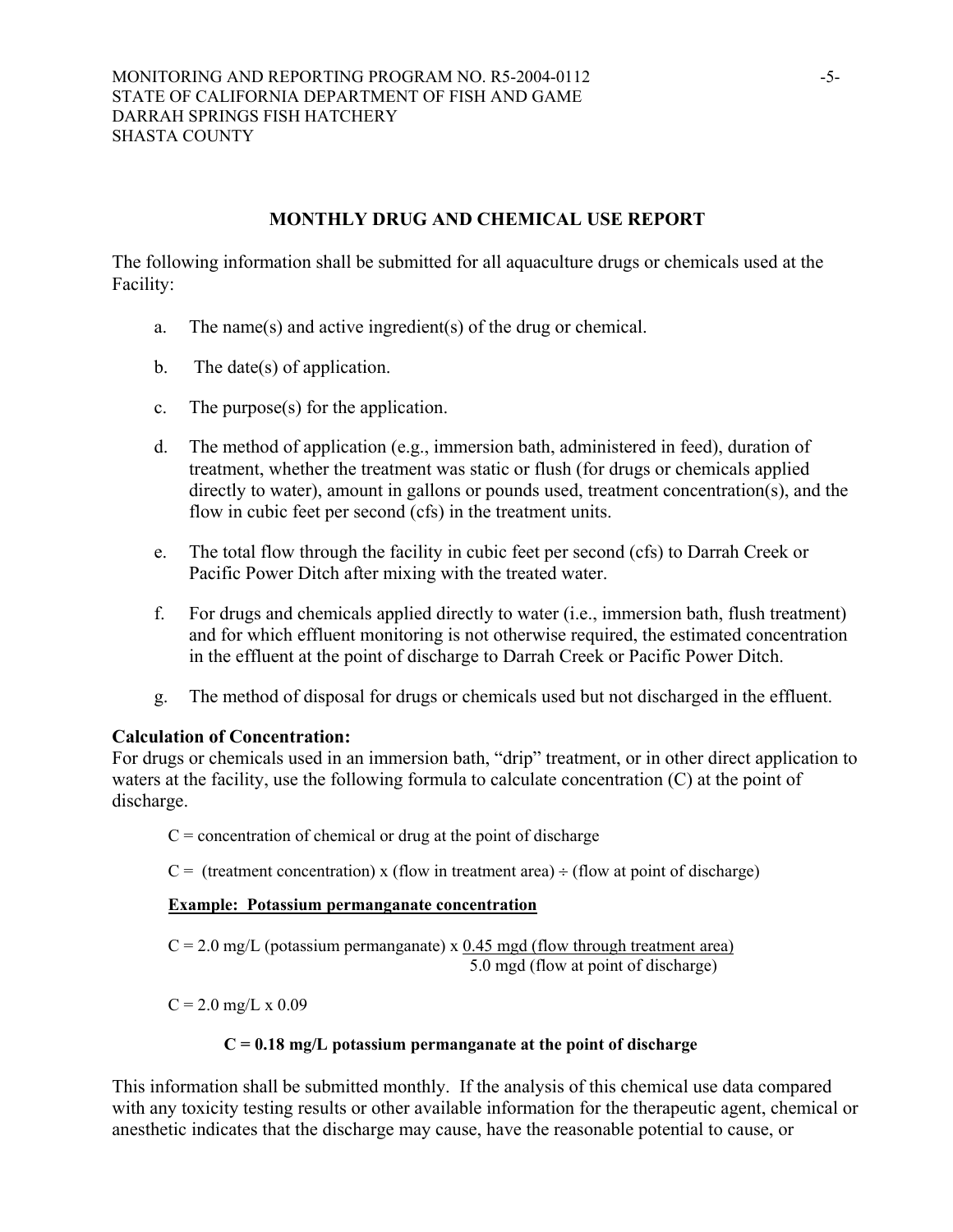contribute to an excursion of a numeric or narrative water quality criterion or objective, the Executive Officer may require site specific whole effluent toxicity (WET) tests using *C. dubia* or this Order may be reopened to include an effluent limitation based on that objective.

## **PRIORITY POLLUTANT METALS MONITORING**

The State Water Resources Control Board (SWRCB) adopted the *Policy for Implementation of Toxics Standards for Inland Surface Waters, Enclosed Bays, and Estuaries of California* (known as the State Implementation Policy or SIP). The SIP states that the Regional Boards will require periodic monitoring (at least once prior to issuance and reissuance of a permit) for pollutants for which criteria or objectives apply and for which no effluent limitations have been established.

The Regional Board has determined that, based on priority pollutant data received to date, discharge of priority pollutants other than metals is highly unlikely. Accordingly, the Regional Board is requiring, as part of this Monitoring and Reporting Program, that the Discharger conduct effluent and receiving water monitoring (at a receiving water station upstream of the point of discharge) and analysis of priority pollutant metals **one time at least 180 days but no more than 365 days prior to expiration of this Order.**

The Discharger must analyze pH and hardness of the effluent and receiving water at the same time as priority pollutant metals. The priority pollutant metals for which this one-time analysis is required are as follows:

| • Antimony                        | Lead                     |
|-----------------------------------|--------------------------|
| Arsenic<br>$\blacksquare$         | Mercury                  |
| • Beryllium                       | Nickel<br>$\blacksquare$ |
| - Cadmium                         | Selenium                 |
| $\blacksquare$ Chromium (III)     | Silver                   |
| Chromium $(IV)$<br>$\blacksquare$ | Thallium                 |
| Copper                            | Zinc                     |

<sup>1</sup> The Order includes effluent limitations for copper; therefore, more frequent effluent monitoring for copper is required when copper sulfate is used, as specified elsewhere in this Monitoring and Reporting Program.

Metals shall be analyzed by the USEPA methods listed below. Alternative analytical procedures may be used with approval by the Regional Board if the alternative method has the same or better detection level than the method listed.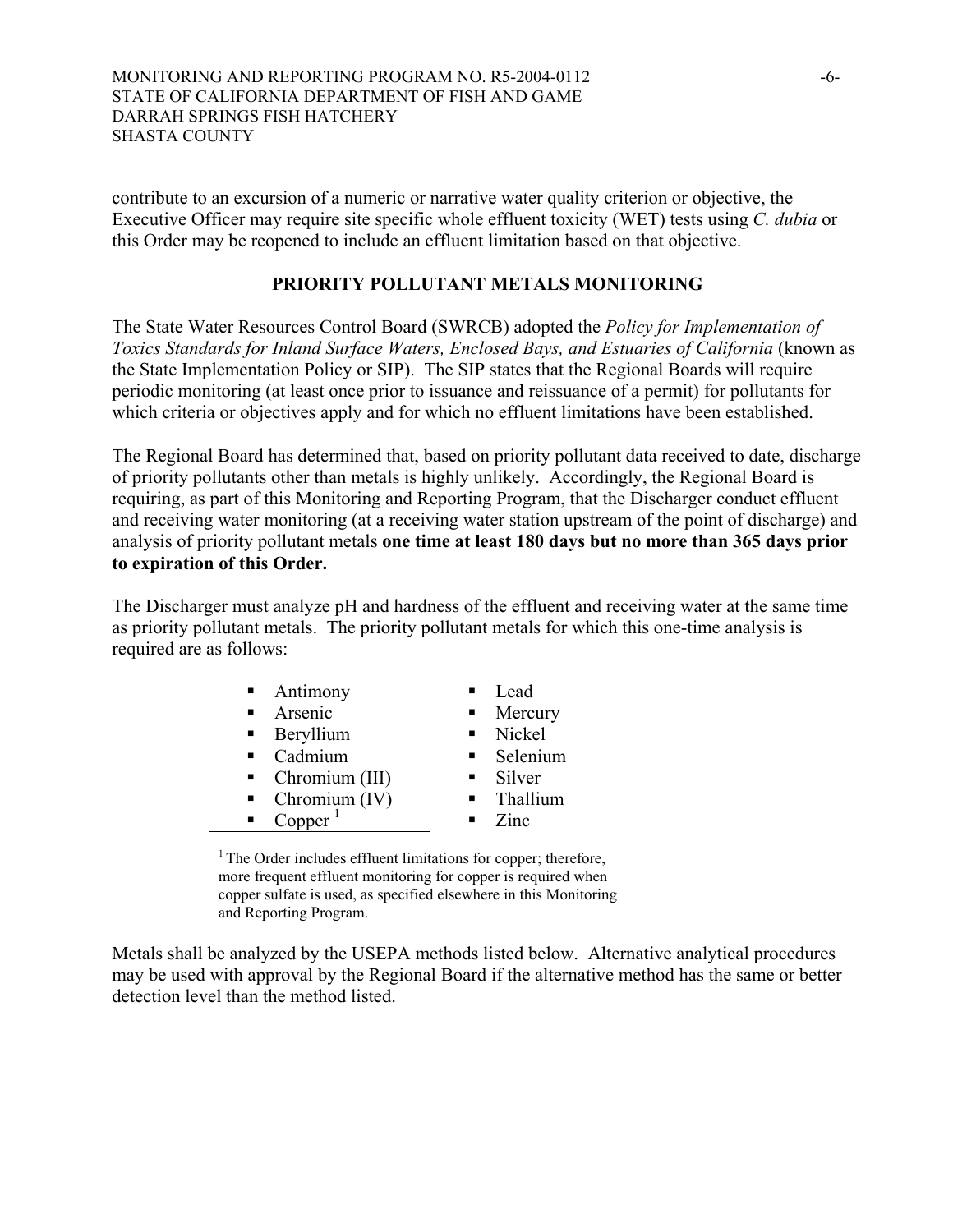## MONITORING AND REPORTING PROGRAM NO. R5-2004-0112 -7-STATE OF CALIFORNIA DEPARTMENT OF FISH AND GAME DARRAH SPRINGS FISH HATCHERY SHASTA COUNTY

| <b>Method Description</b>                                          | <b>EPA Method</b> | <b>Constituents</b>                                                                                        |
|--------------------------------------------------------------------|-------------------|------------------------------------------------------------------------------------------------------------|
| <b>Inductively Coupled</b><br>Plasma/Mass Spectrometry<br>(ICP/MS) | 1638              | Antimony, Beryllium, Cadmium, Copper,<br>Lead, Nickel, Selenium, Silver, Thallium,<br>Total Chromium, Zinc |
| Cold Vapor Atomic<br>Absorption (CVAA)                             | 1631              | Mercury                                                                                                    |
| Gaseous Hydride Atomic<br>Absorption (HYDRIDE)                     | 206.3             | Arsenic                                                                                                    |
| Flame Atomic Absorption<br>(FAA)                                   | 2184              | Chromium VI                                                                                                |

All priority pollutant metal analyses shall be performed at a laboratory certified by the DHS. The laboratory is required to submit the Minimum Level (ML) and the Method Detection Limit (MDL) with the reported results for each constituent. The MDL should be as close as practicable to the U.S. EPA MDL determined by the procedure found in 40 CFR Part 136. The results of analytical determinations for the presence of chemical constituents in a sample shall use the following reporting protocols:

- a. Sample results greater than or equal to the reported ML shall be reported as measured by the laboratory.
- b. Sample results less than the reported ML, but greater than or equal to the laboratory's MDL, shall be reported as "Detected but Not Quantified," or DNQ. The estimated chemical concentration of the sample shall also be reported.
- c. For the purposes of data collection, the laboratory shall write the estimated chemical concentration next to DNQ as well as the words "Estimated Concentration." Numerical estimates of data quality may be by percent accuracy  $(+)$  or  $-$  a percentage of the reported value), numerical ranges (low to high), or any other means considered appropriate by the laboratory.
- d. Sample results that are less than the laboratory's MDL shall be reported as "Not Detected" or ND.

# **GENERAL REPORTING REQUIREMENTS**

The Discharger shall implement the above monitoring program on the first day of the month following adoption of the Order. The Discharger shall submit monthly monitoring reports to the Regional Board by the **first day of the second month** following sample collection (i.e., the January report is due by 1 March). Annual monitoring reports shall be submitted by the first day of the second month following each calendar year, respectively. All reports submitted in response to this Order shall comply with signatory requirements of Standard Provision D.6.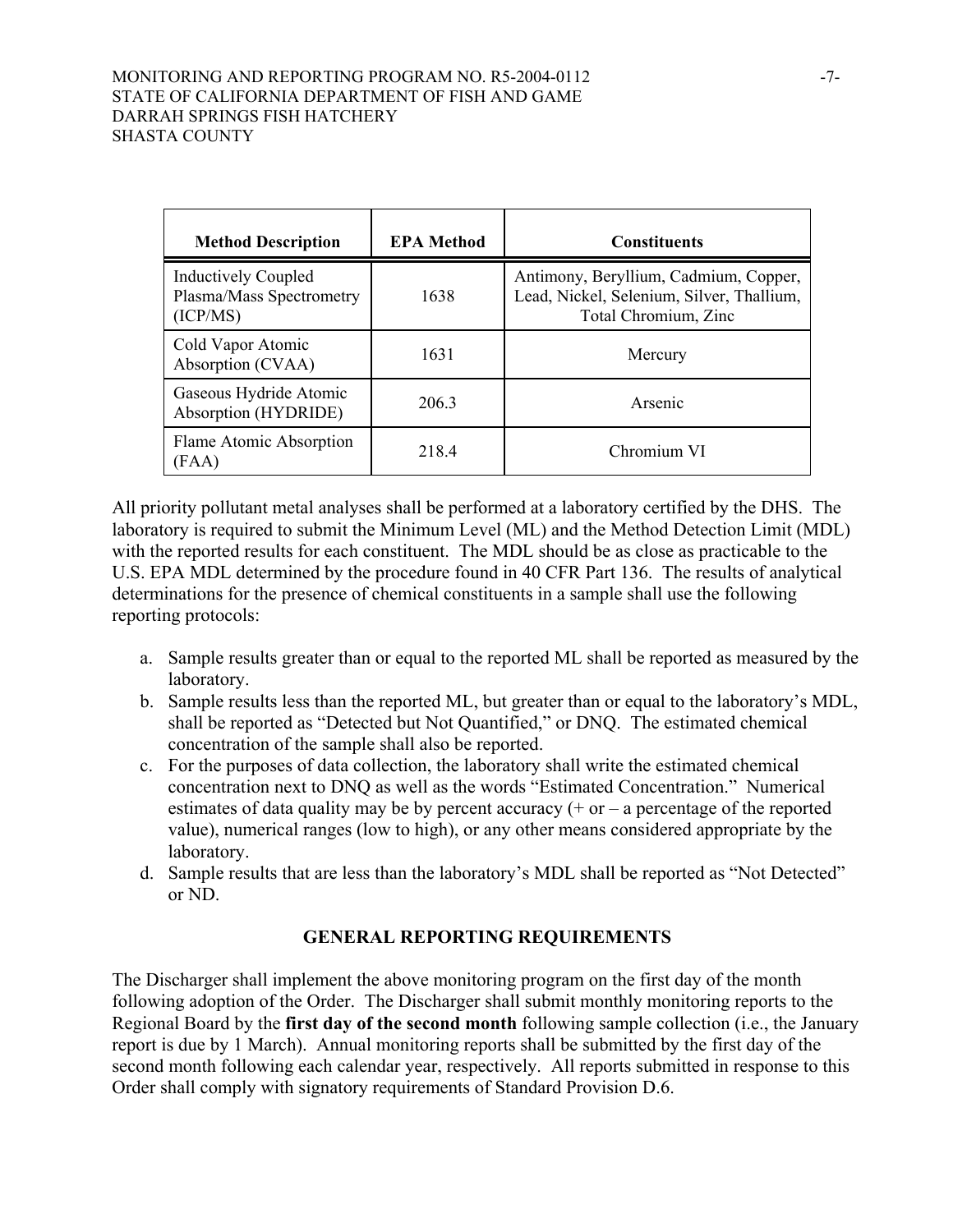By **1 February** of **each year**, the Discharger shall submit a written Annual Report to the Executive Officer containing the following information:

- 1. A tabulation by month of the pounds of fish produced during the previous year including:
- 2. A summary of information on monthly land application and land disposal of solids and wastewater during the previous year including the type and amount of solids and wastewater that are land-applied or land disposed.
- 3. A summary of all feeding practices used at the facility on a monthly basis including:
	- a. The name(s), type(s) and amount(s) of feed(s) used.
	- b. The percent of phosphorus in the feed(s) used (as available).
	- c. The method and frequency of feeding.
- 4. Monthly records documenting cleaning, inspections, maintenance, and repairs of all production and wastewater treatment systems.

In the event the Discharger becomes aware of a violation of the Discharge Prohibitions, Discharge Specifications, Effluent Limitations or Groundwater Limitations of this Order, the Discharger shall notify the Board by telephone within 24 hours of having knowledge of such noncompliance, and shall confirm this notification in writing within 5 days.

In the event that there is failure in or damage to the structure of an aquatic animal containment system that results in an unanticipated material discharge of pollutants to waters of the United States or waters of the State, the Discharger shall provide an oral report within 24 hours describing the cause of the failure or damage and identifying the materials that have been released to the environment as a result of the failure or damage. Within 7 days of discovery of the failure or damage, the Discharger shall provide a written report documenting the cause, the estimated time elapsed until the failure or damage was repaired, and steps being taken to prevent a recurrence.

If the Discharger monitors any pollutant more frequently than is required by this Order, the results of such monitoring shall be included in the calculation of the values required in the monthly monitoring report. Such increased frequency also shall be indicated on the monthly monitoring report.

Ordered by:  $\overline{\phantom{a}}$ 

THOMAS R. PINKOS, Executive Officer

10 September 2004 (Date)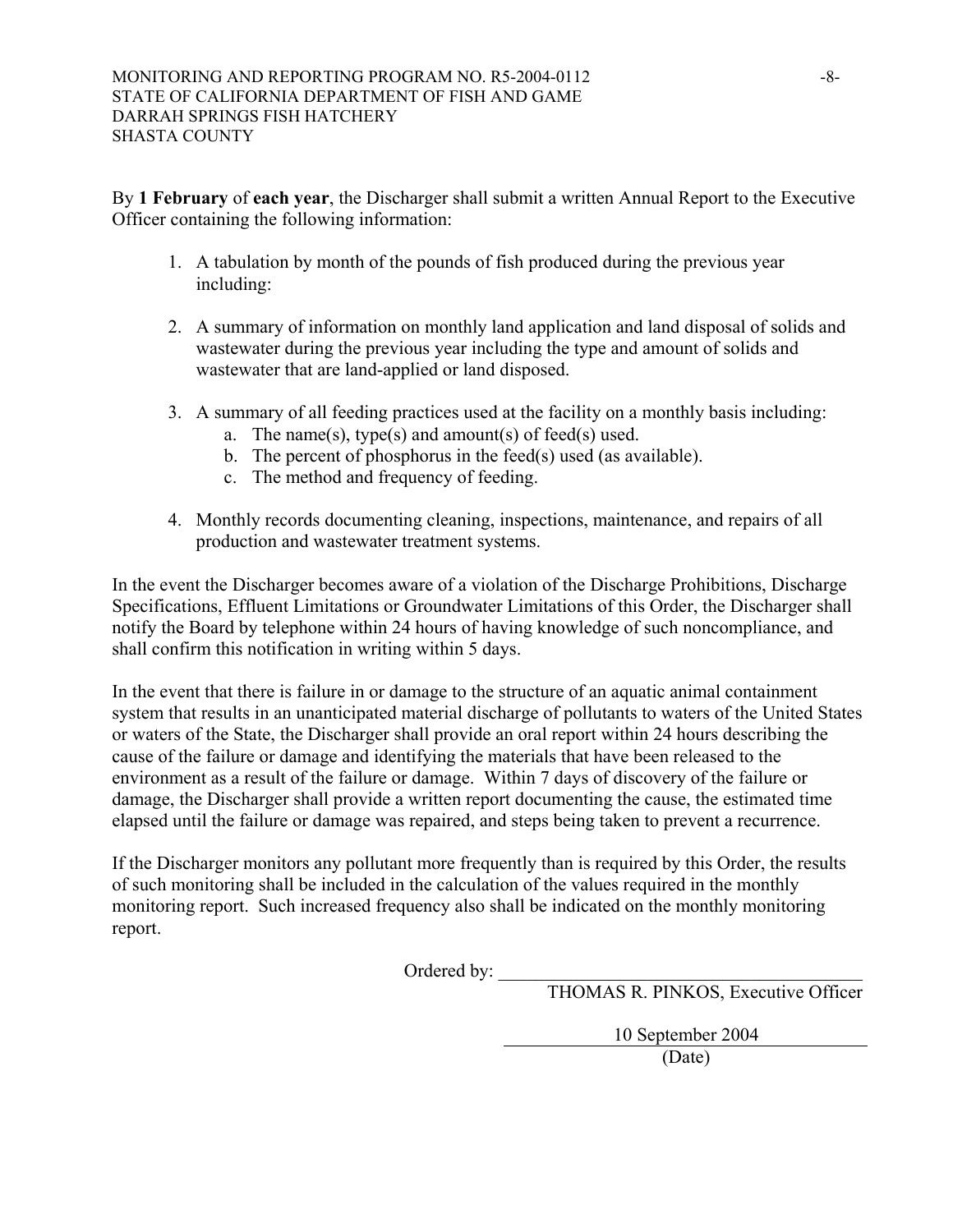## **INFORMATION SHEET**

# ORDER NO. R5-2004-0112 STATE OF CALIFORNIA DEPARTMENT OF FISH AND GAME DARRAH SPRINGS FISH HATCHERY SHASTA COUNTY

## **FACILITY DESCRIPTION**

The California Department of Fish and Game (hereafter Discharger) operates the Darrah Springs Fish Hatchery (Facility) located west of Manton in Section 29, T30N, R1W, MDB&M. The Facility lies within the Battle Creek Hydrologic Subarea No 507.12. The hatchery facilities are spread out over the 80 acre property and consist of 20 residences for hatchery staff, a large hatchery building, two separate raceway series (an Upper Raceway Series and a Lower Raceway Series), a large spring-fed Brood Pond, a main office, a vehicle maintenance building, a former freezer building (used only for storage at this time) and multiple bulk feed storage bins. The Discharger utilizes water from Darrah Springs and the Pacific Power Ditch and discharges fish hatchery wastewater directly to Darrah Creek and the Pacific Power Ditch, both of which are tributary to the Coleman Canal, a tributary to Battle Creek, a water of the United States and waters of the State.

Based on Annual Reports for the past four years (2000-2003), the Facility has an average annual production of 414,029 pounds of rainbow trout. Average annual feed usage for this period was 564,670 pounds.

|                                    | 2000    | 2001 | 2002                    | 2003    |
|------------------------------------|---------|------|-------------------------|---------|
| <b>Amount of fish raised (lbs)</b> | 445,295 |      | 423,948 368,465 418,400 |         |
| Amount of feed used (lbs)          | 557,890 |      | 557,430 640,370         | 502,990 |

*Amount of fish raised and amount of feed used at Darrah Springs Fish Hatchery 2000-2003:* 

No egg harvesting takes place at the Facility and all eggs are imported from other DFG hatcheries. An average of 1.5 million trout eggs are incubated and reared in the hatchery building annually. The Discharger currently discharges an average of 18.7 mgd (29 cfs) of flow-through hatchery wastewater from the entire Facility at three separate discharge locations, Discharge 002, 003 and 004, as shown on Attachment B, a part of this Order. Discharge 001 to Darrah Creek from the Hatchery Building is currently not used but is retained in this Order in the event that future use occurs. The Facility has a design maximum flow rate of 26.7 mgd (41.4 cfs).

*Hatchery Building*: The hatchery building is fed by surface water diversion from Darrah Creek, as shown on Attachment B. The hatchery building contains 58 single hatchery troughs and 30 deep tanks. Currently, all the flow-through wastewater from the hatchery building is discharged back into the Lower Raceway Series.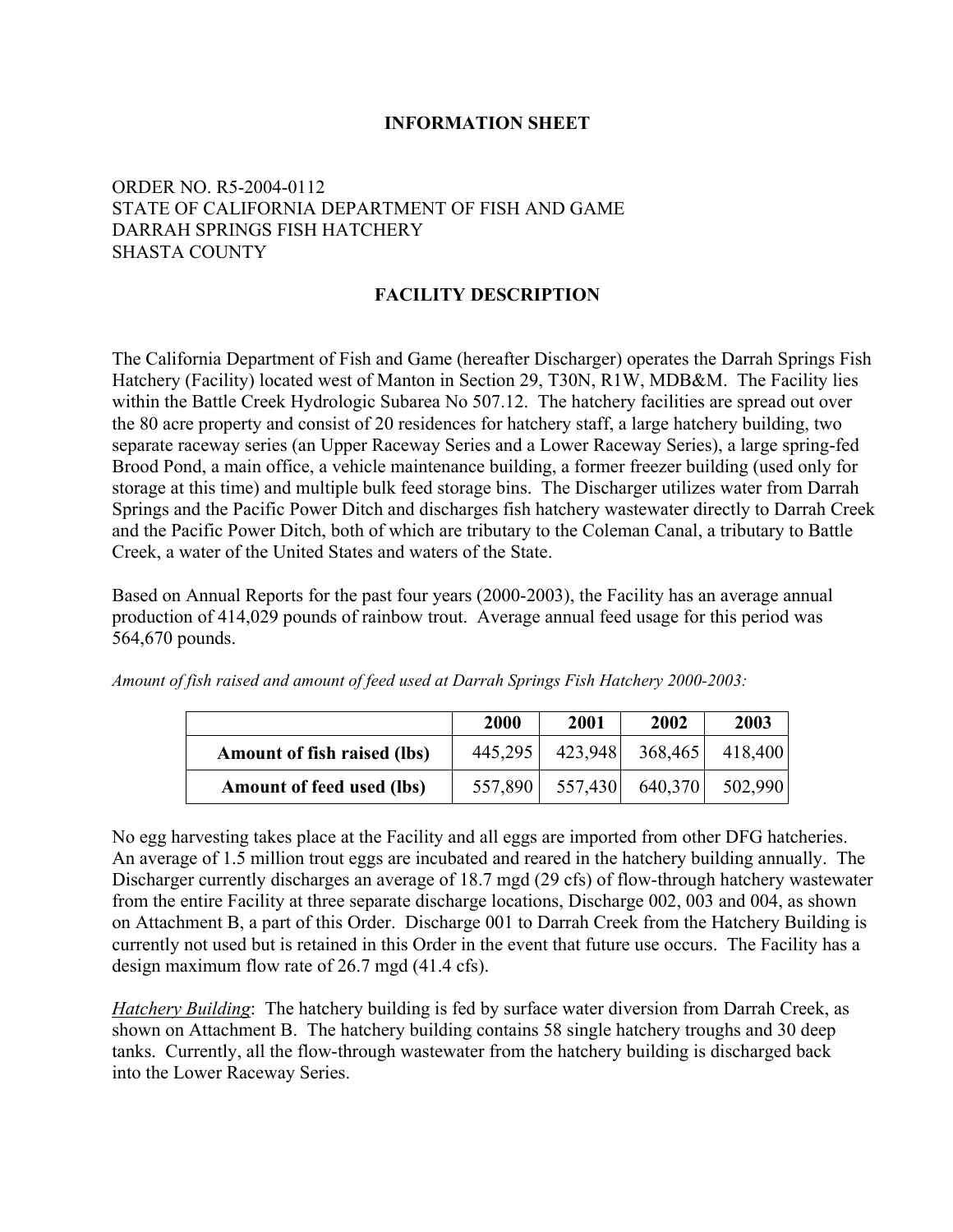*Brood Ponds*: Several unnamed springs supply water to the Brood Ponds. The Brood Ponds consist of three concrete-lined ponds, approximately 450 feet in length. According to a 1994 study conducted by DFG's hatchery consultant, approximately 4.8 mgd (7.5 cfs) of flow-through hatchery wastewater is discharged into Darrah Creek from the Brood Pond Series at Discharge 002. However, at times, approximately 80 percent of the water from the Brood Ponds is pumped to the Lower Raceways Series where it is aerated and re-circulated through the Lower Raceway Series.

*Lower Raceway Series*: There are six large raceways associated the Lower Raceway Series. The Lower Raceway Series is supplied by several water sources, including a surface water diversion from Darrah Creek, flow-through wastewater from the hatchery building, and water re-circulated water from the Brood Ponds (as shown on Attachment B). An average of 11.6 mgd (18 cfs) flow-through wastewater from the Lower Raceway Series is discharged directly back into Darrah Creek, (Discharge 003). Darrah Creek flows into Ward's Pond, located a quarter mile downstream of the Lower Raceway Series. Flow from Ward's Pond is diverted into the Coleman Canal via the Asbury Pumping Station and Asbury Siphon. If overflow occurs from Ward's Pond water enters Baldwin Creek, a tributary of Battle Creek. The Lower Raceway Series does not have a settling basin, therefore, all flow-through wastewater is discharged directly back into Darrah Creek without benefit of on-site settling.

*Upper Raceway Series*: As shown on Attachment B, the Upper Raceway Series is supplied by a surface water diversion from the Pacific Power Ditch. An average of 7.1 mgd (11 cfs) of flowthrough wastewater is discharged back into the Pacific Power Ditch from the Upper Raceway Series (Discharge 004). There are four separate raceways associated with the Upper Raceway Series, each with their own headworks. At certain times of the year, water from the each raceway is circulated through an aeration tower at the raceway mid-point. There is no settling basin associated with the Upper Raceway Series, and all flow-through wastewater is discharged directly to the Pacific Power Ditch.

Approximately 20 people, consisting of employees and their family members, live on the grounds of Darrah Springs Fish Hatchery. Potable water is supplied from a domestic well. Domestic wastewater from the Facility is discharged to three separate septic tank/leachfield systems as shown on Attachment B. The easterly residences discharge into a septic tank/leachfield system (Leachfield #1). The residences near the Upper Raceway Series discharge into a community septic tank/leachfield system adjacent to the residences (Leachfield #2). Domestic sewage from the office building and hatchery building discharges into a third septic tank/leachfield system (Leachfield #3), which can discharge to a sewage lagoon when necessary during the rainy season. A sewage lagoon measuring approximately 80 by 40 feet and 15 feet deep was constructed to accommodate excess sewage from the northern leachfield (primarily during the rainy season). A groundwater monitoring well was installed in 1997 adjacent to the lagoon. A barbwire fence with a gate encircles the lagoon.

The Facility has one 1,000-gallon Convault tank for gasoline. Limited vehicle maintenance is performed on-site in the Facility's garage. There is "new" oil stored in the garage adjacent to the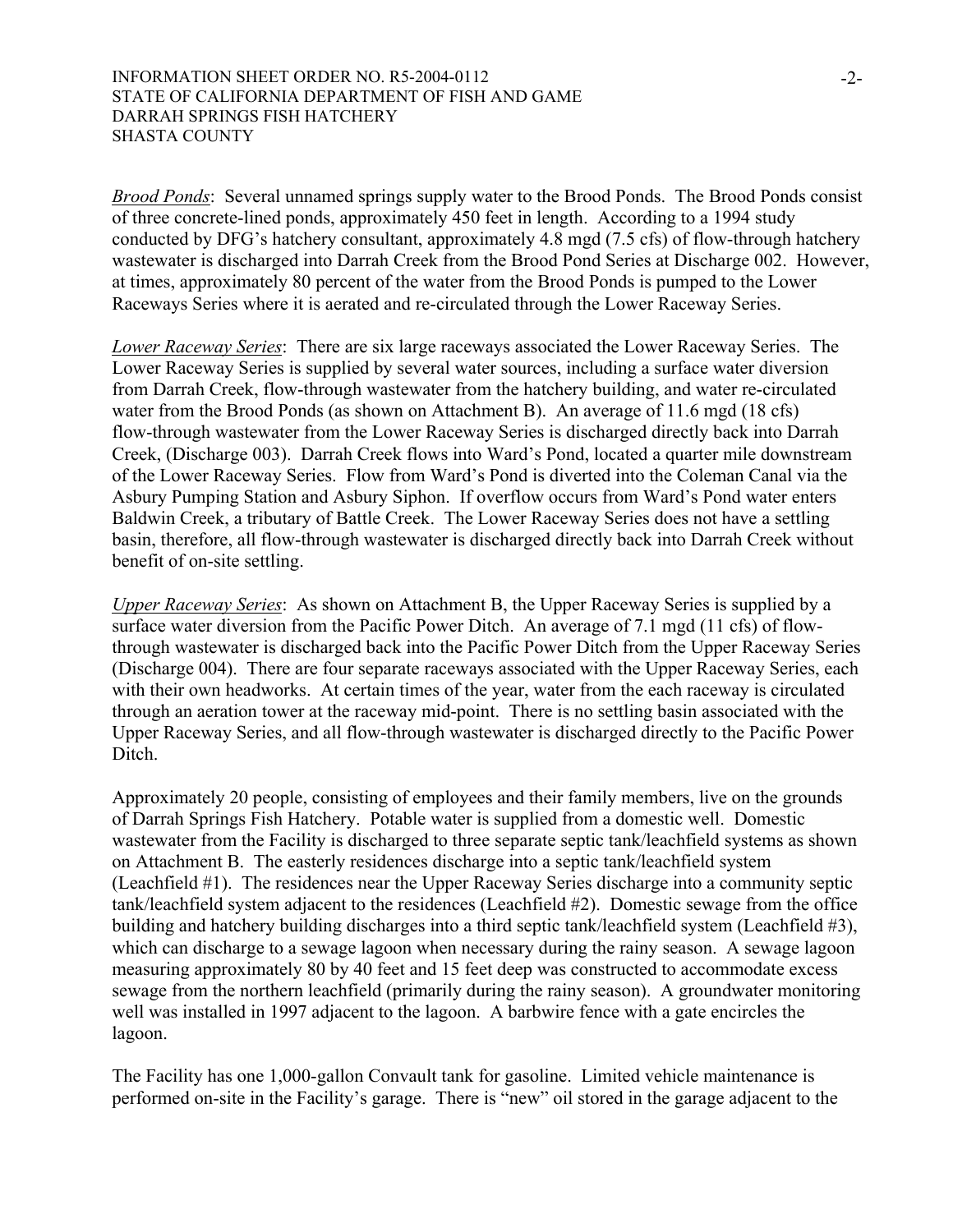shop. Used oil, oil filters and extra oil are hauled on a routine basis by a licensed hazardous waste hauler.

Chemicals are used at the Facility to treat fish directly for parasites, fungi, and bacteria, as well as to clean rearing raceways in order to reduce the spread of disease among the confined fish population. There is a specific parasite at Darrah Springs Fish Hatchery, known as "gill fluke", that a majority of the chemicals are used to treat. Chemicals currently used at the Facility include copper sulfate, acetic acid, hydrogen peroxide, potassium permanganate, PVP Iodine, and sodium chloride (salt). To treat enteric redmouth disease, the Discharger administers enteric redmouth bacterin. All chemicals used at the fish hatchery are stored in a locked area within the former ice storage building. Chemicals that are not currently used at the Facility, but may possibly be used in the future include Formalin (as a 37% formaldehyde, methanol-free solution) and Chloramine-T. Antibiotics such as Oxytetracycline (Terramycin®), Amoxicillin trihydrate, Romet-30® (Sulfadimethoxine-ormetroprim), erythromycin, and Florfenicol may be used during periods of disease outbreak. Penicillin G, an antibiotic, may be used as an immersive bath treatment during periods of disease outbreak at the Facility. Tricane methanesulfonate (MS-222), carbon dioxide and Aqui- $S^{\circledR}$  may be used to anesthetize fish. Vaccines, such as Vibrio vaccine may also be used.

## **APPLICABLE REGULATIONS, POLICIES, AND PLANS**

A cold-water concentrated aquatic animal production (CAAP) facility is defined in Title 40 of the Code of Federal Regulations (40 CFR 122.24) as a fish hatchery, fish farm, or other facility which contains, grows, or holds cold-water fish species or other cold water aquatic animals including, but not limited to, the Salmonidae family of fish (e.g. trout and salmon) in ponds, raceways, or other similar structures. In addition, the facility must discharge at least 30 calendar days per year, produce at least 20,000 pounds harvest weight (9,090 kilograms) of aquatic animals per year, and feed at least 5,000 pounds (2,272 kilograms) of food during the calendar month of maximum feeding. A facility that does not meet the above criteria may also be designated a cold water CAAP facility upon a determination that the facility is a significant contributor of pollution to waters of the United States [40 CFR 122.24(c)]. Cold water, flow-through CAAP facilities are designed to allow the continuous flow of fresh water through tanks and raceways used to produce aquatic animals (typically cold-water fish species). Flows from CAAP facilities ultimately are discharged to waters of the United States. 40 CFR 122.24 specifies that CAAP facilities are point sources subject to the National Pollutant Discharge Elimination System (NPDES) program. The Discharger's facility meets the definition of a cold-water, flow-through CAAP.

The operation of CAAP facilities may introduce a variety of pollutants into receiving waters. The U.S. Environmental Protection Agency (USEPA) identifies three classes of pollutants: (1) conventional pollutants (i.e., total suspended solids (TSS), oil and grease (O&G), biochemical oxygen demand (BOD), fecal coliforms, and pH); (2) toxic pollutants (e.g., metals such as copper, lead, nickel, and zinc and other toxic pollutants; and (3) non-conventional pollutants (e.g., ammonia-N, Formalin, and phosphorus). The most significant pollutants discharged from CAAP facilities are solids from uneaten feed, as well as fish feces that settles to the bottom of the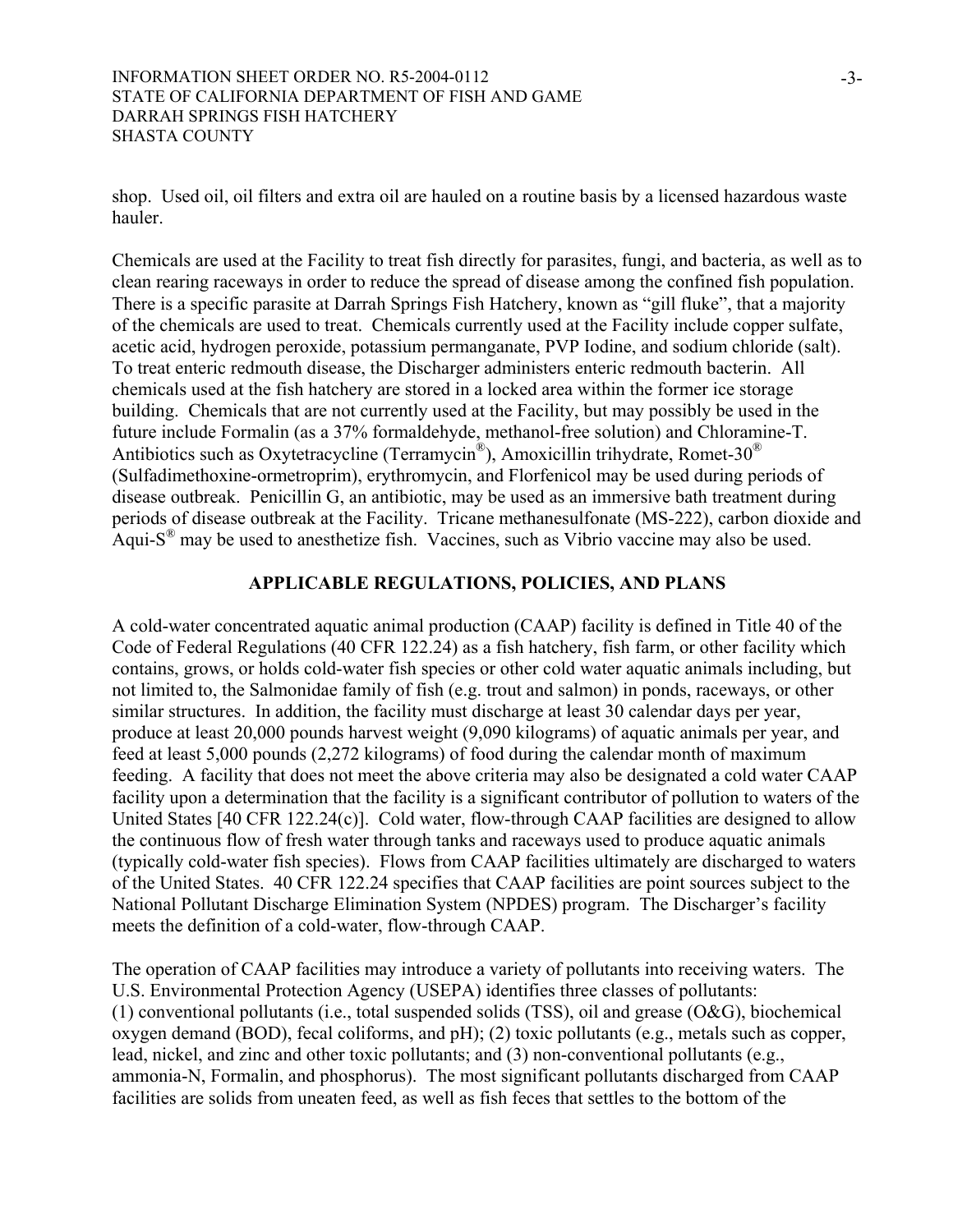raceways. Both of these types of solids are primarily composed of organic matter including BOD, organic nitrogen, and organic phosphorus.

Fish raised in CAAP facilities may become vulnerable to disease and parasite infestations. Various aquaculture drugs and chemicals are used periodically at CAAP facilities to ensure the health and productivity of the confined fish population, as well as to maintain production efficiency. Aquaculture drugs and chemicals are used to clean raceways and to treat fish for parasites, fungal growths and bacterial infections. Aquaculture drugs and chemicals are also used to anesthetize fish prior to spawning or prior to the annual "tagging" process. As a result of these operations and practices, drugs and chemicals may be present in discharges to waters of the United States or waters of the State.

In August 2004, USEPA promulgated Effluent Limitation Guidelines and New Source Performance Standards for the Concentrated Aquatic Animal Production Point Source Category (hereafter "ELG"). The ELG regulation establishes national technology-based effluent discharge requirements for flow-through and recirculating systems and for net pens based on Best Practicable Control Technology Currently Available (BPT); Best Control Technology for Conventional Pollutants (BCT); Best Available Technology Economically Achievable (BAT); and New Source Performance Standards (NSPS). In its proposed rule, published on 12 September 2002, USEPA proposed to establish numeric limitations for a single constituent – total suspended solids (TSS) – while controlling the discharge of other constituents through narrative requirements. In the final rule, however, USEPA determined that, for a nationally applicable regulation, it would be more appropriate to promulgate qualitative TSS limitations in the form of solids control best management practices (BMP) requirements. Furthermore, the final ELG does not include numeric effluent limitations for non-conventional and toxic constituents, such as aquaculture drugs and chemicals, but also relies on narrative limitations to address these constituents.

The Regional Board adopted a *Water Quality Control Plan*, *Fourth Edition, for the Sacramento and San Joaquin River Basins* (hereafter Basin Plan). The Basin Plan designates beneficial uses, establishes water quality objectives, and describes an implementation program and policies to achieve water quality objectives for all waters of the Basin. This includes plans and policies adopted by the State Water Resources Control Board (SWRCB) and incorporated by reference, such as Resolution No. 68-16, "Statement of Policy with Respect to Maintaining High Quality of Waters in California" (Resolution No. 68-16). These requirements implement the Basin Plan. Pursuant to the California Water Code Section 13263(a), waste discharge requirements must implement the Basin Plan.

USEPA adopted the *National Toxics Rule* (NTR) on 22 December 1992, which was amended on 4 May 1995 and 9 November 1999, and the *California Toxics Rule* (CTR) on 18 May 2000, which was amended on 13 February 2001. These Rules contain water quality standards applicable to this discharge. The SWRCB adopted the *Policy for Implementation of Toxics Standards for Inland Surface Waters, Enclosed Bays, and Estuaries of California* (known as the State Implementation Policy or SIP) on 2 March 2000, which contains policies and procedures for implementation of the NTR and the CTR.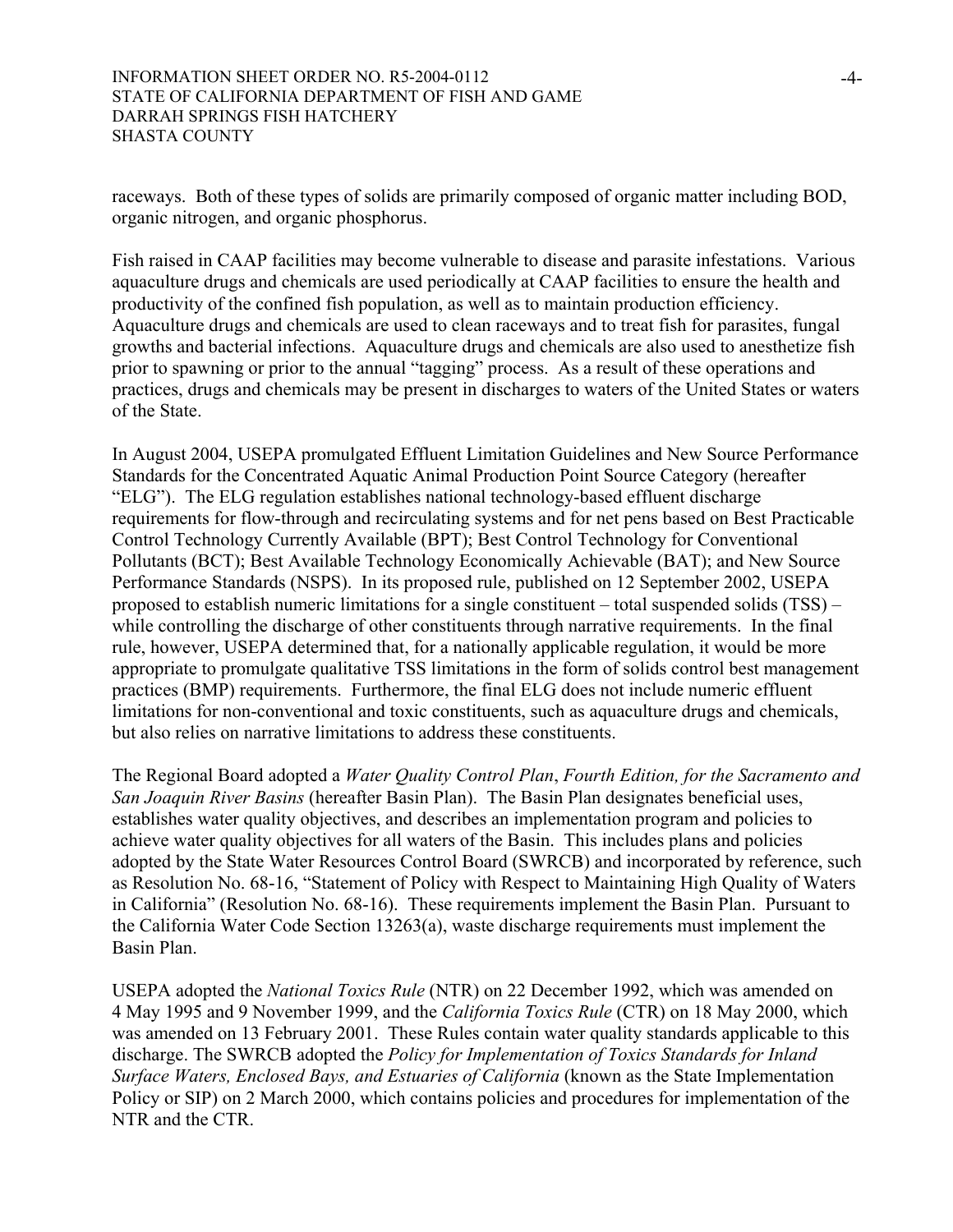Resolution No. 68-16 requires the Regional Board, in regulating discharges of waste, to maintain high quality waters of the State until it is demonstrated that any change in water quality will be consistent with the maximum benefit to the people of the State, will not unreasonably affect beneficial uses, and will not result in water quality less than that described in the Regional Board's policies (e.g., water quality constituents in concentrations that exceed water quality objectives). Resolution No. 68-16 requires that discharges be regulated to meet best practicable treatment or control in order to assure that pollution or nuisance will not occur; and the highest water quality be consistently maintained for the maximum benefit to the people of the State. The Regional Board has considered Resolution No. 68-16 and Federal antidegradation regulations at 40 CFR 131.12.

# **REGULATION OF AQUACULTURE DRUGS AND CHEMICALS**

CAAP facilities produce fish and other aquatic animals in greater numbers than natural stream conditions would allow; therefore, system management is important to ensure that fish do not become overly stressed, making them more susceptible to disease outbreaks. The periodic use of various aquaculture drugs and chemicals is needed to ensure the health and productivity of cultured aquatic stocks and to maintain production efficiency.

CAAP facilities may legally obtain and use aquaculture drugs in one of several ways. Some aquaculture drugs and chemicals used at CAAP facilities in the Region are approved by the U.S. Food and Drug Administration (FDA) for certain aquaculture uses on certain aquatic species. Others have an exemption from this approval process when used under certain specified conditions. Still others are not approved for use in aquaculture, but are considered to be of "low regulatory priority" by FDA (hereafter "LRP drug"). FDA is unlikely to take regulatory action related to the use of a LRP drug if an appropriate grade of the chemical or drug is used, good management practices are followed, and local environmental requirements are met (including NPDES permit requirements). Finally, some drugs and chemicals may be used for purposes, or in a manner not listed on their label (i.e., "extra-label" use) under the direction of licensed veterinarians for the treatment of specific fish diseases diagnosed by fish pathologists. It is assumed that veterinarian-prescribed aquaculture drugs are used only for *short periods of duration* during acute disease outbreaks. Each of these methods of obtaining and using aquaculture drugs is discussed in further detail below.

It is the responsibility of those using, prescribing, or recommending the use of these products to know which aquaculture drugs and chemicals may be used in CAAP facilities in the Region under all applicable federal, state, and local regulations and which aquaculture drugs and chemicals may be discharged to waters of the United States and waters of the State in accordance with this permit. A summary of regulatory authorities related to aquaculture drugs and chemicals is outlined below.

# *Summary of Regulatory Authorities*

FDA is responsible for ensuring the safety, wholesomeness, and proper labeling of food products; ensuring the safety and effectiveness of both human and animal drugs; and ensuring compliance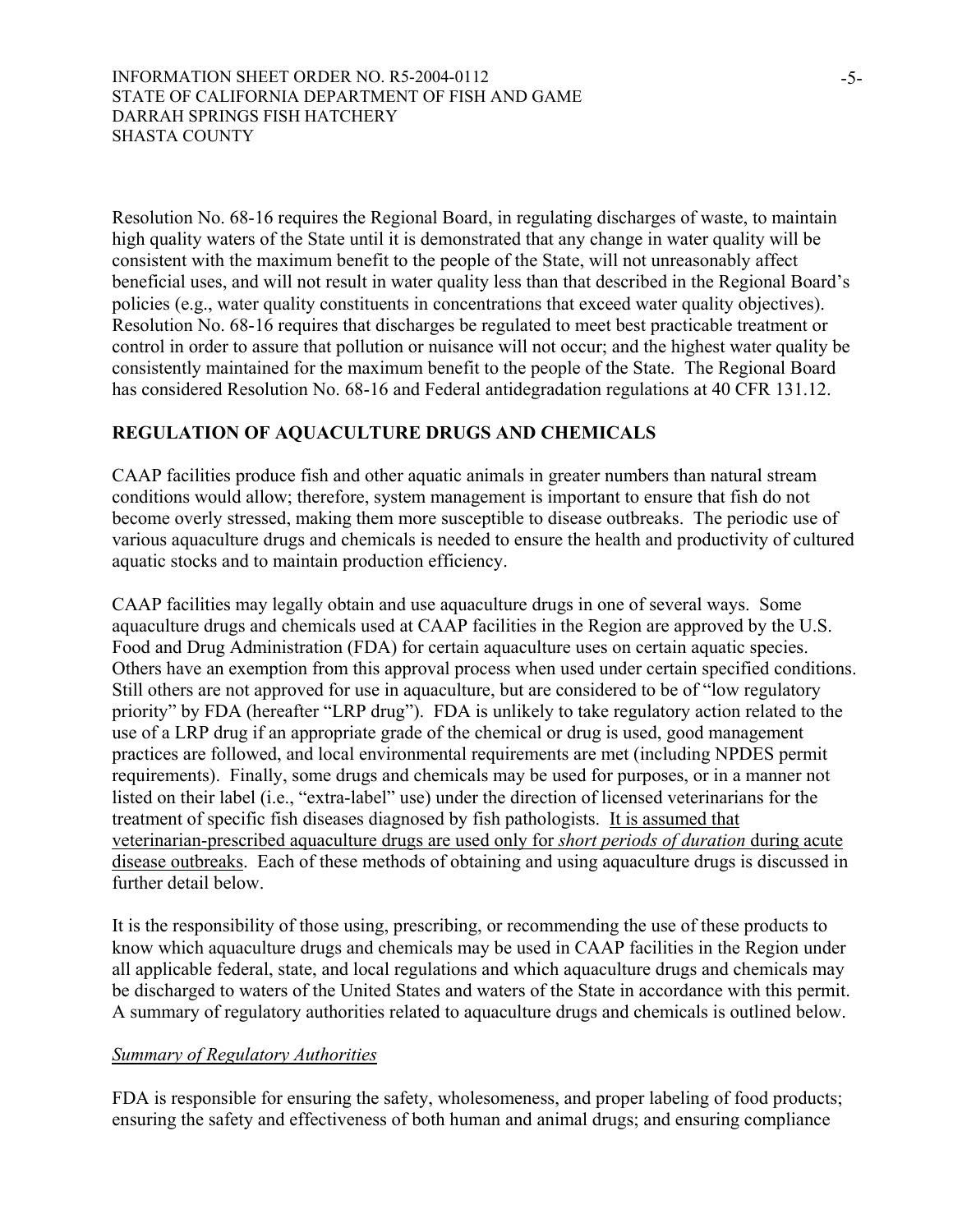with existing laws governing these drugs. The Federal Food, Drug, and Cosmetic Act (FFDCA), the basic food and drug law of the United States, includes provisions for regulating the manufacture, distribution, and the use of, among other things, new animal drugs and animal feed. FDA's enforcement activities include correction and prevention of violations, removing illegal products or goods from the market, and punishing offenders. Part of this enforcement includes testing domestic and imported aquacultural products for drug and pesticide residues.

FDA's Center for Veterinary Medicine (CVM) regulates the manufacture, distribution, and use of animal drugs. CVM is responsible for ensuring that drugs used in food-producing animals are safe and effective and that food products derived from treated animals are free from potentially harmful residues. CVM approves the use of new animal drugs based on data provided by a sponsor (usually a drug company). To be approved by CVM, an animal drug must be effective for the claim on the label) and safe when used as directed for (1) treated animals; (2) persons administering the treatment; (3) the environment, including non-target organisms; and (4) consumers. CVM establishes tolerances and animal withdrawal periods as needed for all drugs approved for use in food-producing animals. CVM has the authority to grant investigational new animal drug (INAD) exemptions so that data can be generated to support the approval of a new animal drug.

There are several options for CAAP facilities to legally obtain and use aquaculture drugs. Aquaculture drugs and chemicals can be divided into four categories as outlined below: approved drugs, investigational drugs, unapproved drugs of low regulatory priority, and extra-label use drugs.

# x *FDA approved new animal drugs*

Approved new animal drugs have been screened by the FDA to determine whether they cause significant adverse public health or environmental impacts when used in accordance with label instructions. Currently, there are six new animal drugs approved by FDA for use in food-producing aquatic species. These six FDA-approved new animal drugs are:

- 1. Chorionic gonadrotropin (Chlorulun®), used for spawning;
- 2. Oxytetracycline (Terramycin®), an antibiotic;
- 3. Sulfadimethoxine-ormetoprim (Romet-30®), an antibiotic;
- 4. Tricaine methanesulfonate (MS-222, Finquel<sup>®</sup> and Tricaine-S), an anesthetic;
- 5. Formalin (Formalin-F®, Paracide  $F^{\circledR}$  and PARASITE-S<sup>®</sup>), used as a fungus and parasite treatment; and
- 6. Sulfamerazine, an antibiotic.

Each aquaculture drug in this category is approved by FDA for use on specific fish species, for specific disease conditions, for specific dosages, and with specific withdrawal times. Product withdrawal times must be observed to ensure that any product used on aquatic animals at a CAAP facility does not exceed legal tolerance levels in the animal tissue. Observance of the proper withdrawal time helps ensure that products reaching consumers are safe and wholesome.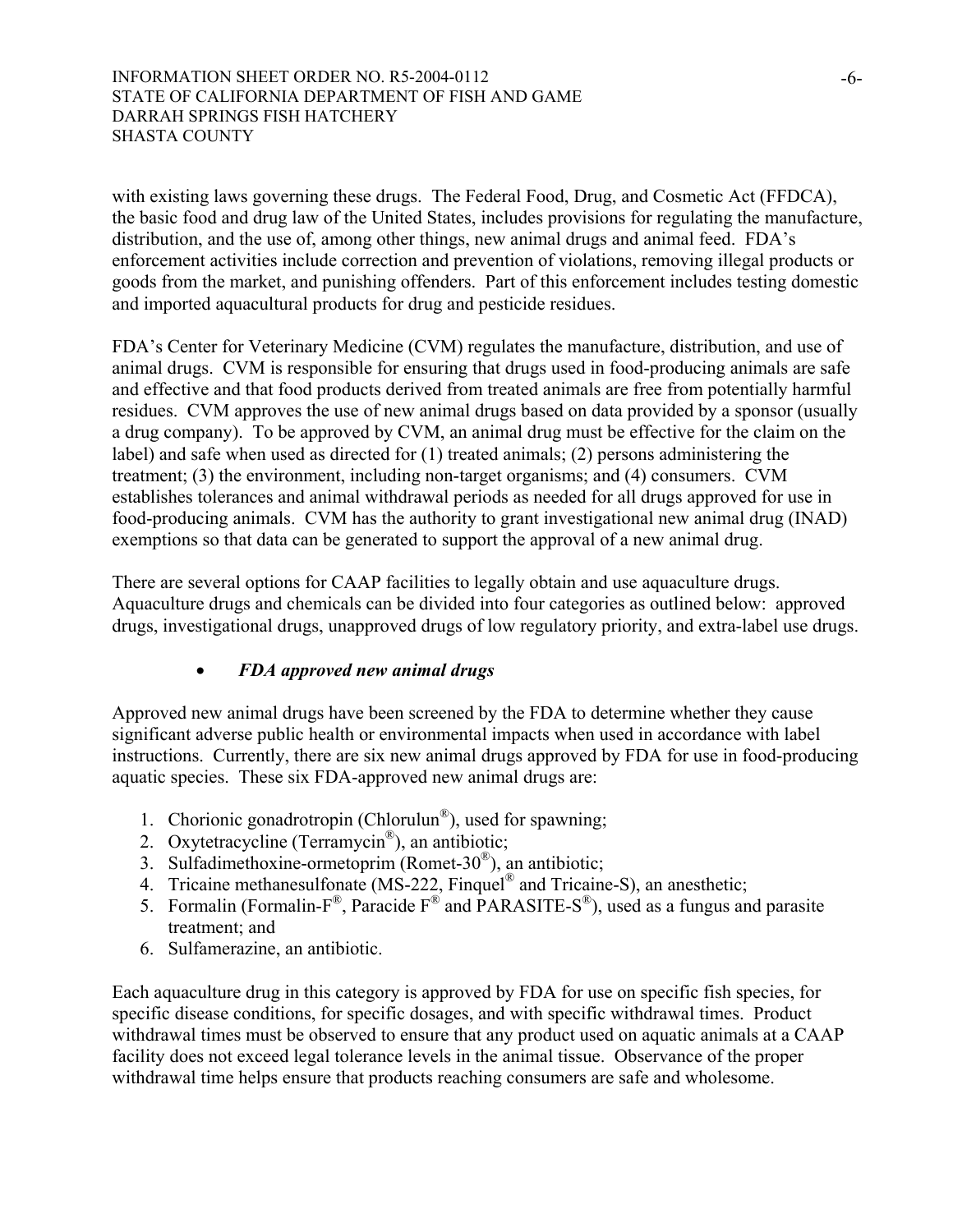FDAapproved new animal drugs that are added to aquaculture feed must be specifically approved for use in aquaculture feed. Drugs approved by FDA for use in feed must be found safe and effective. Approved new animal drugs may be mixed in feed for uses and at levels that are specified in FDA medicated-feed regulations only. It is unlawful to add drugs to feed unless the drugs are approved for feed use. For example, producers may not top-dress feed with a water-soluble, over-the-counter antibiotic product. Some medicated feeds, such as Romet-30<sup>®</sup>, may be manufactured only after the FDA has approved a medicated-feed application (FDA Form 1900) submitted by the feed manufacturer.

# x *FDA Investigational New Animal Drugs (INAD)*

Aquaculture drugs in this category can only be used under an investigational new animal drug or "INAD" exemption. INAD exemptions are granted by FDA CVM to permit the purchase, shipment and use of an unapproved new animal drug for investigational purposes. INAD exemptions are granted by FDA CVM with the expectation that meaningful data will be generated to support the approval of a new animal drug by FDA in the future. Numerous FDA requirements must be met for the establishment and maintenance of aquaculture INADs.

There are two types of INADs: standard and compassionate. Aquaculture INADs, most of which are compassionate, consist of two types: routine and emergency. A compassionate INAD exemption is used in cases in which the aquatic animal's health is of primary concern. In certain situations, producers can use unapproved drugs for clinical investigations (under a compassionate INAD exemption) subject to FDA approval. In these cases, CAAP facilities are used to conduct closely monitored clinical field trials. FDA reviews test protocols, authorizes specific conditions of use, and closely monitors any drug use under an INAD exemption. An application to renew an INAD exemption is required each year. Data recording and reporting are required under the INAD exemption in order to support the approval of a new animal drug or an extension of approval for new uses of the drug.

## x *FDA Unapproved new animal drugs of low regulatory priority (LRP drugs)*

LRP drugs do not require a new animal drug application (NADA) or INAD exemptions from FDA. Further regulatory action is unlikely to be taken by FDA on LRP drugs as long as an appropriate grade of the drug or chemical is used, good management practices are followed, and local environmental requirements are met (such as NPDES permit requirements contained in this Permit). LRP drugs commonly used at CAAP facilities in the Region include the following:

- 1. Acetic acid, used as a dip at a concentration of 1,000-2,000 mg/L for 1-10 minutes as a parasiticide for fish.
- 2. Carbon dioxide gas, used for anesthetic purposes in cold, cool and warm water fish.
- 3. Hydrogen peroxide, used at 250-500 mg/L to control fungi on all species and life stages of fish, including eggs.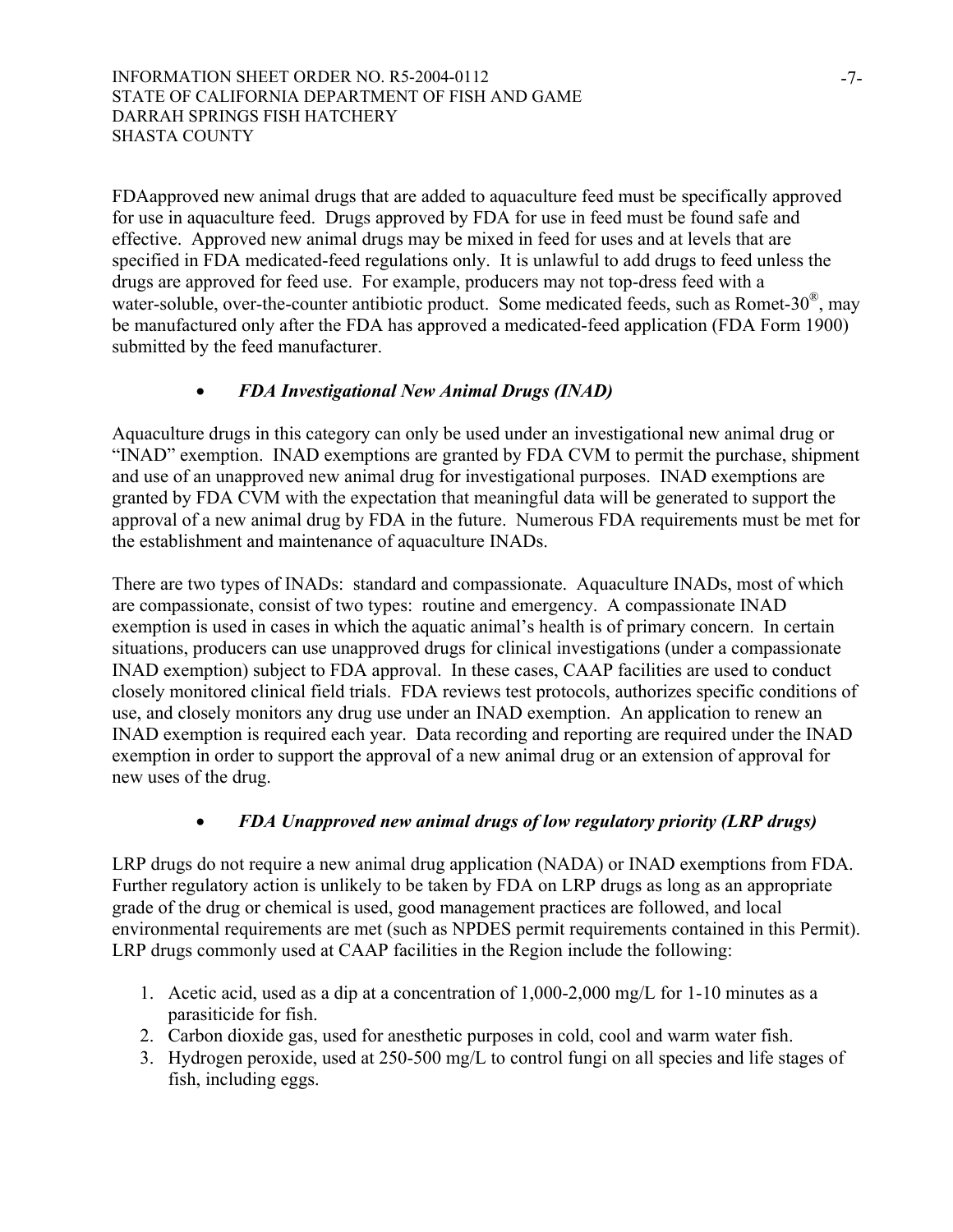- 4. Povidone iodine (PVP) compounds, used as a fish egg disinfectant at rates of 50 mg/L for 30 minutes during egg hardening and 100 mg/L solution for 10 minutes after water hardening.
- 5. Sodium bicarbonate (baking soda), used at 142-642 mg/L for 5 minutes as a means of introducing carbon dioxide into the water to anesthetize fish.
- 6. Sodium chloride (salt), used at 0.5-1% solution for an indefinite period as an osmoregulatory aid for the relief of stress and prevention of shock. Used as 3% solution for 10-30 minutes as a parasiticide.

FDA is unlikely to object at present to the use of these LRP drugs if the following conditions are met:

- 1. The aquaculture drugs are used for the prescribed indications, including species and life stages where specified.
- 2. The aquaculture drugs are used at the prescribed dosages (as listed above).
- 3. The aquaculture drugs are used according to good management practices.
- 4. The product is of an appropriate grade for use in food animals.
- 5. An adverse effect on the environment is unlikely.

FDA's enforcement position on the use of these substances should be considered neither an approval nor an affirmation of their safety and effectiveness. Based on information available in the future, FDA may take a different position on their use. In addition, FDA notes that classification of substances as new animal drugs of LRP does not exempt CAAP facilities from complying with all other federal, state and local environmental requirements, including compliance with this Order.

# x *Extra-label use of an approved new animal drug*

Extra-label drug use is the actual or intended use of an approved new animal drug in a manner that is not in accordance with the approved label directions. This includes, but is not limited to, use on species or for indications not listed on the label. Only a licensed veterinarian may prescribe extralabel drugs under FDA CVM's extra-label drug use policy. CVM's extra-label use drug policy (CVM Compliance Policy Guide 7125.06) states that licensed veterinarians may consider extra-label drug use in treating food-producing animals if the health of the animals is immediately threatened and if further suffering or death would result from failure to treat the affected animals. CVM's extra-label drug use policy does not allow the use of drugs to prevent diseases (prophylactic use), improve growth rates, or enhance reproduction or fertility. Spawning hormones cannot be used under the extra-label policy. In addition, the veterinarian assumes the responsibility for drug safety and efficacy and for potential residues in the aquatic animals.

# **RECEIVING WATER BENEFICIAL USES**

The Basin Plan at page II-2.00 states: "Existing and potential beneficial uses which currently apply to surface waters of the basins are presented in Figure II-1 and Table II-1. The beneficial uses of any specifically identified water body generally apply to its tributary streams." Furthermore, the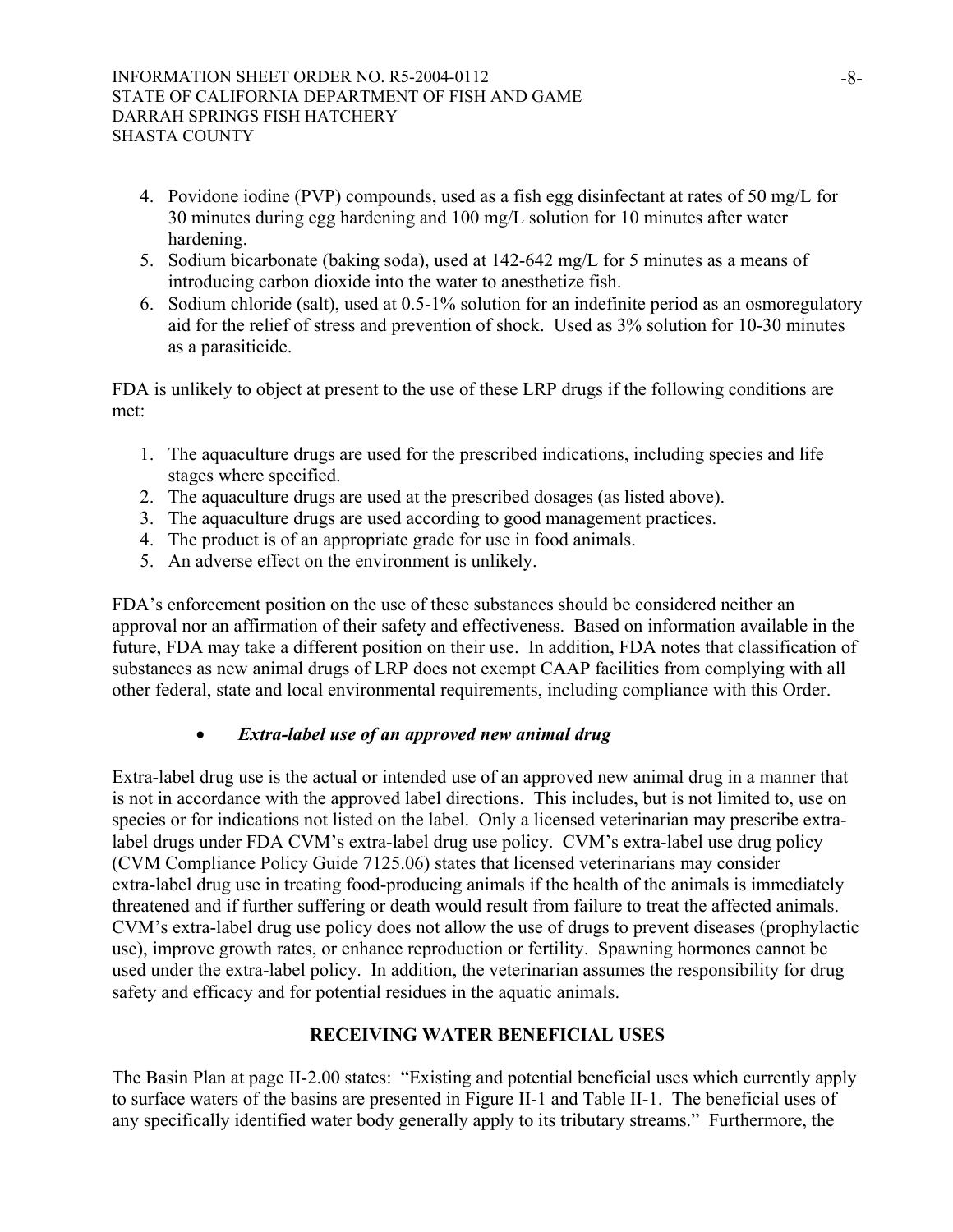Regional Board generally is required to apply the beneficial uses of municipal and domestic supply (MUN) to surface waters based on State Board Resolution No. 88-63, which was incorporated in the Basin Plan pursuant to Regional Board Resolution No. 89-056. The Basin Plan does not specifically identify beneficial uses for Coleman Canal, but does identify present and potential uses for Battle Creek, to which Coleman Canal is a tributary.

The beneficial uses of Battle Creek are agricultural irrigation and stock watering (AGR), hydroelectric power generation (POW), water contact recreation and canoeing and rafting (REC-1), non-contact water recreation (REC-2), warm freshwater aquatic habitat (WARM) and warm spawning habitat (SPWN – WARM), cold freshwater aquatic habitat (COLD), cold fish migration habitat (MIGR – COLD), and cold spawning habitat (SPWN – COLD), and wildlife habitat (WILD). The Basin Plan on page II-1.00 states: "Protection and enhancement of existing and potential beneficial uses are primary goals of water quality planning…" and with respect to disposal of wastewaters states that "…disposal of wastewaters is [not] a prohibited use of waters of the State; it is merely a use which cannot be satisfied to the detriment of beneficial uses." In reviewing whether certain existing and/or potential uses of Battle Creek apply to Coleman Canal, the Regional Board has considered that the quality of water in Coleman Canal affects the water quality downstream in Battle Creek. Water rights have been assigned downstream in Battle Creek for both agriculture and additional aquaculture uses. Coleman Canal downstream is used for aquaculture. In addition, portions of the flow from the discharge may be diverted for irrigation during the irrigation season. Thus, the Regional Board finds that the beneficial uses identified in the Basin Plan for Battle Creek and, based on State Board Resolution No. 88-63, the beneficial use of municipal and domestic supply (MUN), are applicable to Coleman Canal.

Beneficial uses of the underlying groundwater are municipal and domestic supply (MUN), industrial service supply (IND), industrial process supply (PRO) and agricultural supply irrigation (AGR).

## **REASONABLE POTENTIAL ANALYSIS AND EFFLUENT LIMITATIONS**

Federal regulations at 40 CFR Section 122.44 require NPDES permits to contain effluent limitations, including technology-based and water quality standards-based limitations and limitations based on toxicity.

Federal regulations at 40 CFR 122.44(d)(1) require effluent limitations for all pollutants that are or may be discharged at a level that will cause, have the reasonable potential to cause, or contribute to an in-stream excursion above a numeric water quality criterion (such as CTR criterion) or a narrative water quality criterion within a State water quality standard. These regulations also set forth a methodology for establishing effluent limitations based on narrative state water quality criteria [40 CFR 122.44(d)(1)(vi)(A-C)].

The USEPA, SWRCB, and Regional Board have adopted or published standards that are used to implement 40 CFR 122.44. The USEPA has promulgated the CTR and NTR that established water quality criteria. The SWRCB has adopted the SIP that implements the CTR and NTR. The USEPA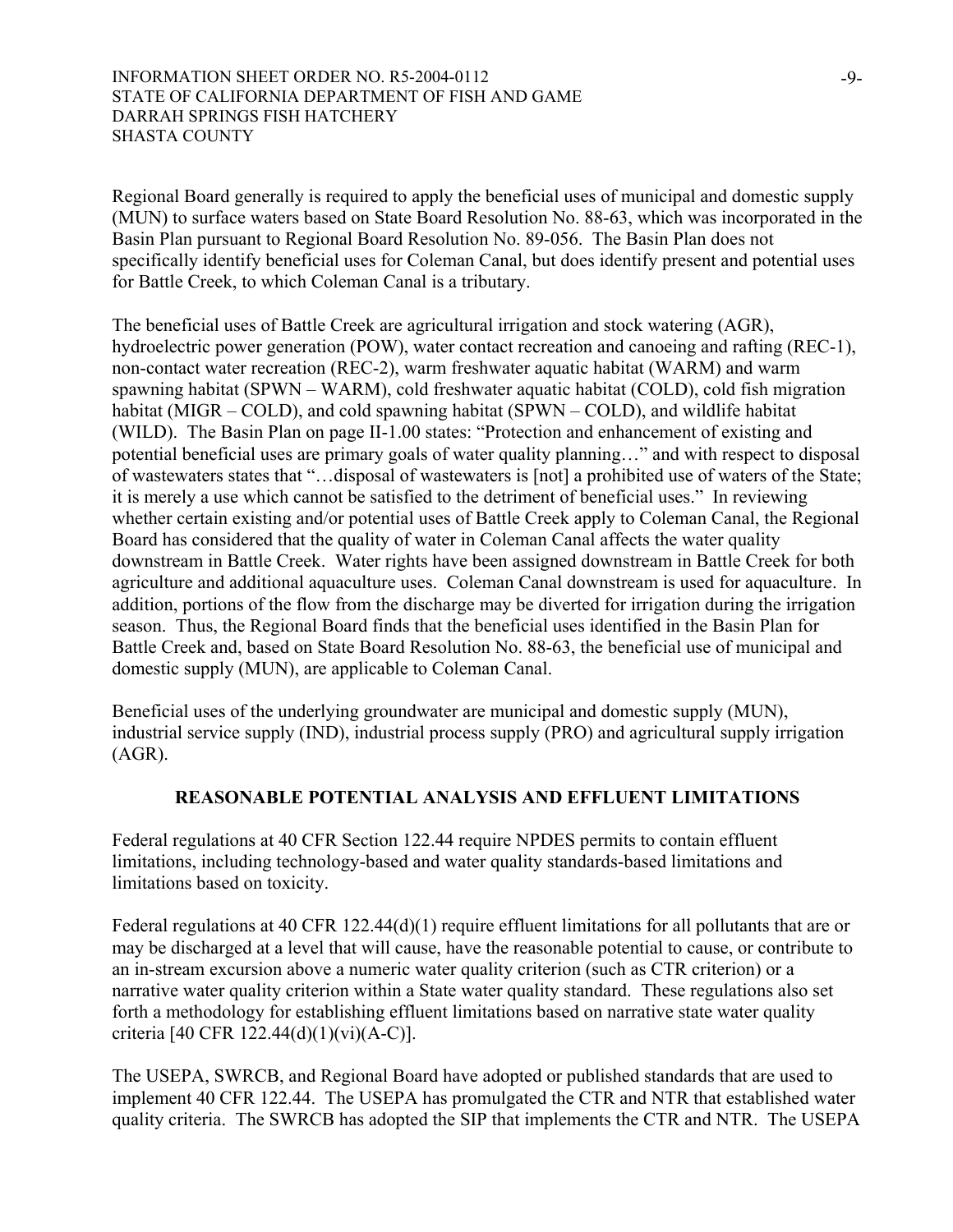also has published recommended ambient water quality criteria and the Basin Plan contains numeric and narrative water quality objectives. The Basin Plan contains an Implementation Policy ("Policy for Application of Water Quality Objectives") that, in part, sets forth a process for translating narrative water quality objectives into numeric effluent limitations. The USEPA ambient water quality criteria, results of toxicity studies conducted by the California Department of Fish and Game, and the Basin Plan "Policy of Application of Water Quality Objectives" have been used to implement 40 CFR 122.44(d)(1)(v).

# **TECHNOLOGY-BASED EFFLUENT LIMITATIONS**

## *Total Suspended Solids and Settleable Solids*

Based on information submitted as part of the application, in studies, and as directed by monitoring and reporting programs, the Regional Board determined that numeric technology-based effluent limitations for total suspended solids (TSS) and settleable solids are appropriate. In addition, based upon application of the final ELG for CAAP facilities, the Regional Board is establishing requirements for a BMP Plan.

## **Background**

As noted above, USEPA's final ELG for the aquaculture industry does not include numeric effluent limitations on any conventional, non-conventional, or toxic constituents. Rather, USEPA promulgated qualitative limitations in the form of BMP requirements. The Regional Board is establishing effluent limitations for discharges of TSS and settleable solids from this Facility. Technology-based requirements in this Order are based on a combination of application of the ELG for BMP requirements and case-by-case numeric limitations developed using best professional judgment (BPJ) and carried over from the previous Order No. 96-037. These effluent limitations are 5.0 mg/L net TSS as an average monthly limitation and 15 mg/L net TSS as a maximum daily limitation; and 0.1 ml/L settleable solids as an average monthly limitation and 0.2 ml/L settleable solids as a maximum daily limitation. Removal of these numeric limitations for TSS and settleable solids would constitute backsliding under CWA Section 402(o). The Regional Board has determined that these numeric effluent limitations for TSS and settleable solids continue to be applicable to the Facility and that backsliding is not appropriate. This Order does not include mass effluent limitations for TSS because there are no standards that specifically require a mass-based effluent limitation, mass of the pollutant discharged is not specifically related to a measure of operation (40 CFR 122.45(f)(iii)), and, in addition, mass-based effluent limitations for TSS are not necessary because this Order includes both concentration-based limitations and a maximum flow limitation.

## Relationship Between Technology-based and Water Quality-based Requirements

In addition to carrying over numeric technology-based requirements based on BPJ, the Regional Board considered the need for water quality-based limitations for TSS and settlable solids. The Regional Board determined that the numeric technology-based TSS and settleable solids limitations,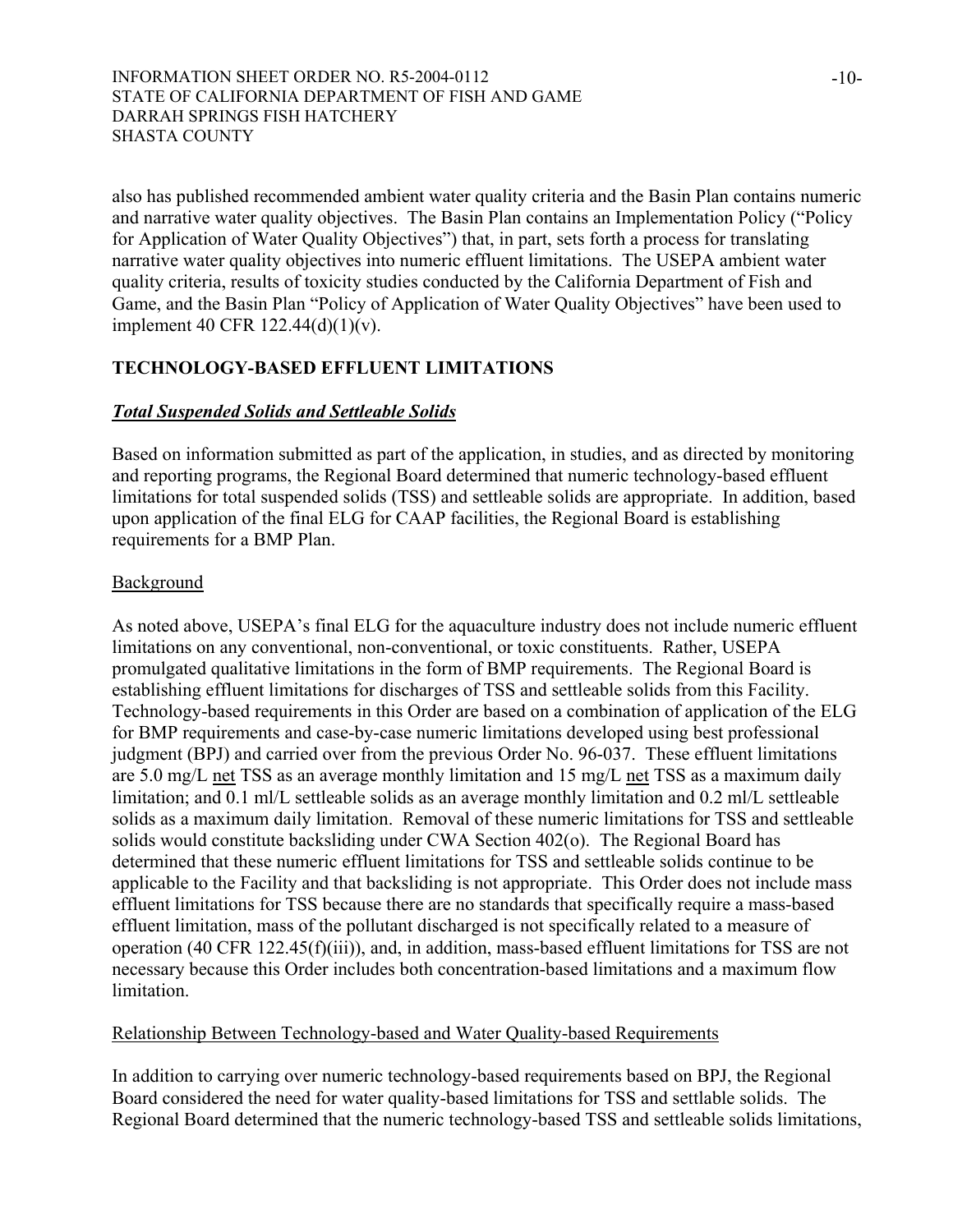along with the requirement for a BMP plan, are sufficient to ensure attainment of Basin Plan water quality objectives for sediment, settleable material, and suspended material.

# **WATER QUALITY-BASED EFFLUENT LIMITATIONS**

On 11 December 2000, the Discharger was issued a letter under the authority of California Water Code Section 13267 requesting effluent and receiving water monitoring to perform a reasonable potential analysis. The Discharger collected effluent and receiving water samples on 11 February 2003 to determine if the priority pollutants established in the CTR and NTR were detected. Analytical results were submitted for volatile substances, semi-volatile substances, metals, asbestos, 2,3,7,8-TCDD dioxin, and sixteen other dioxin congeners. None of the priority pollutants were detected at concentrations that would cause or contribute to an in-stream excursion above a water quality objective. The effluent sample for priority pollutant metals was collected at a time when the Discharger was not using copper sulfate for disease control. Based on additional analyses conducted during the use of copper sulfate the Regional Board finds that the discharge does have a reasonable potential to cause or contribute to an in-stream excursion above the CTR objective (acute and chronic) criteria for copper in the receiving water during the copper treatments. Effluent limitations for copper are included in this Order.

Based information submitted as part of the Report of Waste Discharge, in annual and monthly monitoring reports, in studies performed by and correspondence with DFG, and in independent studies, the Regional Board finds that the discharge has a reasonable potential to cause or contribute to an in-stream excursion above numeric or narrative water quality objectives for copper, pH, and formaldehyde. Effluent limitations for these constituents are included in this Order. The Regional Board is not obligated to delegate the assimilative capacity of receiving waters to a Discharger. Therefore, the Regional Board establishes water quality-based effluent limitations without benefit of dilution in this Order. Water quality-based effluent limitations are based on the application of water quality criteria or objectives at the point of discharge.

# *CTR Constituents*

Copper, primarily in the form of copper sulfate, is used in fish hatcheries to control algae and is also used as a flush treatment to control external parasites and bacteria on fish. The Discharger reports using up to 270 grams of copper sulfate crystals per raceway, with one raceway treated at a time. Annual copper sulfate usage ranged from 144 lbs in 2000 to 291.3 lbs in 2003. Copper sulfate crystals are pre-mixed with water and acetic acid (to dissolve the copper), and the solution is added to the raceway headworks. The Discharger estimates there is an estimated 1-hour flush of copper sulfate through a raceway. At the minimum flow through the Facility, and with the maximum use of copper sulfate per raceway treatment, the maximum calculated concentration of copper in a 1-hour flush is150 ug/L in the Upper Raceway Series and 240 ug/L in the Lower Raceway Series. Maximum usage in the hatchery building would be 360 grams when treating 15 tanks, and 20 troughs (or about half the units at one time). This amount of copper sulfate used in the hatchery building would provide a 2.5-hour discharge of 80 ug/L total copper. The Discharger conducted monitoring in 2002 and 2003, taking grab samples during copper treatments of one raceway at a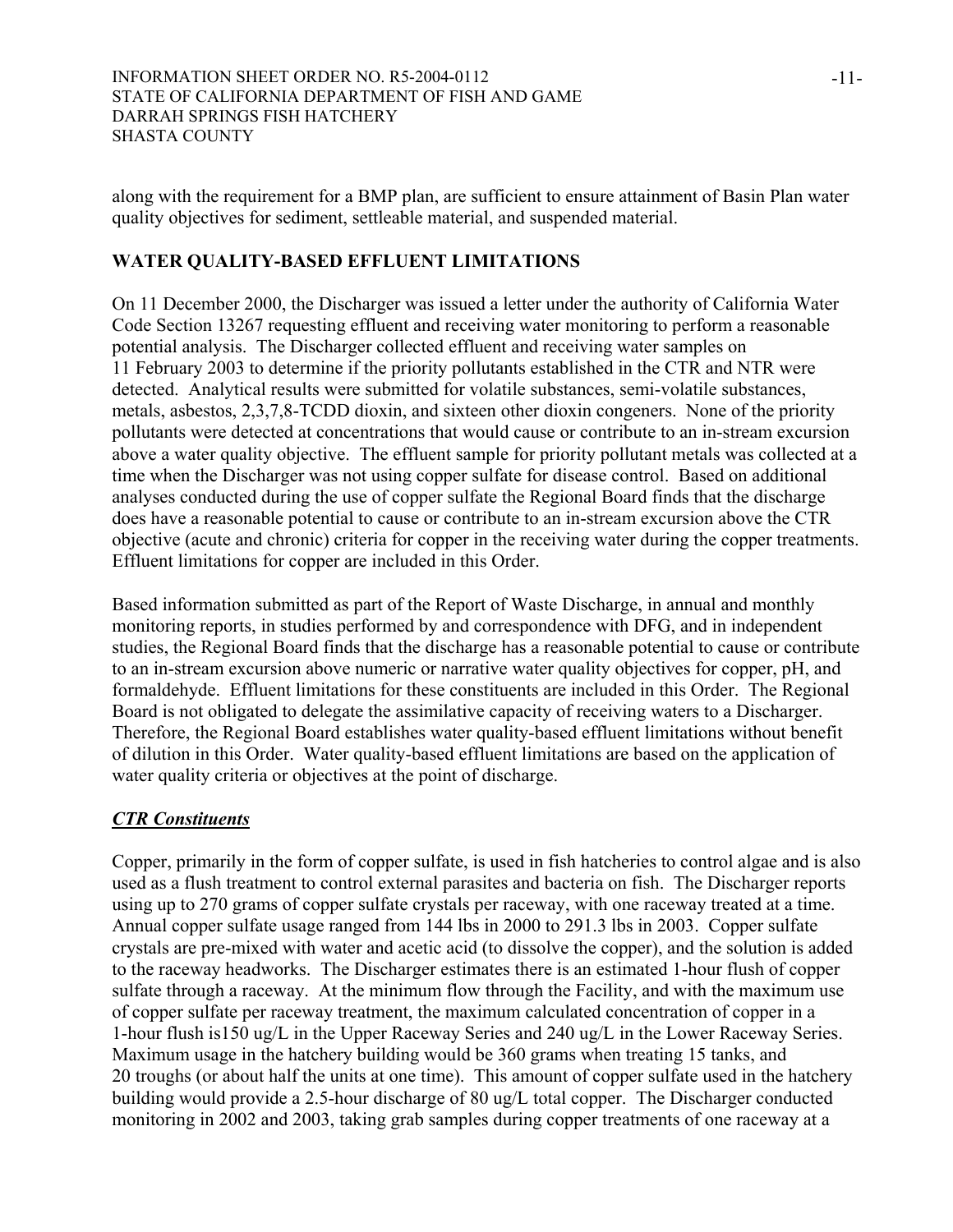time. Actual copper concentrations measured during 21 treatments varied with the flow and were dependent on when the sample was taken during the treatment. The maximum reported concentration was 160 *u*g/L during the copper treatments of one raceway at a time.

Copper is identified as a priority pollutant in the NTR and CTR. The CTR includes the Ambient Water Quality Criteria for the Protection of Aquatic Life for copper. The Criterion Maximum Concentration (CMC), a 1-hour average, and Criterion Continuous Concentration (CCC), a 4-day average, are hardness dependent. The criteria are expressed in terms of the dissolved fraction of the metal in the water column and are calculated from the total recoverable values by applying a translator. Since a site-specific translator has not been developed for copper as described in the SIP Section 1.4.1, the USEPA conversion factor for copper of 0.960 is used for translating the dissolved copper criterion into a total recoverable effluent concentration with no dilution. However, the CTR acute aquatic life criterion for copper is not applicable to the Sacramento River or its tributaries above Hamilton City. Battle Creek is tributary to the Sacramento River above Hamilton City. Therefore, the applicable copper criterion for protection of aquatic life from acute effects is a sitespecific criterion specified in the Basin Plan. The applicable chronic criterion for copper is from the CTR. Both of these criteria are dependent on the hardness of the receiving water. The Discharger has reported hardness values ranging from 36 mg/L to 137 mg/L in the discharge and receiving water. At a hardness of 25 mg/L, the applicable acute and chronic copper criteria are 3.8 ug/L and 1.9 ug/L respectively. At hardness of 50 mg/L, these criteria increase to 7.2 ug/L (acute) and 3.6 ug/L chronic and at a hardness of 100 mg/L they are 13.4 ug/L (acute) and 6.7 ug/L (chronic). Receiving water hardness has ranged from 69 to 94 mg/L during monitoring of copper treatments in 2003. Based on the calculated concentration as well as the actual measurements during treatments, the copper concentration in the effluent has the reasonable potential to exceed the water quality objective. Therefore, this Order includes both maximum daily and average monthly effluent limitations for copper. The Basin Plan criterion is the most limiting criterion; therefore, the effluent limitations are based on the Basin Plan criterion. These effluent limitations are adjusted for hardness as shown in Attachment C. Below is a sample calculation of these effluent limitations:

## Assuming:

- The receiving water is a tributary to the Sacramento River above Hamilton City.
- The receiving water hardness is 75 mg/L (as  $CaCO<sub>3</sub>$ ).
- No in-stream dilution allowance.
- Coefficient of Variation  $(CV) = 0.6$  for the lognormal distribution of pollutant concentrations in effluent.

## *Acute criterion*

The Basin Plan specifies an acute criterion for protection of aquatic life for discharges to the Sacramento River and its tributaries above Hamilton City. The criterion is expressed as follows: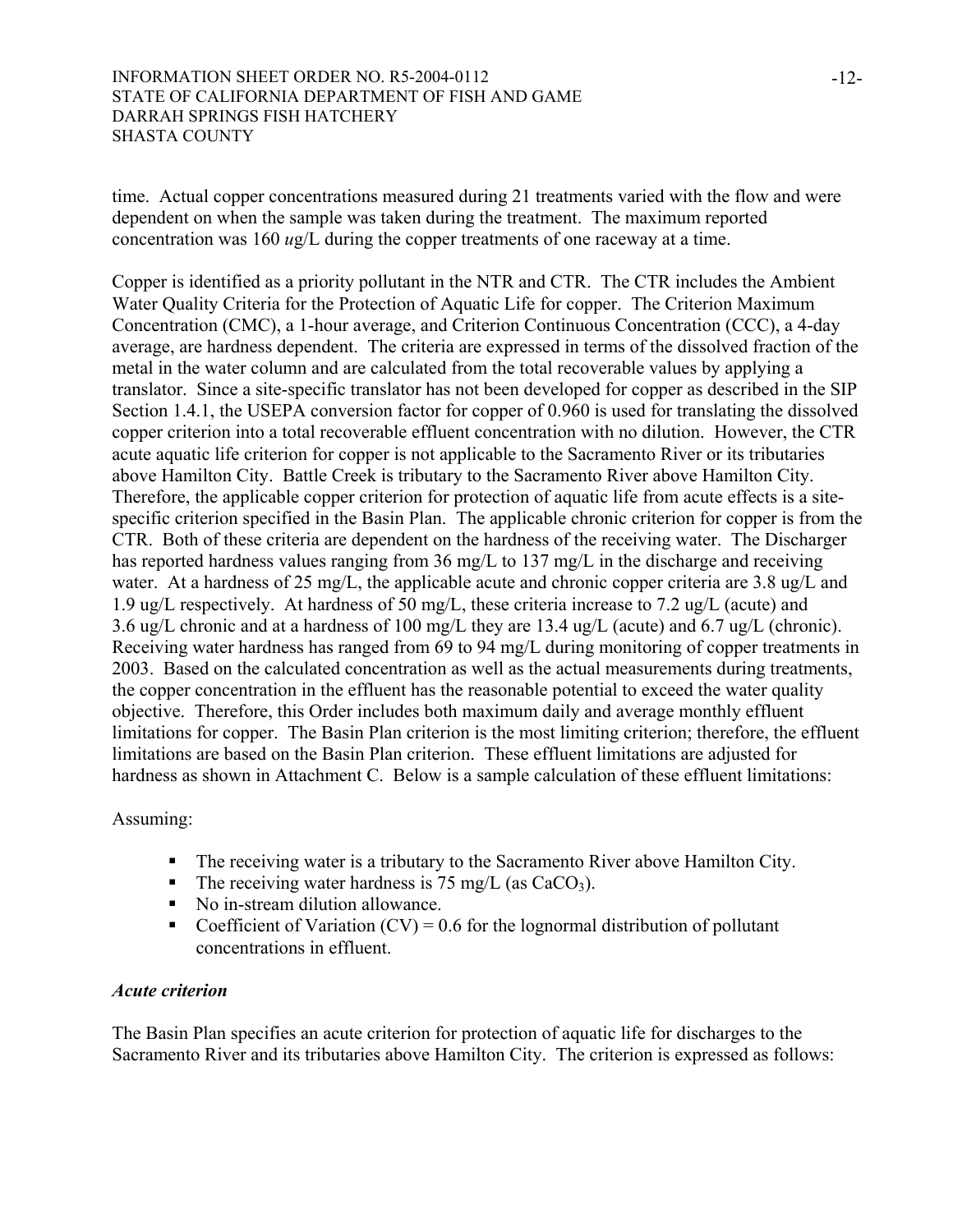At a hardness of 75 mg/L (as  $CaCO<sub>3</sub>$ )

 $Cu_{acute}$  (in  $\mu$ g/L) =  $e^{(0.905)(\ln \text{hardness})-1.612}$ 

 $= e^{(0.905)(4.317)-1.612}$ 

 $Cu<sub>acute</sub> = 9.93 \mu g/L$ 

This criterion, however, is expressed as a **dissolved concentration**. Effluent limitations for most metals must be expressed as **total recoverable concentrations** (40 CFR 122.45(c)). To translate the dissolved metal criterion into an equivalent total recoverable effluent concentration allowance (ECA), the Region Board used the conversion factor from the CTR as the translator. For copper, the conversion factor for the acute, freshwater aquatic life criterion is 0.960. Therefore, the total recoverable ECA (assuming no dilution) is as follows:

ECA<sub>acute</sub> = 9.93  $\mu$ g/L / 0.960 = 10.34  $\mu$ g/L

## *Chronic criterion*

The CTR specifies a chronic criterion, **expressed as a dissolved concentration.** Once again, as with the acute criterion, the Regional Board assumed that the translator between the dissolved criterion and a total recoverable ECA is equal to the CTR conversion factor for converting between a total recoverable and dissolved chronic criterion for copper. Thus, the total recoverable ECA for the meeting the chronic criterion, assuming no dilution, may be expressed as follows:

ECA<sub>chronic</sub> (in  $\mu$ g/L) = e<sup>(0.8545)(ln hardness)-1.702</sup>  $= e^{(0.8545)(317)-1.702}$ 

 $ECA_{\text{chronic}} = 7.30 \text{ µg/L}$ 

*Effluent Concentration Allowance (ECA) based on acute criterion with no dilution allowance* 

 $ECA<sub>a</sub> = 10.34 \mu g/L$ 

# *ECA based on chronic criterion with no dilution allowance*

 $ECA_c = 7.30 \mu g/L$ 

# *Long Term Average (LTA) concentration based on acute ECA*

LTA<sub>a</sub> = 10.34  $\mu$ g/L X 0.321 = 3.32  $\mu$ g/L (where 0.321 = acute ECA multiplier at 99% occurrence probability and 99% confidence)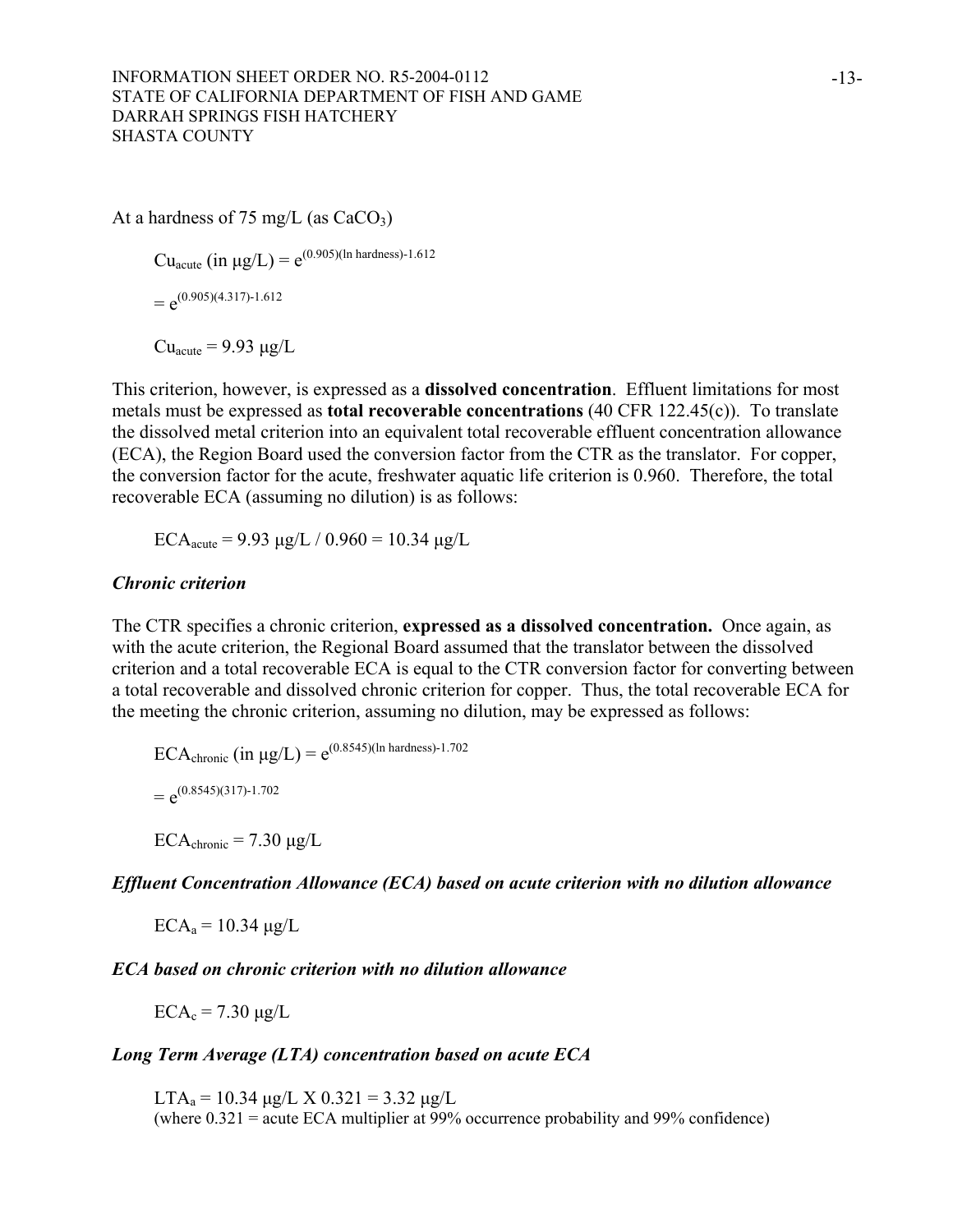#### *LTA concentration based on chronic ECA*

 $LTA_c = 7.30 \mu g/L \times 0.527 = 3.84 \mu g/L$ (where 0.527 = chronic ECA multiplier at 99% occurrence probability and 99% confidence)

*Most Limiting LTA concentration* 

 $LTA = 3.32 \mu g/L$ 

#### *Maximum Daily Effluent Limit (MDEL)*

 $MDEL = LTA \times 3.11$ (where 3.11 = MDEL multiplier at 99% occurrence probability and 99% confidence)

**MDEL** =  $3.32 \text{ µg/L} \times 3.11 = 10.3 \text{ µg/L}$ 

#### *Average Monthly Effluent Limit (AMEL)*

 $AMEL = LTA \times 1.55$ (where  $1.55 = AMEL$  multiplier at 95% occurrence probability, 99% confidence, and  $n = 4$ )

**AMEL** =  $3.32 \mu g/l \times 1.55 = 5.1 \mu g/L$ 

Section 2.1 of the SIP provides that: "*Based on an existing discharger's request and demonstration that it is infeasible for the discharger to achieve immediate compliance with a CTR criterion, or with an effluent limitation based on a CTR criterion, the RWQCB may establish a compliance schedule in an NPDES permit*." The effluent limitations for copper, however, are based on the Basin Plan criterion and, therefore, compliance schedules for meeting these limitations cannot be included in this Order. However, the Regional Board may adopt other Orders, such as a Cease and Desist Order, allowing the Discharger a period of time to fully comply with the effluent limit for copper.

#### *Non-CTR Constituents*

#### *pH*

The Basin Plan contains water quality objectives for pH in the form of a range of acceptable pH values (measured in standard units). The Regional Board determined that the discharge from this Facility may cause, have the reasonable potential to cause, or contribute to an in-stream excursion of the numeric water quality objective for pH from the Basin Plan. In the current permit, the Regional Board established effluent limitations in the form of acceptable range of pH between 6.5 and 8.5 standard units for discharges to Coleman Canal. This pH limit is carried over to this permit.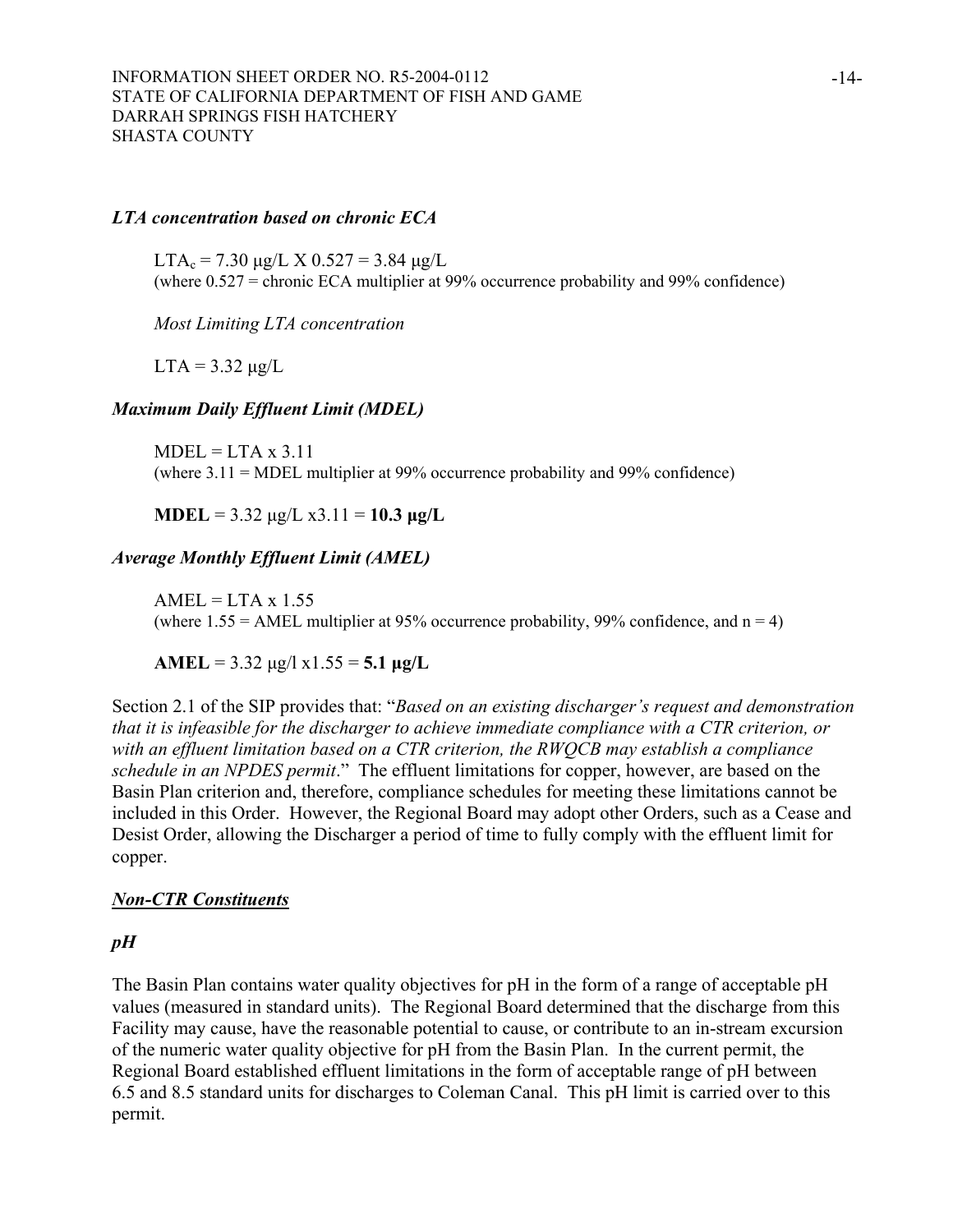#### *Aquaculture Drugs and Chemicals*

Numeric water quality criteria, or Basin Plan numeric objectives currently are not available for most of the aquaculture drugs and chemicals used by the Discharger or proposed for use at this Facility. Therefore, the Regional Board used the narrative water quality objective for toxicity from the Basin Plan and applied the Policy for "Application of Water Quality Objectives" as a basis for determining "reasonable potential" for discharges of these drugs and chemicals. This objective states, in part: "All waters shall be maintained free of toxic substances in concentrations that produce detrimental physiological responses in human, plant, animal, or aquatic life." The Basin Plan states that compliance with this objective will be determined by several factors, including biotoxicity tests of appropriate duration, or other analytical methods as specified by the Regional Board. (Biotoxicity testing involves measuring the toxic effects of an effluent on specified organisms according to nationally approved protocols). USEPA's TSD specifies two toxicity measurement techniques that can be employed in effluent characterization; the first is Whole Effluent Toxicity (WET) testing, and the second is chemical-specific toxicity analyses. WET testing is used most appropriately when the toxic constituents in an effluent are not completely known; whereas chemical-specific analysis is more appropriately used when an effluent contains only one, or very few, well-known constituents. Due to the nature of operations and chemical treatments at most CAAP facilities in the Region, CAAP facility effluents generally contain only one or two known chemicals at any given a time. Therefore, the Regional Board is using a chemical-specific approach to determine "reasonable potential" for discharges of aquaculture drugs and chemicals from CAAP facilities. The California Department of Fish and Game Pesticide Investigation Unit (DFG Pesticide Unit) has initiated biotoxicity studies to determine the aquatic toxicity of certain aquaculture drugs and chemicals commonly used at their CAAP facilities in the Region; specifically, formalin, hydrogen peroxide, oxytetracycline, penicillin G, potassium permanganate, and PVP iodine and is required by this Order to conduct toxicity testing on several additional aquaculture drugs and chemicals.

## *Formalin as Formaldehyde*

Formalin (as a 37% formaldehyde solution) is rarely used at the hatchery with the last use reported in February 1998. The Discharger reports that formalin may be used in the future as a replacement treatment for copper. The Raceway use would be a six hour drip at 25 mg/L. Maximum usage would be 11 and 12 gal for the Upper and Lower Raceway series, respectively. The seven hour discharge from the Upper Raceway Series would contain 5.3 mg/L formalin, or 1.9 mg/L formaldehyde. The Lower Raceway Series discharge would contain 3.5 mg/L formalin, or 1.2 mg/L formaldehyde. Because the Facility is a flow-through facility without on-line settling, formaldehyde is expected to be present in the discharge for approximately the same duration as treatment, typically 8-hours or less. Use in the hatchery building would be well below the amount used in raceway treatments (not more than a  $\frac{1}{2}$  gallon per trough). Formalin is approved through FDA's NADA program for use in controlling external protozoa and monogenetic trematodes on fish, and for controlling fungi of the family *Saprolegniacae* in food-producing aquatic species (including trout and salmon). For control of other fungi, formalin may be used under an INAD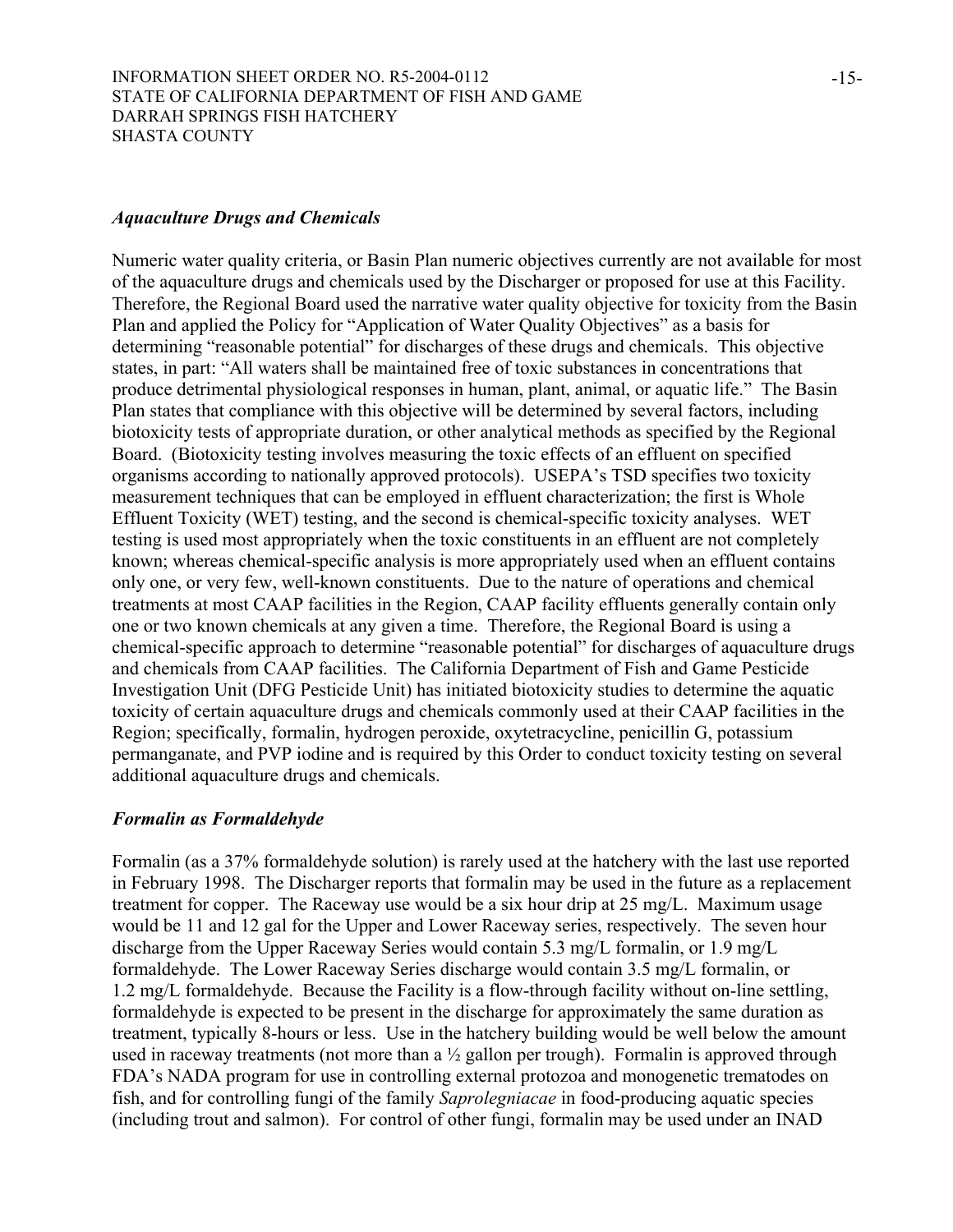exemption. Formalin is used as a "drip" treatment to control fungus on fish eggs, or as a "flush" treatment in raceways of 1-8 hours in duration. Formalin may be applied in multiple treatments over the course of a given month, or may be applied in raceways for up to 8 hours at a time.

The State of California Department of Health Services (DHS) does not have a Maximum Containment Level (MCL) for formaldehyde, however the DHS historic Drinking Water Action Level is listed as 0.1 mg/L based on calculation by standard risk assessment methods, with a Modifying Factor = 10. The USEPA Integrated Risk Information System (IRIS) lists a reference dose of 1.4 mg/L as a drinking water level. There are no recommended criteria for formaldehyde for protection of aquatic life.

The DFG Pesticide Unit conducted biotoxicity studies to determine the aquatic toxicity of formaldehyde using *Pimephales promelas,* and *Ceriodaphnia dubia* (*C. dubia*) in accordance with the analytical methods specified in EPA600/4-91-002, *Short-Term Methods for Estimating the Chronic Toxicity of Effluents and Receiving Waters to Freshwater Organisms*. These "short-term chronic tests" measure effects such as reduced growth of the organism, reduced reproduction rates, or lethality. Results were reported as a No Observed Effect Concentration (NOEC) and a Lowest Observed Effect Concentration (LOEC). The DFG Pesticide Unit also conducted acute toxicity tests using *C. dubia* in accordance with methods specified in EPA600/4-90/027, *Methods for Measuring the Acute Toxicity of Effluents and Receiving Waters to Freshwater and Marine Organisms.* Acute toxicity test results typically are reported as the No Observed Adverse Effect Level (NOAEL), Lowest Observed Adverse Effect Level (LOAEL), and  $LC_{50}$ .

Results of chronic toxicity tests submitted by the DFG Pesticide Unit indicated *C. dubia* was the most sensitive species with a 7-day No Observable Effect Concentration (NOEC) value of 1.3 mg/L formaldehyde for survival and reproduction. Acute toxicity tests with *C. dubia* showed a 96-hour NOAEL of 1.3 mg/L. A summary of the data submitted follows:

| <b>Species</b>            | 7-day LC50<br>(mg/L) | LOEC<br>(mg/L)          | <b>NOEC</b><br>(mg/L)    | <b>LOAEL</b><br>(mg/L) | <b>NOAEL</b><br>(mg/L) |
|---------------------------|----------------------|-------------------------|--------------------------|------------------------|------------------------|
| Ceriodaphnia dubia        | 2.4                  | $5.8^{1}$<br>$1 \; 3^2$ | $1.3^{\circ}$<br>$1.3^2$ | 5.8                    | 1.3                    |
| Pimephales promelas       | 23.3                 | 9.09                    | 2.28                     | --                     |                        |
| Selenastrum capricornutum | < 5.2                | --                      | --                       |                        |                        |

**Survival** 

<sup>2</sup> Reproduction

Since formalin treatments are utilized as a batch or flush treatment which result in discharges from three to eight hours, short-term tests were conducted with *C. dubia*, exposing the organisms for 2-hour and 8-hour periods, removing them from the chemical, and continuing the observation period for 7 days in clean water. The results were as follows: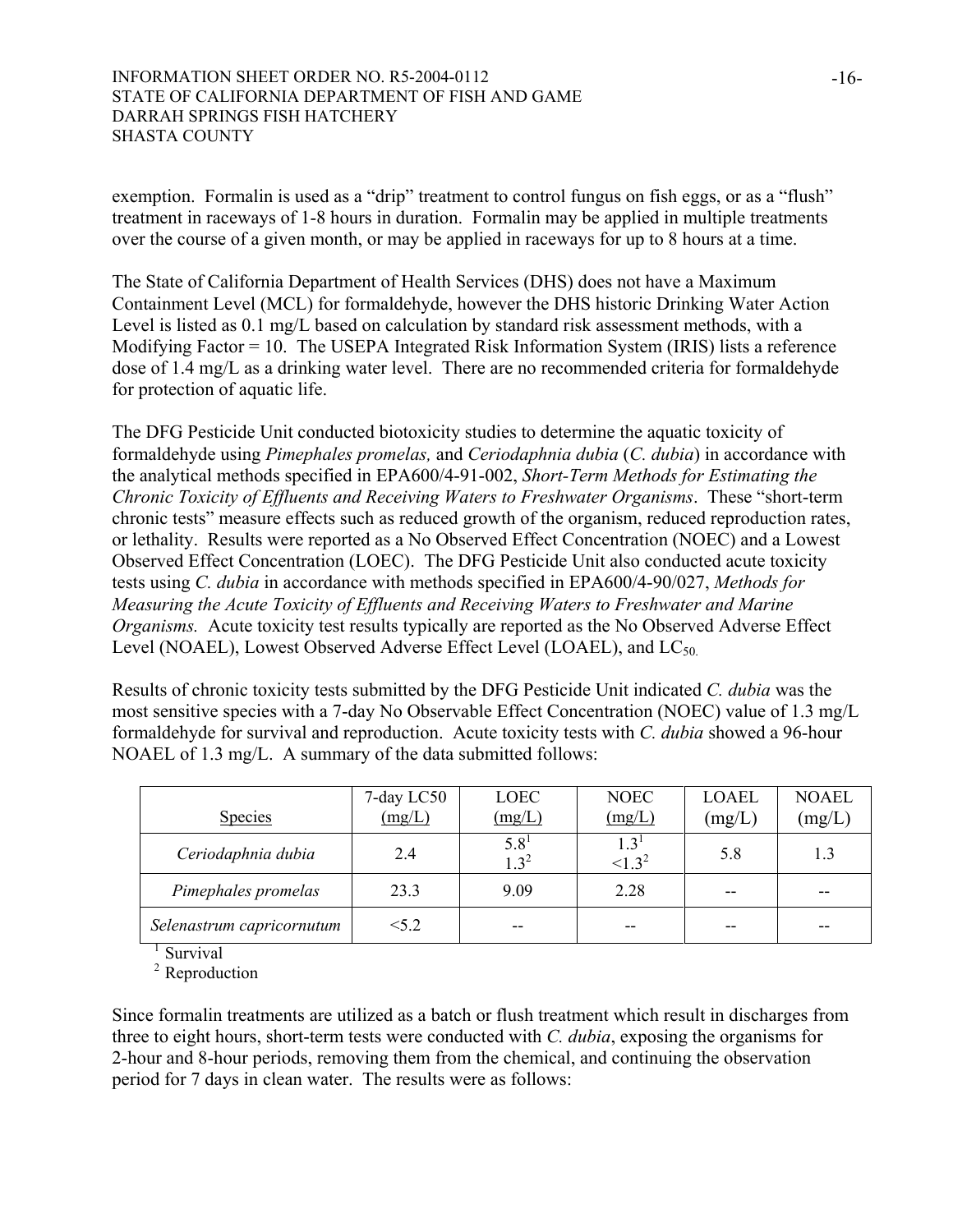| <b>Species</b>                   | 7-day LC50<br>(mg/L) | LOAEL<br>(mg/L) | <b>NOAEL</b><br>(mg/L) |
|----------------------------------|----------------------|-----------------|------------------------|
| C. <i>dubia</i> —2-hour exposure | 73.65                | 46.3            | 20.7                   |
| C. <i>dubia</i> —8-hour exposure | 13 99                | 15.3            |                        |

The Regional Board considered the results of both acute and chronic aquatic life toxicity testing conducted by the DFG Pesticide Unit when determining whether water quality-based effluent limits for formalin as formaldehyde were necessary. Results of chronic toxicity tests indicated *C. dubia* was the most sensitive species, with a 7-day NOEC value of 1.3 mg/L formaldehyde for survival and less than 1.3 mg/L for reproduction (the Regional Board used an NOEC of 1.3 mg/L). Acute toxicity tests conducted using *C. dubia* showed a 96-hour NOAEL of 1.3 mg/L formaldehyde. The additional acute toxicity tests conducted using an 8-hour exposure resulted in a 96-hour NOAEL concentration of 6.7 mg/L formaldehyde.

Based on the proposed application rates for formalin proposed by DFG, the Regional Board determined that if formalin is used at this Facility in the future, formaldehyde may be discharged at levels that cause, have the reasonable potential to cause, or contribute to an excursion of a narrative water quality objective for toxicity from the Basin Plan. Accordingly, this Order includes water quality-based effluent limitations for formaldehyde. Because the Facility is a flow-through facility without on-line settling, formaldehyde is expected to be present in the discharge for approximately the same duration as treatment, typically 8-hours or less. Therefore, the Regional Board is establishing a maximum daily effluent limitation of 6.7 mg/L with the requirement that the Facility monitor for formaldehyde during formalin treatment. This limit is based on the observed 96-hour NOAEL with 8-hour exposure to formaldehyde. In addition, the Regional Board is establishing an average monthly effluent limitation of 0.65 mg/L formaldehyde based on the 96-hour NOAEL with 96-hours of exposure calculated using procedures from USEPA's TSD. This limit will ensure protection of aquatic life from longer-term exposure to formaldehyde through successive treatments with formalin. The previous Order No. 96-037 included a less stringent daily maximum limitation for formaldehyde of 5 mg/L based on a USEPA Health Advisory for acute 10-day exposure. Based on the above new information for short term toxicity for an 8-hour exposure, which was not available at the time of issuance of the previous Order, and inclusion of the average monthly effluent limitation of 0.65 mg/L, the establishment of a less stringent daily maximum effluent limitation is appropriate. The formaldehyde limitations established in this permit are consistent with federal and State antidegradation and antibacksliding requirements.

The Regional Board used USEPA's TSD guidance to calculate the AMEL effluent limitation for formaldehyde as follows:

Assuming:

- No in-stream dilution allowance.
- Coefficient of Variation  $(CV) = 0.6$  for the lognormal distribution of pollutant concentrations in effluent.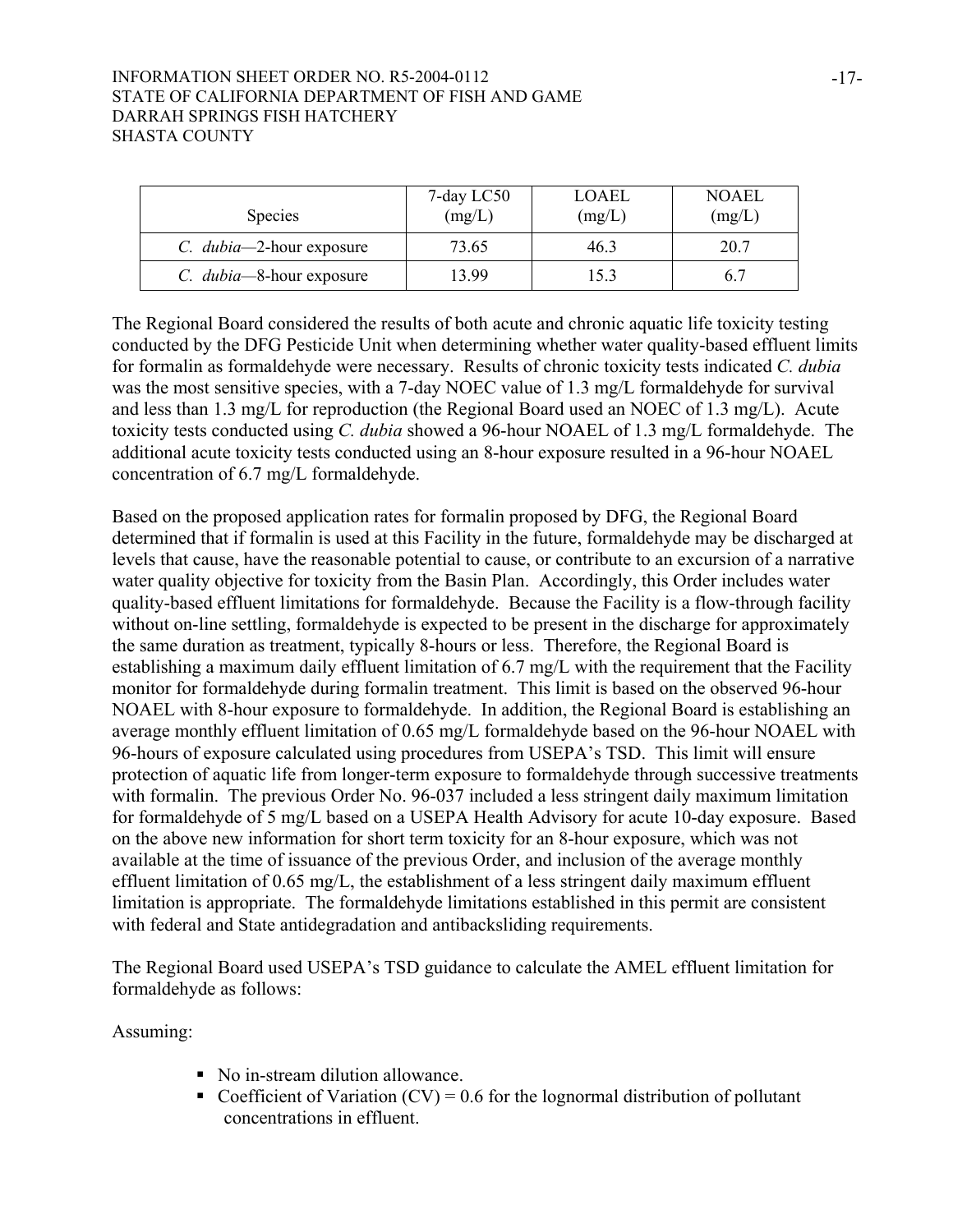#### *Effluent Concentration Allowance based on NOAEL (acute toxicity) with no dilution allowance*

 $ECA<sub>a</sub> = 1.3$  mg/L

#### *Effluent Concentration Allowance based on NOEC (chronic toxicity) with no dilution allowance*

 $ECA_c = 1.3$  mg/L

#### *Long Term Average concentration based on acute ECA*

 $LTA<sub>a</sub> = 1.3$  mg/L X 0.321 = 0.42 mg/L (where 0.321 = acute ECA multiplier at 99% occurrence probability and 99% confidence)

#### *Long Term Average concentration based on chronic ECA*

 $LTA_c = 1.3$  mg/L X  $0.527 = 0.69$  mg/L (where 0.527 = chronic ECA multiplier at 99% occurrence probability and 99% confidence)

#### *Most Limiting LTA concentration*

 $LTA = 0.4173$  mg/L

#### *Average Monthly Effluent Limit*

 $AMEL = LTA \times 1.55$ (where  $1.55 = AMEL$  multiplier at 95% occurrence probability, 99% confidence, and  $n = 4$ )

**AMEL** = 0.42 mg/L X 1.55 = **0.65 mg/L as formaldehyde**

#### *Sodium Chloride*

Sodium chloride (salt) is used in conjunction with other flush treatments (such as copper sulfate) to control fish diseases at the hatchery. Annual usage of sodium chloride ranged from a minimum of 59,650 lbs in 2000 to a maximum of 113,500 lbs in 2003. Maximum treatment is 200 lbs. per raceway, which allows a one-hour discharge of 80.8 mg/L sodium chloride in the Upper Series, and 49.5 mg/L sodium chloride in the Lower Series, respectively. Salt usage in the hatchery building is below the maximum usage for the raceways, and is discharged to the Lower Series. FDA considers sodium chloride an unapproved new animal drug of low regulatory priority (LRP drug) for use in aquaculture. Consequently, FDA is unlikely to take regulatory action if an appropriate grade is used, good management practices are followed, and local environmental requirements are met. There are no numeric water quality objectives for conductivity, TDS, or chloride in the NTR, CTR, or Basin Plan for Coleman Canal or Battle Creek. The Basin Plan does contain a narrative objective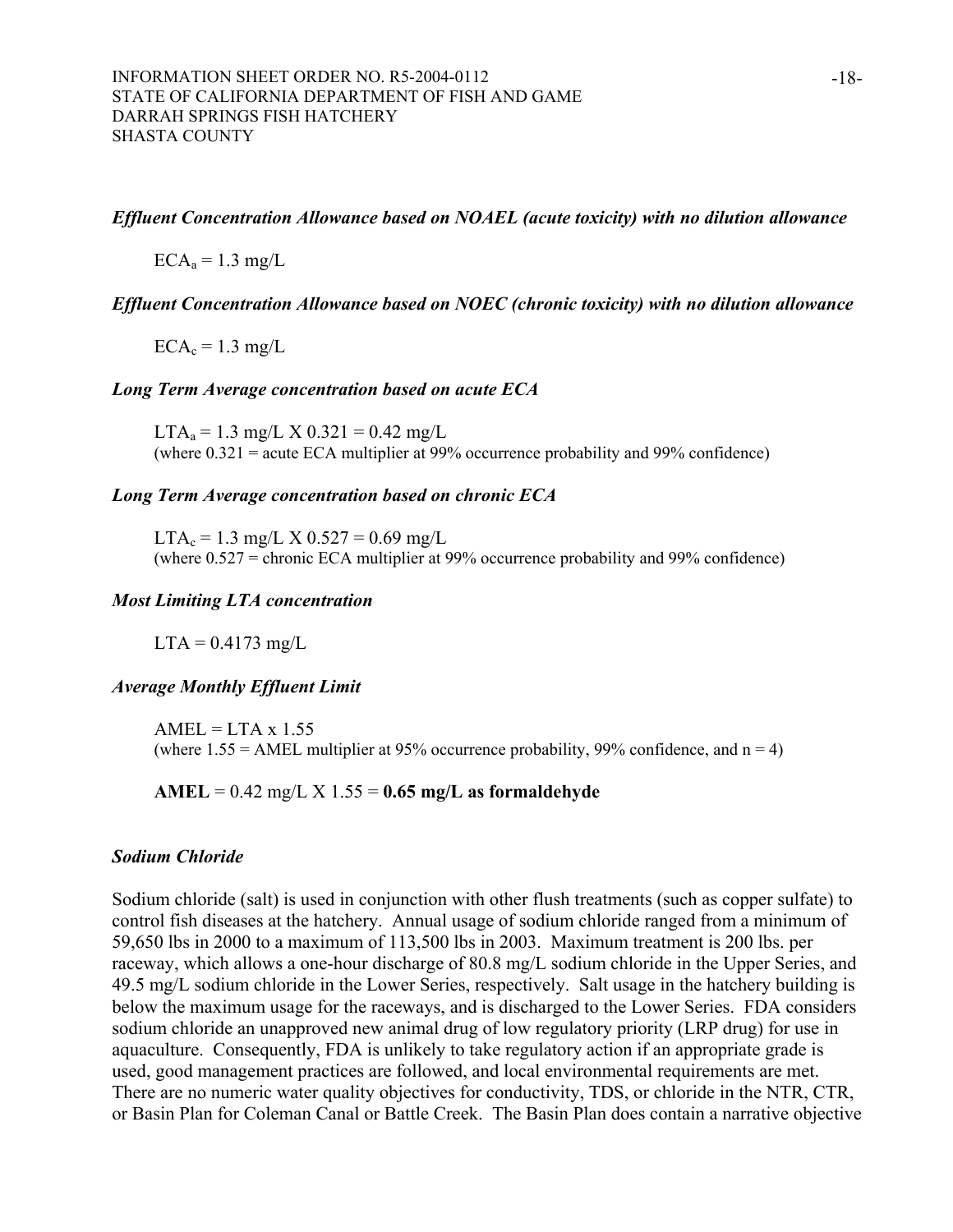for chemical constituents that states, in part, "Waters shall not contain chemical constituents in concentrations that adversely affect beneficial uses." Agricultural irrigation is a beneficial use of the receiving water. *Water Quality for Agriculture, Food and Agriculture Organization of the United Nations—Irrigation and Drainage Paper No. 29, Rev. 1* (R.S. Ayers and D.W. Westcot, Rome, 1985), recommends that the conductivity level in waters used for agricultural irrigation not exceed 700 µmhos/cm (Agricultural Water Quality Goal) because it will reduce crop yield for sensitive plants. The Agricultural Water Quality Goal for TDS is 450 mg/L. USEPA's recommended ambient water quality criteria for chloride for the protection of freshwater aquatic life are 230 mg/l as a one-hour average, and 860 mg/l as a four-day average. The Agricultural Water Quality Goal for chloride is 106 mg/L. The discharge of sodium chloride from the Facility at the application rates described by the Discharger will not cause, have the reasonable potential to cause, or contribute to an in-stream excursion of applicable water quality criteria or objectives. Monitoring of conductivity and chloride is required and monthly use of sodium chloride must be reported as specified in the Monitoring and Reporting Program.

## *Acetic Acid*

Acetic acid is used in conjunction with copper flushes to help put the copper sulfate into solution. Annual useage of acetic acid over the past four years has ranged from a minimum of 45.2 gal in 2001 to a maximum of 106.25 gal in 2003. The maximum usage per raceway is 120 ml, resulting in a discharge concentration of 0.1 mg/L in the Upper Series and 0.06 mg/L in the Lower Series. Acetic acid may also potentially be used by the Discharger as a "flush" treatment in raceways for the control of external parasites on fish. The Basin Plan contains water quality objectives for pH in the form of a range of acceptable pH values (measured in standard units). Since acetic acid will lower the pH of the water the Regional Board has included an effluent limit for pH. Monthly use of acetic acid must be reported as specified in the attached Monitoring and Reporting Program.

# *Hydrogen Peroxide*

Hydrogen peroxide (35  $\%$  H<sub>2</sub>O<sub>2</sub>) is used for the control of external parasites at the hatchery. The Discharger reports a one-hour drip treatment using 15 gallons in the Upper raceway series and 16 gallons and Lower raceway series. The two-hour discharge from the Upper Raceway Series would have a calculated concentration of 8.9 mg/L and the lower raceway series 5.8 mg/L. Use in the hatchery building is limited and well below the level used in the raceways. FDA considers hydrogen peroxide to be an LRP drug when used to control fungi on fish at all life stages, including eggs. Hydrogen peroxide may also be used under an INAD exemption to control bacterial gill disease in various fish, fungal infections, external bacterial infections, and external parasites. Hydrogen peroxide is a strong oxidizer that breaks down into water and oxygen; however, it exhibits toxicity to aquatic life during the oxidation process. The Regional Board considered the results of acute aquatic life toxicity testing conducted by the DFG Pesticide Unit when determining whether water quality-based effluent limits for hydrogen peroxide were necessary in this Permit. Results of a single acute toxicity test using *C. dubia* showed a 96-hour NOAEL of 1.3 mg/L. There is no toxicity information available for shorter exposure periods. The DFG Pesticide Unit is proposing to conduct additional toxicity testing on hydrogen peroxide to determine NOAEL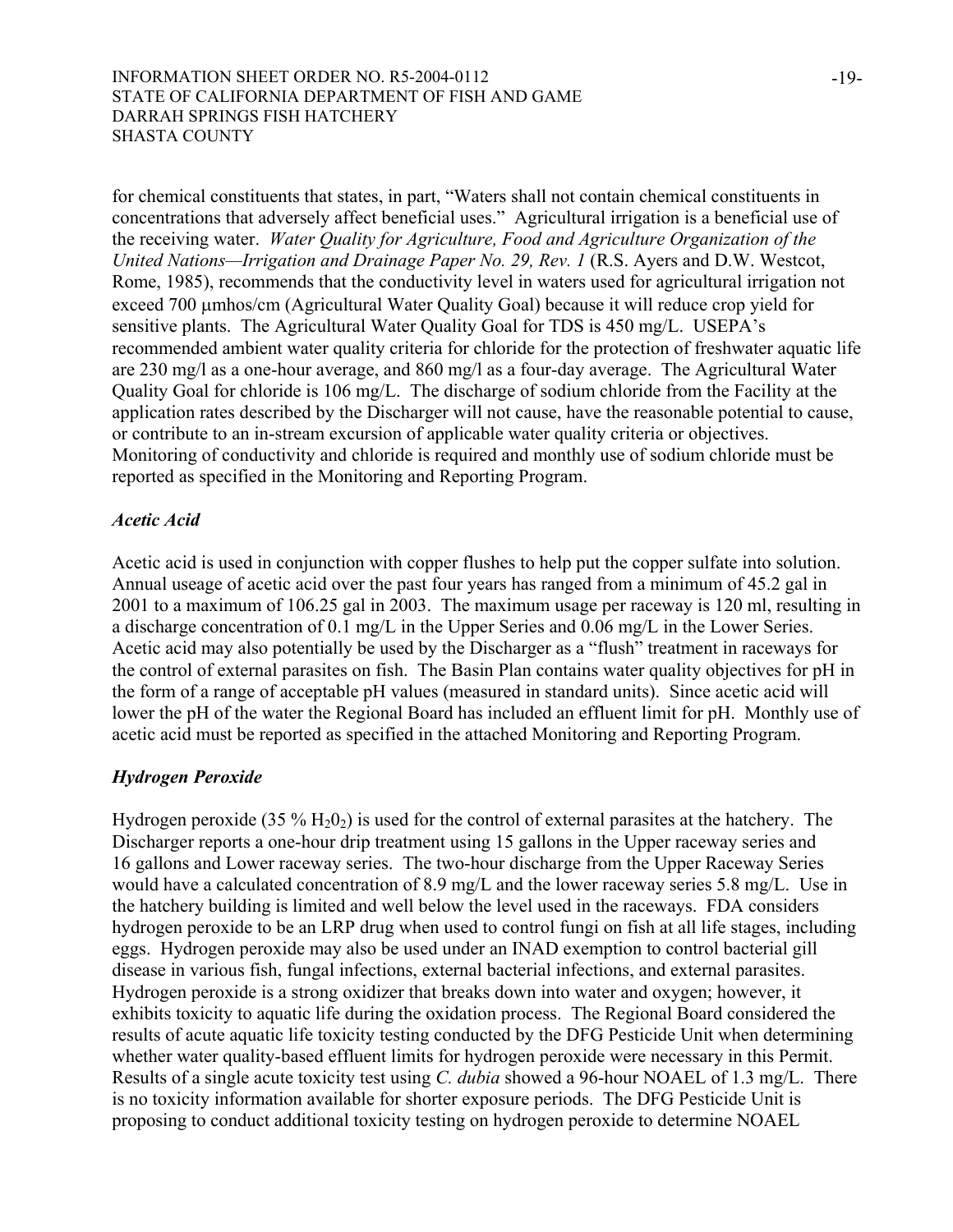concentrations for shorter exposure periods. Since there is limited short- and long-term toxicity information available at this time and no information regarding actual discharge concentrations of hydrogen peroxide, this permit does not include water quality-based effluent limitations for hydrogen peroxide. However, use and monitoring of hydrogen peroxide must be reported as specified in the attached Monitoring and Reporting Program and results of additional toxicity tests must be submitted as specified in Provision No. 5. The Regional Board will review this information, and other information as it becomes available and this permit may be reopened to establish effluent limits based on additional use and toxicity information.

## *Potassium Permanganate*

Potassium permanganate (also known by the trade name of  $Cairox^{\circledast}$ ) is used a flush treatment to control external parasites and bacteria. Annual useage of potassium permanganate over the past four years has ranged from a minimum of 4.25 lbs in 2001 to a maximum of 9.2 lbs in 2003. Maximum treatment is 120 grams in the Upper and Lower Raceway Series. The calculated concentration in the discharge is 0.11 mg/L in the Upper Series, and 0.06 mg/L in the Lower Raceway Series. Potassium permanganate may occasionally be used in the brood ponds as well. Potassium permanganate has a low estimated lifetime in the environment, being readily converted by oxidizable materials to insoluble manganese dioxide  $(MNO<sub>2</sub>)$ . In non-reducing and non-acidic environments,  $MNO<sub>2</sub>$  is insoluble and has a very low bioaccumulative potential.

Because potassium permanganate is typically applied in a single, short-term treatment, or as a series of closely-spaced, short-term treatments, the Regional Board considered the results of acute aquatic life toxicity testing conducted by the DFG Pesticide Unit when determining whether water qualitybased effluent limits for potassium permanganate were necessary in this Permit. Results of a single acute toxicity test using *C. dubia* showed a 96-hour NOAEL of 0.25 mg/L for potassium permanganate. There is no toxicity information available for shorter exposure periods. The DFG Pesticide Unit is proposing to conduct additional toxicity testing on potassium permanganate to determine NOAEL concentrations for shorter exposure periods. Since there is limited toxicity information available for short- and long-term exposure and no information regarding actual discharge concentrations of potassium permanganate, this permit does not include water qualitybased effluent limitations for potassium permanganate. However, use and monitoring of potassium permanganate must be reported as specified in the attached Monitoring and Reporting Program and results of additional toxicity tests must be submitted as specified in Provision No. 5. The Regional Board will review this information, and other information as it becomes available and this permit may be reopened to establish effluent limits based on additional use and toxicity information.

## *Chloramine-T*

Chloramine-T is not currently used may be used by the Discharger in the future as a possible replacement of copper and formalin. Chloramine-T is available for use in accordance with an INAD exemption by FDA. The Discharger reports that the therapeutic treatment consists of 10-20 mg/L for a 3-hour exposure. Chloramine-T breaks down into para-toluenesulfonamide (p-TSA) and unlike other chlorine based disinfectants does not form harmful chlorinated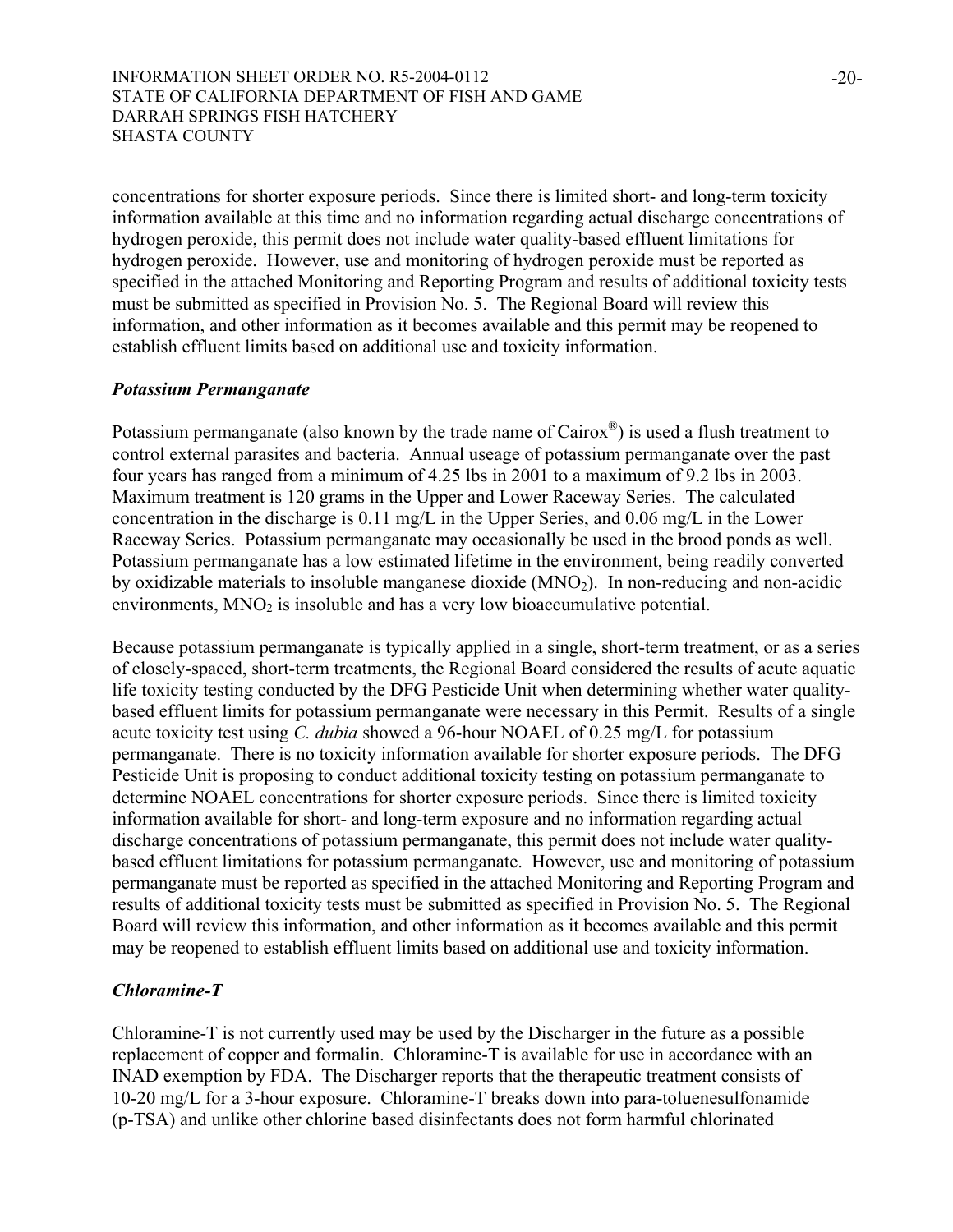compounds. The Discharger has not conducted biotoxicity tests using Chloramine-T, however results of toxicity testing from other sources were submitted and showed a 96-hour  $LC_{50}$  for rainbow trout of 2.8 mg/L. The 48-hour NOEC for *Daphnia magna* was reported as 1.8 mg/L. There is no toxicity information available for shorter exposure periods. The DFG Pesticide Unit is proposing to conduct additional toxicity testing on Chloramine-T to determine NOAEL concentrations for shorter exposure periods. Since there is limited toxicity information available for short- and long-term exposure and no information regarding actual discharge concentrations of Chloramine-T, this permit does not include water quality-based effluent limitations for Chloramine-T. However, use and monitoring of Chloramine-T must be reported as specified in the attached Monitoring and Reporting Program and results of additional toxicity tests must be submitted as specified in Provision No. 5. The Regional Board will review this information, and other information as it becomes available and this permit may be reopened to establish effluent limits based on additional use and toxicity information.

# *PVP Iodine*

PVP Iodine, a solution composed of 10% PVP Iodine Complex and 90% inert ingredients, is used at the Facility as a fish egg disinfectant (fungicide). The Discharger mixes 4 oz. of PVP Iodine in 10 gallons of water and the eggs are dipped into PVP Iodine for 10 minutes. FDA considers PVP iodine an LRP drug for use in aquaculture. The Discharger is not proposing to discharge PVP Iodine to waters of the United States or waters of the State, but plans to use other means of disposal. Consequently, this Order does not include water quality-based effluent limitations for PVP Iodine, but use and means of disposal of this chemical must be reported as specified in the attached Monitoring and Reporting Program. Also, this Order includes a provision requiring that all aquaculture drugs and chemicals not discharged to receiving waters be disposed of in an environmentally safe manner, according to label guidelines, Material Safety Data Sheet guidelines and BMPs. Any other form of disposal requires approval from the Executive Officer.

If the Discharger wishes to discharge this chemical to surface waters, results of toxicity tests for PVP Iodine must be submitted as specified in Provision No. 5. The Regional Board will review this information, and other information as it becomes available, and this Order may be reopened to establish effluent limitations for these constituents.

# *MS-222 and Aqui-S***®**

The Discharger uses the anesthetic Tricaine methanesulfonate, commonly known as MS-222 (with trade names of Finquel<sup>®</sup> or Tricaine-S<sup>®</sup>). MS-222 has been approved by FDA for use as an anesthetic for Salmonidae. MS-222 is used at the Facility for tagging and sorting fish. In the future, the Discharger may use the anesthetic Aqui-S<sup>®</sup>. Aqui-S<sup>®</sup> is a water dispersible liquid anesthetic for fin fish, crustacea and shell fish and is used in the US under an INAD exemption. The Regional Board does not have specific toxicity information for MS-222 or Aqui-S<sup>®</sup> or estimates of potential discharge concentrations of MS-222 and Aqui-S® at this Facility. The Discharger is not proposing to discharge these chemicals to waters of the United States or waters of the State, but plans to use other means of disposal. Consequently, this Order does not include water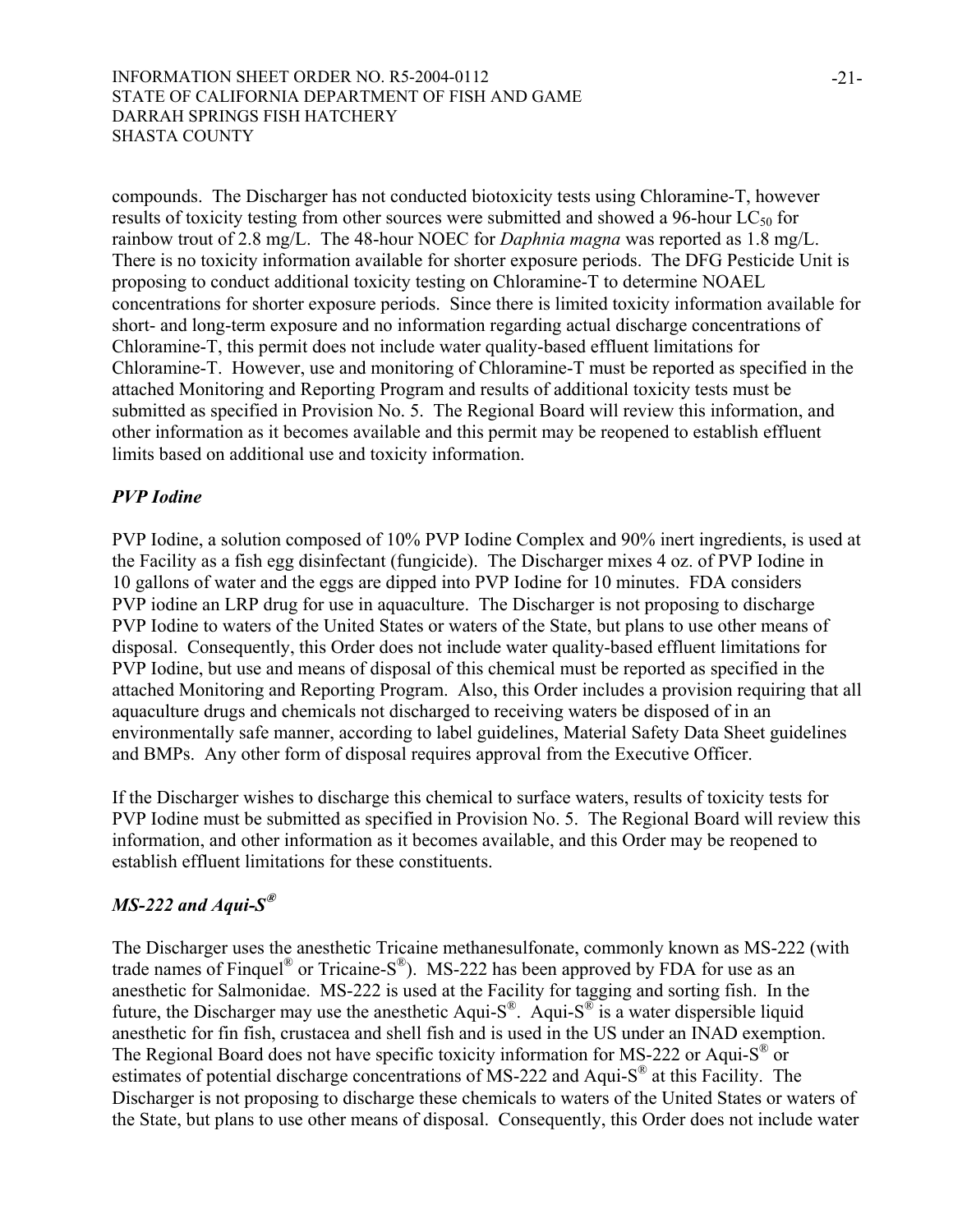quality-based effluent limitations for these anesthetics, but use and means of disposal of these chemicals must be reported as specified in the attached Monitoring and Reporting Program. Also, this Order includes a provision requiring that all aquaculture drugs and chemicals not discharged to receiving waters be disposed of in an environmentally safe manner, according to label guidelines, Material Safety Data Sheet guidelines and BMPs. Any other form of disposal requires approval from the Executive Officer.

## *Oxytetracycline*

Oxytetracycline, also known by the brand name Terramycin®, is currently used by the Discharger in the hatchery building and becomes part of the Lower Raceway Series discharge. Oxytetracycline, is an antibiotic approved through FDA's NADA program for use in controlling ulcer disease, furnuculosis, bacterial hemorrhagic septicemia, and pseudomonas disease in salmonids. Oxytetracycline is most commonly used at CAAP facilities as a feed additive. However, oxytetracycline may also be used as an extra-label use under a veterinarian's prescription in an immersion bath of approximately six to eight hours in duration. Because oxytetracycline may be applied in an immersion bath for up to eight hours at a time, the Regional Board considered the results of acute and chronic aquatic life toxicity testing conducted by the DFG Pesticide Unit when determining whether water quality-based effluent limits for oxytetracycline used in an immersion bath treatment were necessary in this Permit. Results of acute toxicity tests using *C. dubia* showed a 96-hour NOAEL of 40.4 mg/L. Results of chronic toxicity tests using *C. dubia* showed a 7-day NOEC for reproduction of 48 mg/L. The information available to the Regional Board regarding discharges of oxytetracycline indicates that it is discharged at levels well below the lowest NOEC and NOAEL. Therefore, at this time, the Regional Board determined that oxytetracycline, when used in feed or in an immersion bath treatment, is not discharged at levels that cause, have the reasonable potential to cause, or contribute to an excursion of a narrative water quality objective for toxicity from the Basin Plans. Accordingly, this Permit does not include an effluent limitation for oxytetracycline. However, monthly use of oxytetracycline must be reported as specified in the attached Monitoring and Reporting Program. The Regional Board will review this information, and other information as it becomes available, and this permit may be reopened to establish effluent limits based on additional use and toxicity information.

## *Penicillin G*

Penicillin G is currently used by the Discharger in the hatchery building and becomes part of the Lower Series discharge. Penicillin G is used for the control of bacterial infections; and is administered as a six hour bath. Maximum usage for four tanks would be 600 grams. This amount would yield a discharge of 0.22 mg/L. Penicillin G is not approved under FDA's NADA program and its' extra-label use in aquaculture requires a veterinarian's prescription. Due to the length of treatment time, the Regional Board considered the results of acute and chronic aquatic life toxicity testing conducted by the DFG Pesticide Unit when determining whether water quality-based effluent limits for Penicillin G were necessary in this Permit. Results of acute toxicity tests using *C. dubia* showed a 96-hour NOAEL of 890 mg/L. Results of 7-day chronic toxicity testing using *Pimephales promelas* showed 7-day NOEC for survival of 350 mg/L. The information available to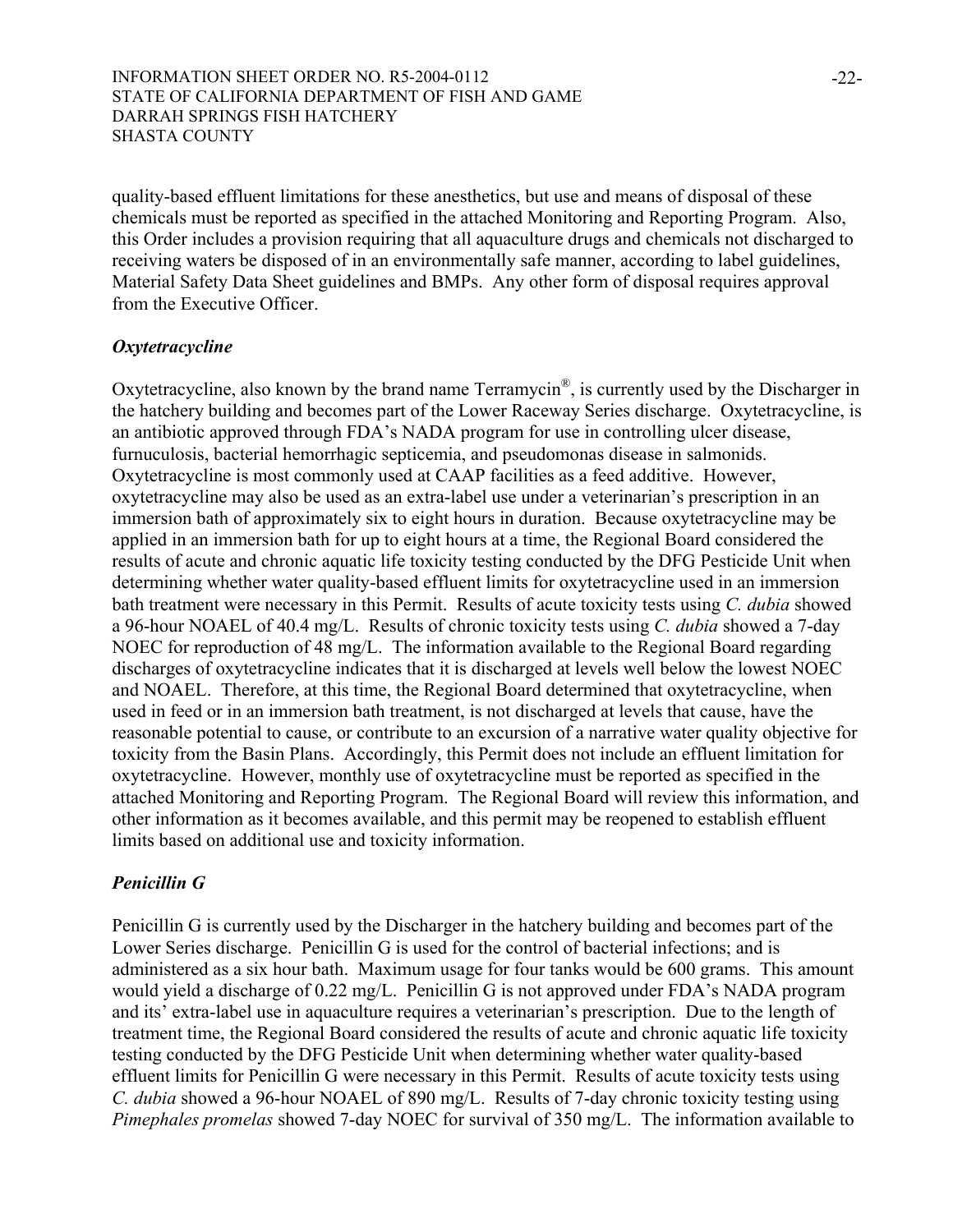the Regional Board regarding discharges of Penicillin G indicates that it is discharged at levels well below the lowest NOEC and NOAEL. Therefore, at this time, the Regional Board determined that Penicillin G, when used in an immersion bath treatment, is not discharged from CAAP facilities in the Region at levels that cause, have the reasonable potential to cause, or contribute to an excursion of a narrative water quality objective for toxicity from the Basin Plan. Accordingly, this Permit does not include effluent limitations for Penicillin G. However, monthly use of Penicillin G must be reported as specified in the attached Monitoring and Reporting Program. The Regional Board will review this information, and other information as it becomes available, and this permit may be reopened to establish effluent limits based on additional use and toxicity information.

## *Antibiotics in Feed Formulations and Injected*

Amoxycillin, erythromycin, florfenicol, and Romet-30® are not currently used but may potentially be used by the Discharger. Amoxycillin is injected into fish to control acute disease outbreaks through a veterinarian's prescription for extra-label use. Erythromycin (injected or used in feed formulations) and florfenicol (used in feed formulations) are antibiotics used to control acute disease outbreaks and must be used under an INAD exemption or a veterinarian's prescription for extra-label use. Romet-30<sup> $\textcircled{R}$ </sup>, also known by the trade name Sulfadimethoxine-oremtroprim, is an antibiotic used in feed formulations and is approved for use in aquaculture through FDA's NADA program for control of furunculosis in salmonids. In the NPDES General Permit for Aquaculture Facilities in Idaho (Idaho General Permit), USEPA Region 10 distinguishes between antibiotics applied in feed formulations and antibiotics applied in immersion baths. The Idaho General Permit concludes that drugs or chemicals administered via feed, and ingested by fish, pose little threat to aquatic life or beneficial uses because a majority of the drug is utilized by the fish, though some literature suggests otherwise. As stated in the Idaho General Permit, "USEPA believes that disease control drugs and other chemicals provided for ingestion by fish do not pose a risk of harm or degradation to aquatic life or other beneficial uses." The Regional Board determined that amoxycillin (when injected into fish), erythromycin (when injected into fish or used as a feed additive), florfenicol and Romet-30® (when used as feed additives) are used in a manner that reduces the likelihood of direct discharge of antibiotics to waters of the United States or waters of the State, particularly when Dischargers implement BMPs as required by this Permit. Therefore, the Regional Board determined that amoxycillin, florfenicol, and Romet 30® are not discharged from CAAP facilities in the Region at levels that cause, have the reasonable potential to cause, or contribute to an excursion of a narrative water quality objective for toxicity from the Basin Plan. Accordingly, this Permit does not include water quality-based effluent limitations for these substances; however, this Permit does require monthly monitoring and reporting of these substances as specified in the attached Monitoring and Reporting Program. The Regional Board will review this information and this permit may be reopened to establish effluent limits based on additional use and toxicity information.

## *Vibrio Vaccine and Enteric Redmouth Bacertin*

To treat enteric redmouth disease, the Discharger administers enteric redmouth bacterin. Enteric redmouth (or yersiniosis) bacterins are formulated from inactivated Yersinia ruckeri bacteria and may be used as an immersion or vaccine to help protect salmonid species from enteric redmouth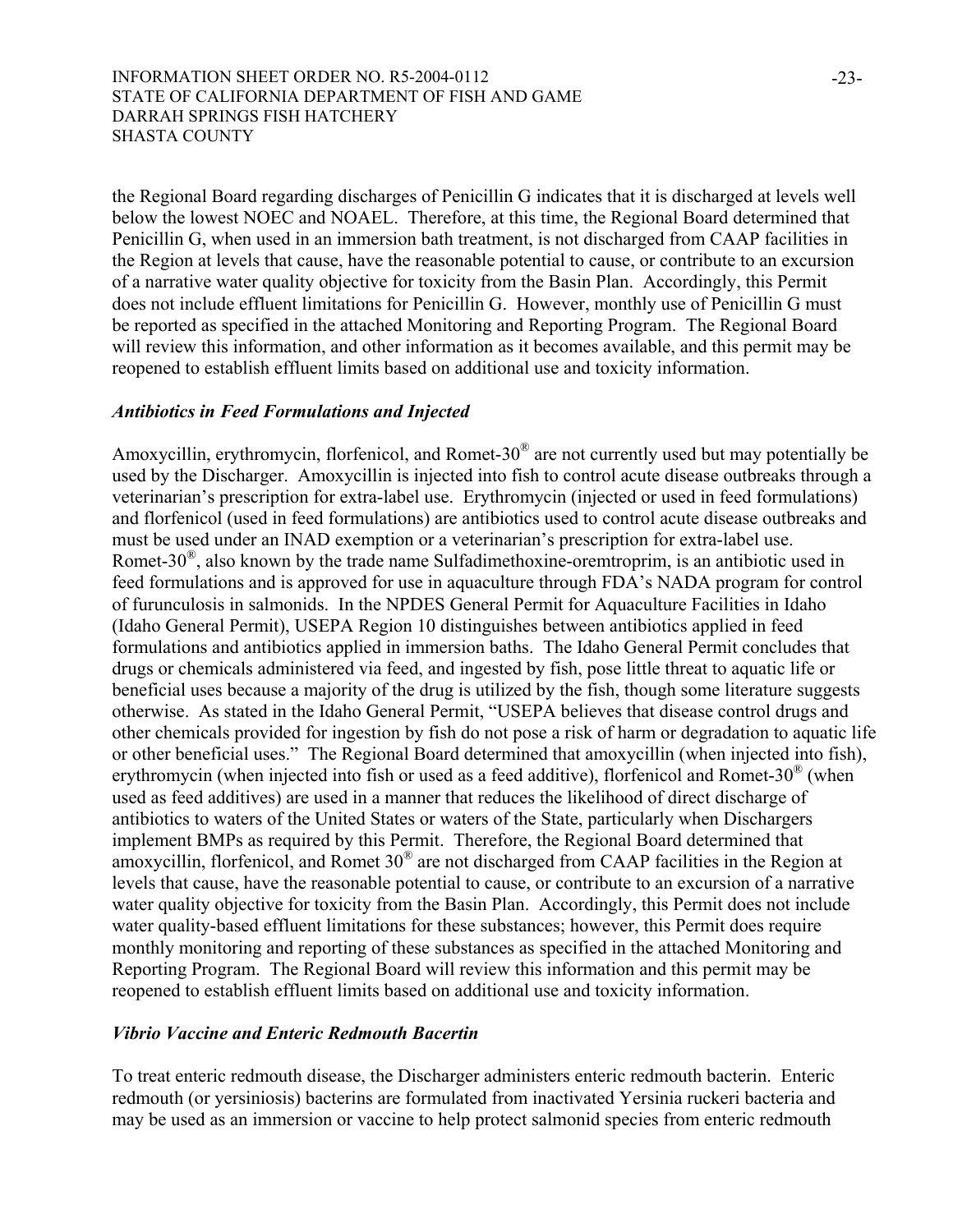disease caused by Yersinia ruckeri. These bacertins stimulate the fish's immune system to produce protective antibodies. The Discharger has indicated that it may use a vibrio vaccine in the future. Vibrio vaccine may be used as an immersion or an injectable vaccine and helps protect salmonid species from vibriosis disease caused by Vibrio anguillarum serotype I and Vibrio ordalii. Vibrio vaccine stimulates the fish's immune system to produce protective antibodies, helping the animal defend itself against vibriosis. These veterinary biologics are licensed for use by the US Department of Agriculture's (USDA's) Center for Veterinary Biologics. Veterinarians should be consulted before beginning an immunization program. According to USDA, most biologics leave no chemical residues in animals and most disease organisms do not develop resistance to the immune response by a veterinary biologic. Based upon available information regarding the use of these substances at CAAP facilities, the Regional Board does not believe that vibrio vaccine or enteric redmouth bacertins, when used according to label and veterinarian instructions, are discharged at levels that cause, have the reasonable potential to cause, or contribute to an excursion of Basin Plan narrative water quality objectives for toxicity. Accordingly, this Order does not include water quality-based effluent limitations for these substances; however, use of these substances must be reported as specified in the attached Monitoring and Reporting Program. In the future, as additional information becomes available regarding the use or toxicity of these biologics, the Regional Board will re-evaluate whether the discharge of any of these substances to receiving waters may cause, have the reasonable potential to cause, or contribute to an excursion of the Basin Plan objectives for toxicity and, if necessary, re-open this Order to include numeric effluent limitations.

## **DOMESTIC WASTE DISPOSAL**

Approximately 20 people, consisting of employees and their family members, live on the grounds of Darrah Springs Fish Hatchery. Potable water is supplied from a domestic well. Domestic wastewater from the Facility is discharged to three separate septic tank/leachfield systems as shown on Attachment B. The easterly residences discharge into a septic tank/leachfield system (Leachfield #1). The residences near the Upper Raceway Series discharge into a community septic tank/leachfield system adjacent to the residences (Leachfield #2). Domestic sewage from the office building and hatchery building discharges into a third septic tank/leachfield system (Leachfield #3), which can discharge to a sewage lagoon when necessary during the rainy season.

A sewage lagoon measuring approximately 80 by 40 feet and 15 feet deep was constructed to accommodate excess sewage from Leachfield  $# 3$  (primarily during the rainy season). A barbwire fence with a gate encircles the sewage lagoon. A groundwater monitoring well was installed in 1997 adjacent to the sewage lagoon. Groundwater monitoring for total and fecal coliform is required on a quarterly basis when depth to ground water is less than 5 feet measured from the bottom of the sewage lagoon. A review of the self-monitoring reports shows that the Discharger continues to monitor the sewage lagoon on a quarterly basis and no exceedances of coliform have been detected. Results for total and fecal coliform are less than 2 MPN/100 mL.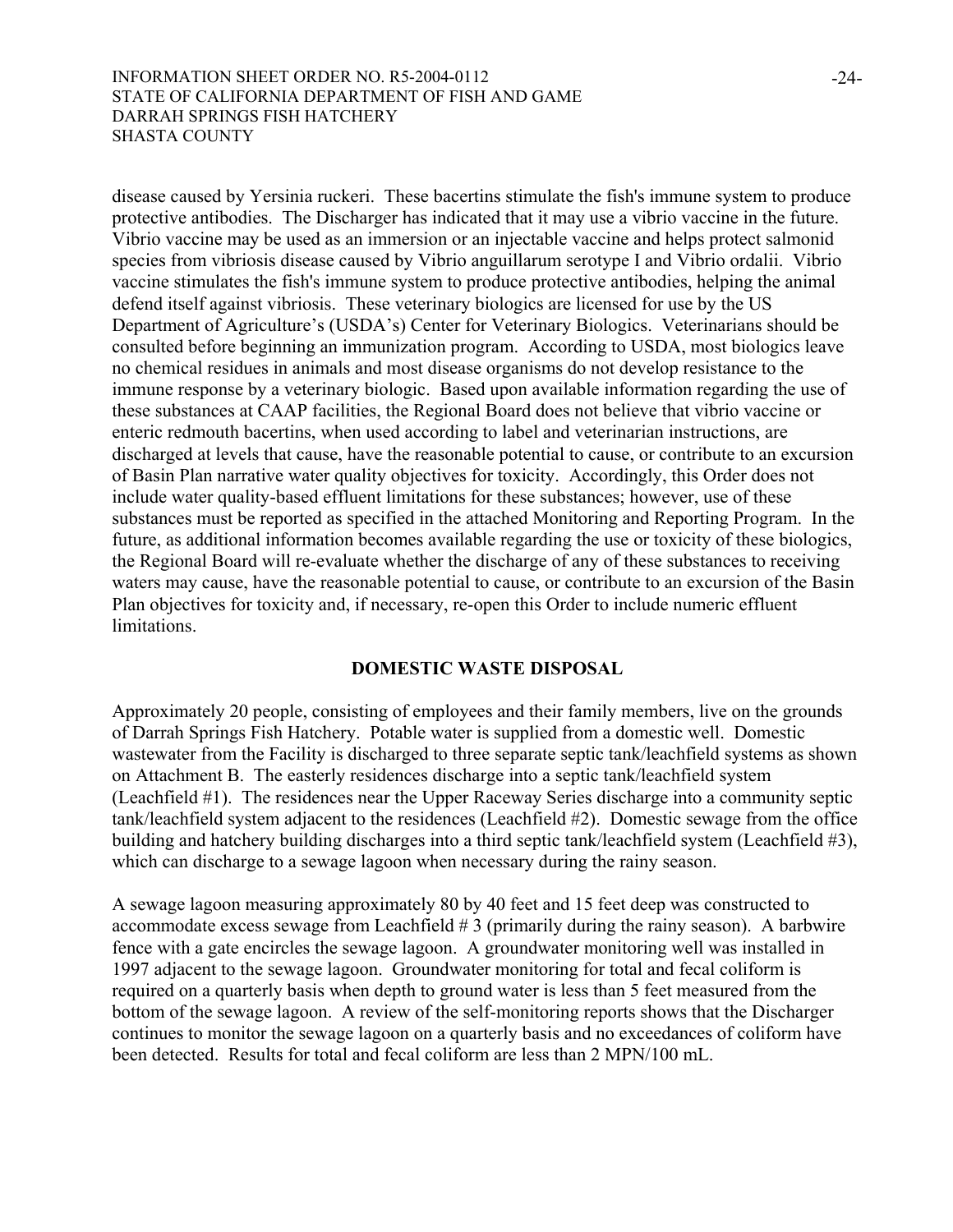## **BASIS FOR WASTE DISPOSAL PROVISIONS**

Solid waste disposal provisions in this Permit are based on the requirements of CCR Title 27 and prevention of unauthorized discharge of solid wastes into waters of the United States or waters of the State.

## **BASIS FOR BEST MANAGEMENT PRACTICES PROVISIONS**

Best Management Practices Plan requirements are established based on requirements in Effluent Limitations Guidelines and New Source Performance Standards for the Concentrated Aquatic Animal Production Point Source Category at 40 CFR Part 451.

## **BASIS FOR RECEIVING WATER LIMITATIONS**

Receiving water limitations are interpretations of water quality objectives from the Basin Plan. Receiving water limitations in this Permit are included to ensure protection of beneficial uses of receiving waters. A receiving water condition not in conformance with a limitation is not necessarily a violation of the Permit. However, the Regional Board may require an investigation to determine cause and culpability prior to asserting that a violation has occurred.

# **MONITORING AND REPORTING PROGRAM**

Receiving water monitoring requirements are based on the Basin Plan and authorized by California Water Code Section 13383. Receiving water monitoring requirements are standard requirements in almost all NPDES permits issued by the Regional Board.

MEB: 10 September 2004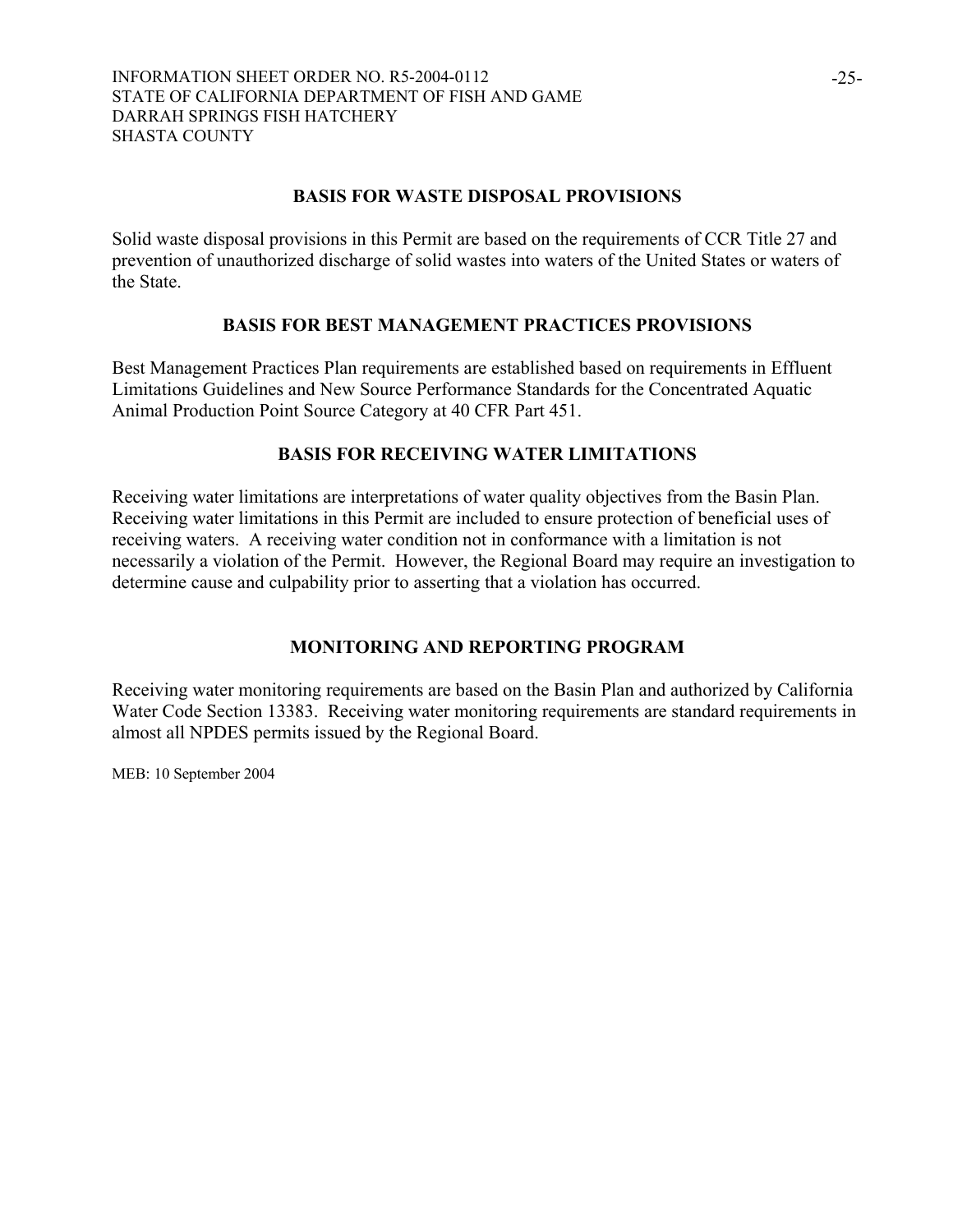# ORDER NO. R5-2004-0112 ATTACHMENT A

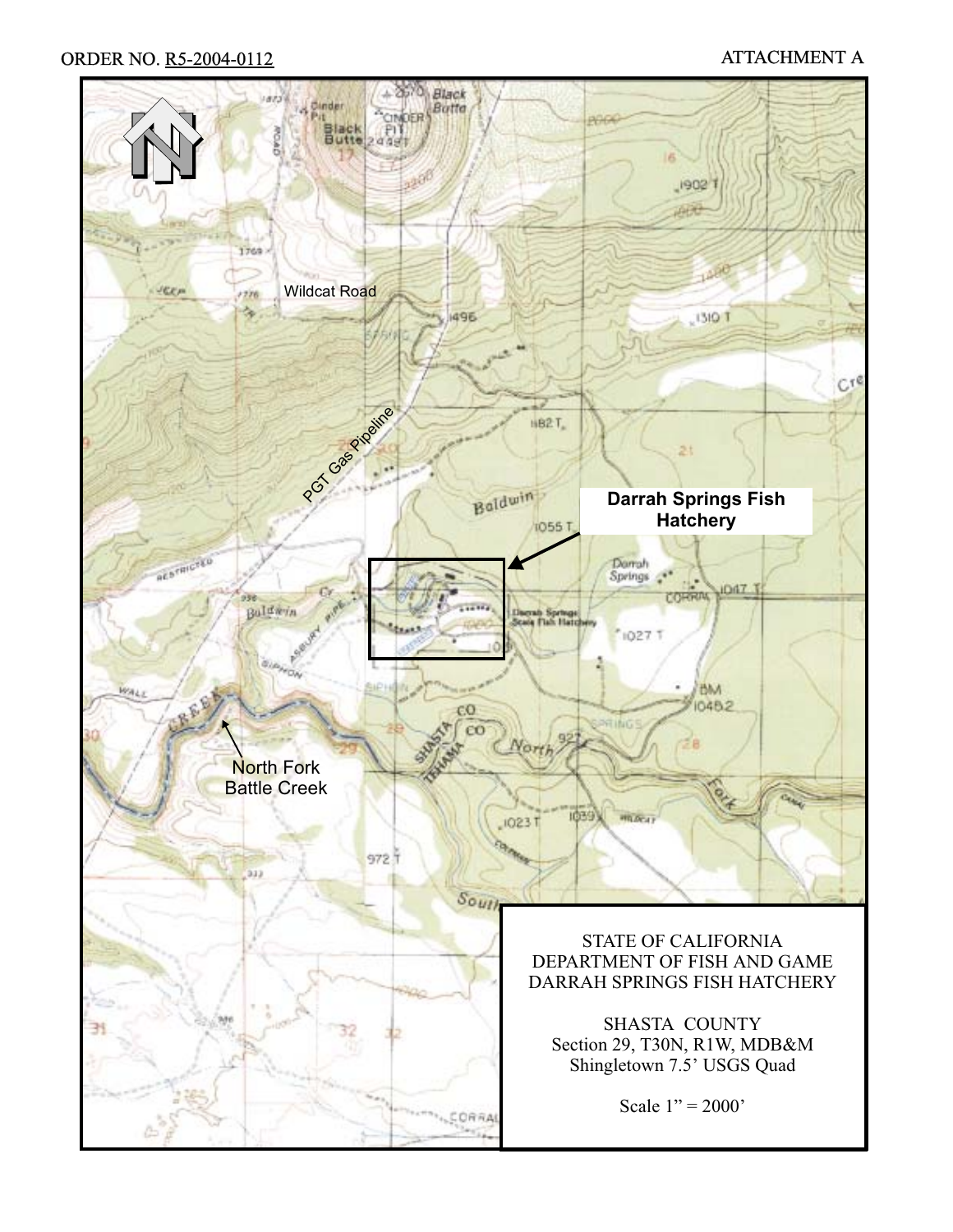